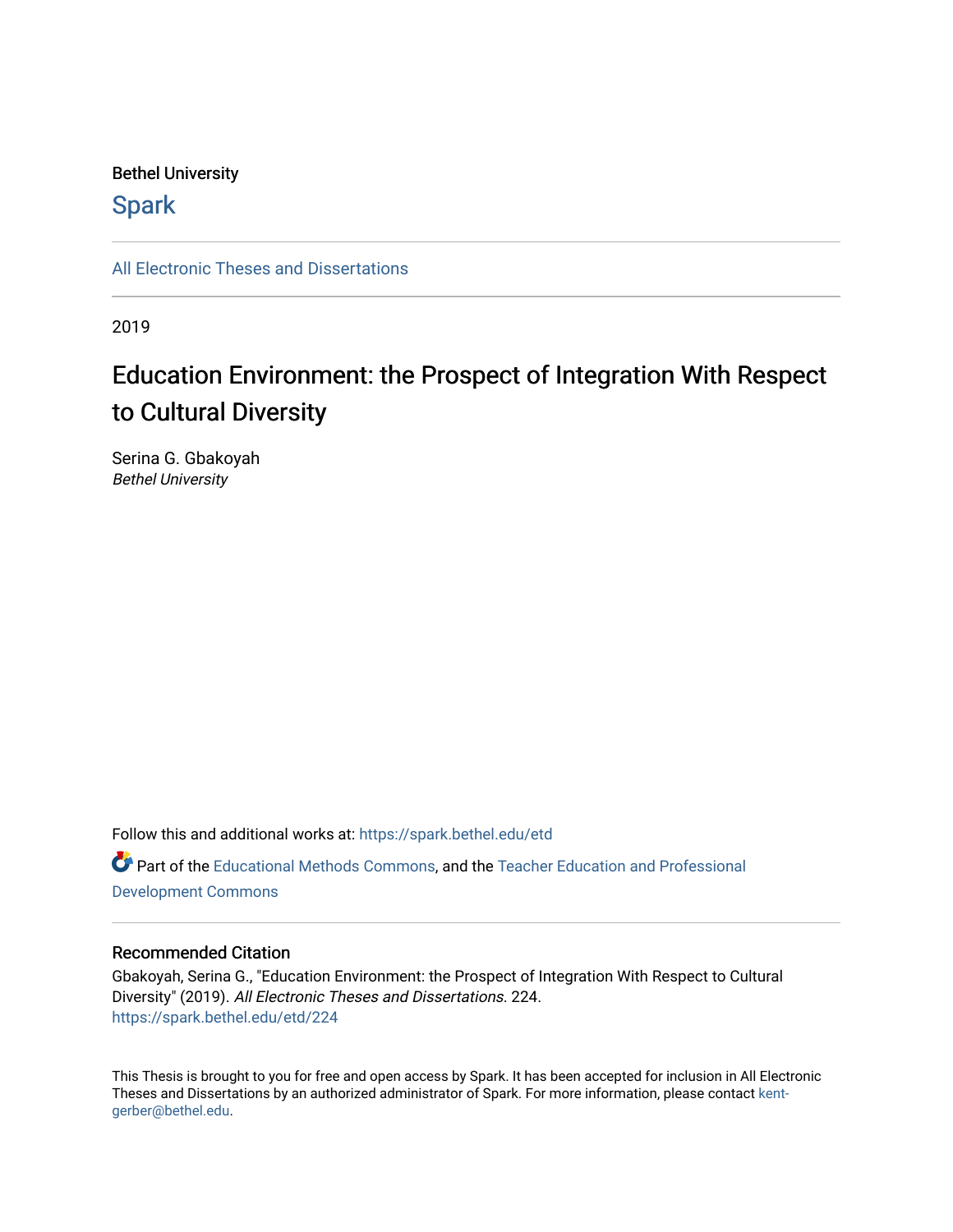# **EDUCATION ENVIRONMENT: THE PROSPECT OF INTEGRATION WITH RESPECT TO CULTURAL DIVERSITY**

**A MASTER'S THESIS SUBMITTED TO THE FALCULTY OF BETHEL UMIVERSITY**

**BY**

# **SERINA GBAKOYAH**

# **IN PARTIAL FULFILMENT OF THE REQUIREMENTS**

## **FOR THE DEGREE OF**

# **MASTER OF ARTS**

**NOVEMBER 2019**

**BETHEL UNIVERSITY**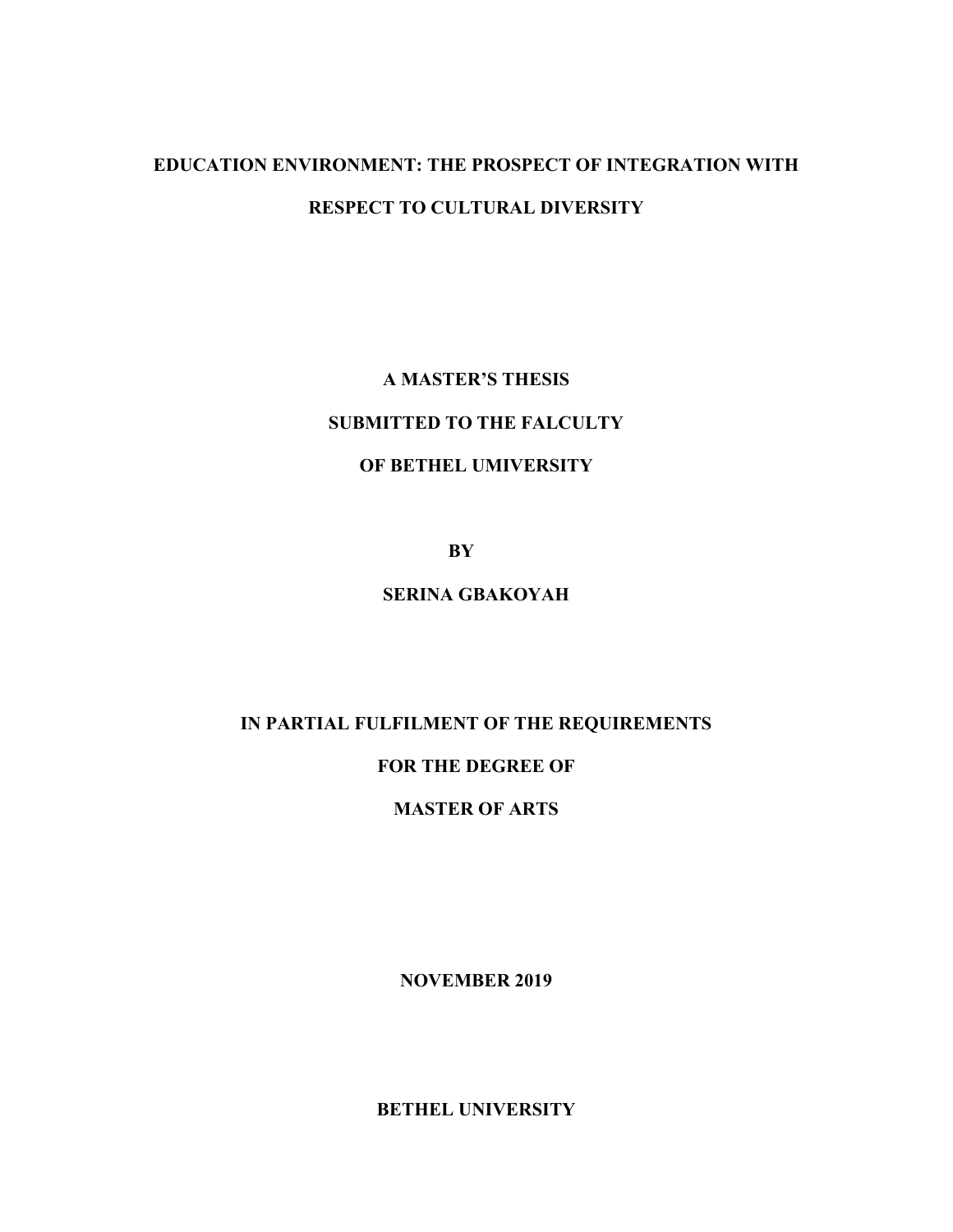# **EDUCATIONAL ENVIRONMENT: THE PROSPECT OF INTEGRATION WITH RESPECT TO CULTURAL DIVERSITY**

**SERINA GBAKOYAH**

**APPROVED**

**November 2019**

**Thesis Advisor: Lisa Silmser, Ed.D.**

**Program Director: Molly Wickam Ph.D., MA**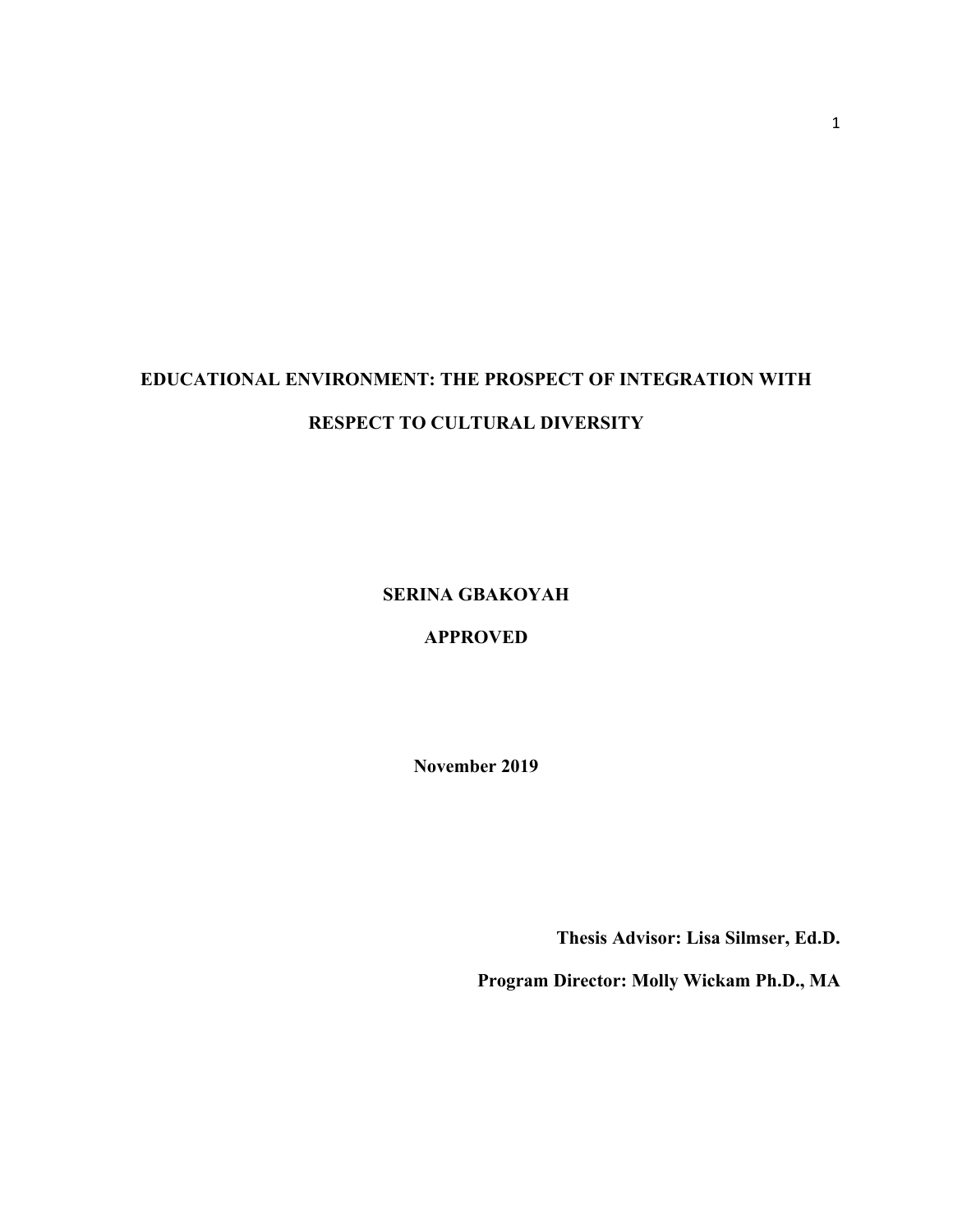### **Acknowledgements**

This has certainly been a journey. It would not have been possible without the help my family, friends and well-wishers. I like to first give God the glory for enabling me to make it through this journey. I also like to thank my family for standing by me and giving me all the physical and emotional support along this journey. My heartfelt thanks to Lisa Silmser, Ed.D. who tirelessly worked to ensure that this was achieved; I am forever grateful. I also like to acknowledge the staff at the Bethel Academic Resource Center (ARC), Faculty and staff of the Education Department of Bethel University for all the support during this journey.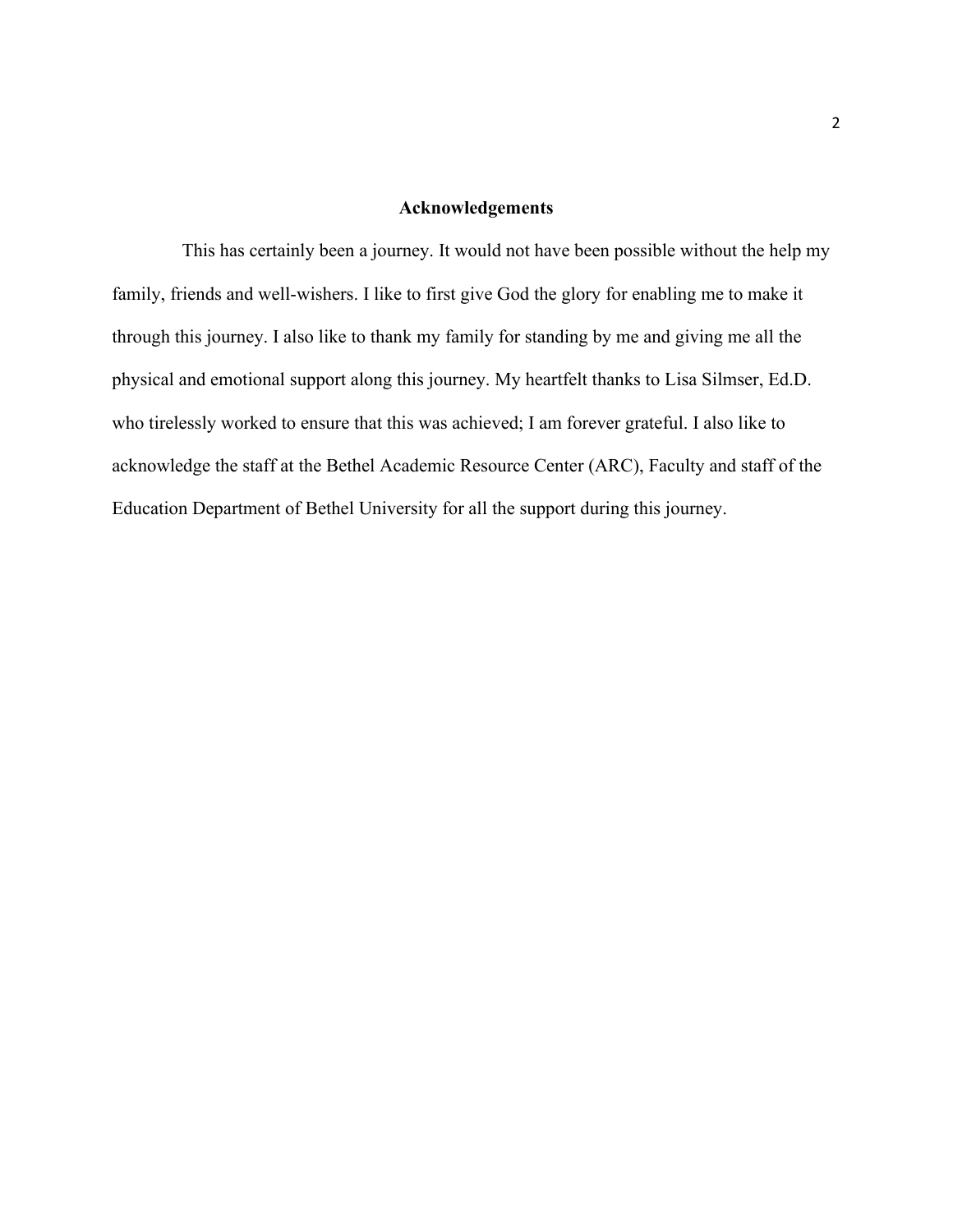#### **Abstract**

The rise in immigration is having an impact on schools and communities in developed countries. The socio-economic effect differs from State to State. It is evident that many states with growing immigrant populations seek to strike a balance to accommodate these new members of their communities. Educational communities experiencing the growing diversity as a result of immigration are often challenged with this phenomenon. To support immigrants to succeed in their host country, school administrators and teachers should be aware of the process of acculturation. The acculturation process is either by integration or assimilation. Assimilation is the process in which an immigrant identifies with the host country's culture and neglects his or her heritage culture, while integration is the process of identifying both with the immigrant's culture and the host country's culture. Successful integration of immigrant families can be attributed to different opportunities available to immigrants for realizing the potential in the two different societal contexts.

The success of a child's learning is dependent on the educational environment and the psychological impact the learning environment will have on the child. The child's mental stability drives their school performance and social interactions. Mental states such as fear, comfort, acceptance and response impact the child's ability to learn as well as facilitate their involvement in capacity building activities.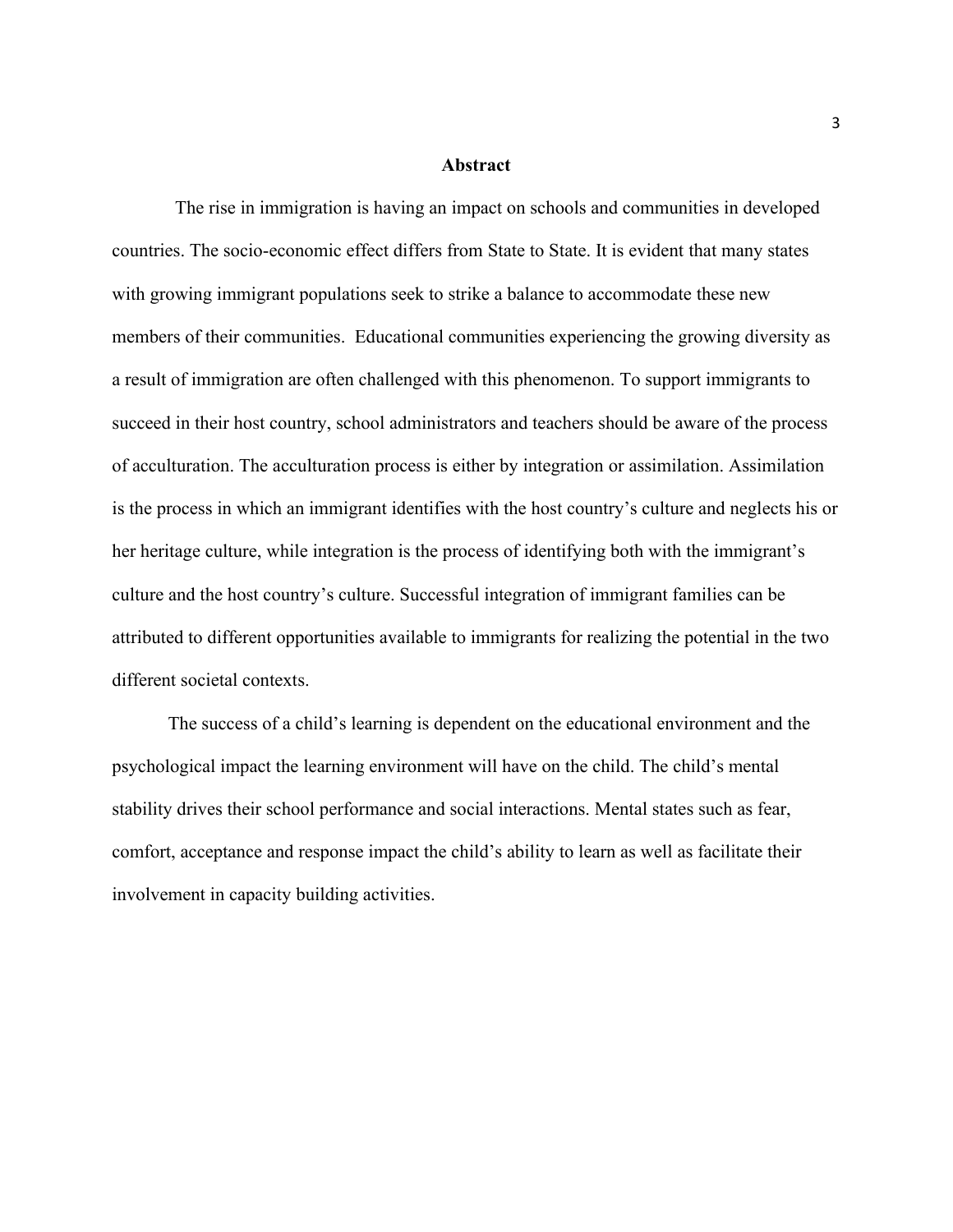# **Table of Contents**

| Signature                                        | 1              |
|--------------------------------------------------|----------------|
| Acknowledgements                                 | 2              |
| Abstract                                         | 3              |
| Table of Contents                                | $\overline{4}$ |
| Chapter I: Introduction                          | 5              |
| Definitions                                      | 6              |
| Moving Towards Integration                       | 8              |
| <b>Research Questions</b>                        | 10             |
| Chapter II: Literature Review                    | 12             |
| Integration of Immigrant Students                | 12             |
| Response to Environmental Change                 | 12             |
| Social Integration Important to Acculturation    | 13             |
| Integration Preferred for Immigrant's Adaptation | 19             |
| The Importance of Integration                    | 23             |
| Integration Affects Immigrant's Decision         | 25             |
| Chapter III: Discussion and Conclusion           | 32             |
| Summary of Literature                            | 32             |
| Limitations of the Research                      | 37             |
| Implications for Future Research                 | 38             |
| Implications for Professional Application        | 38             |
| Conclusion                                       | 39             |
| References                                       | 41             |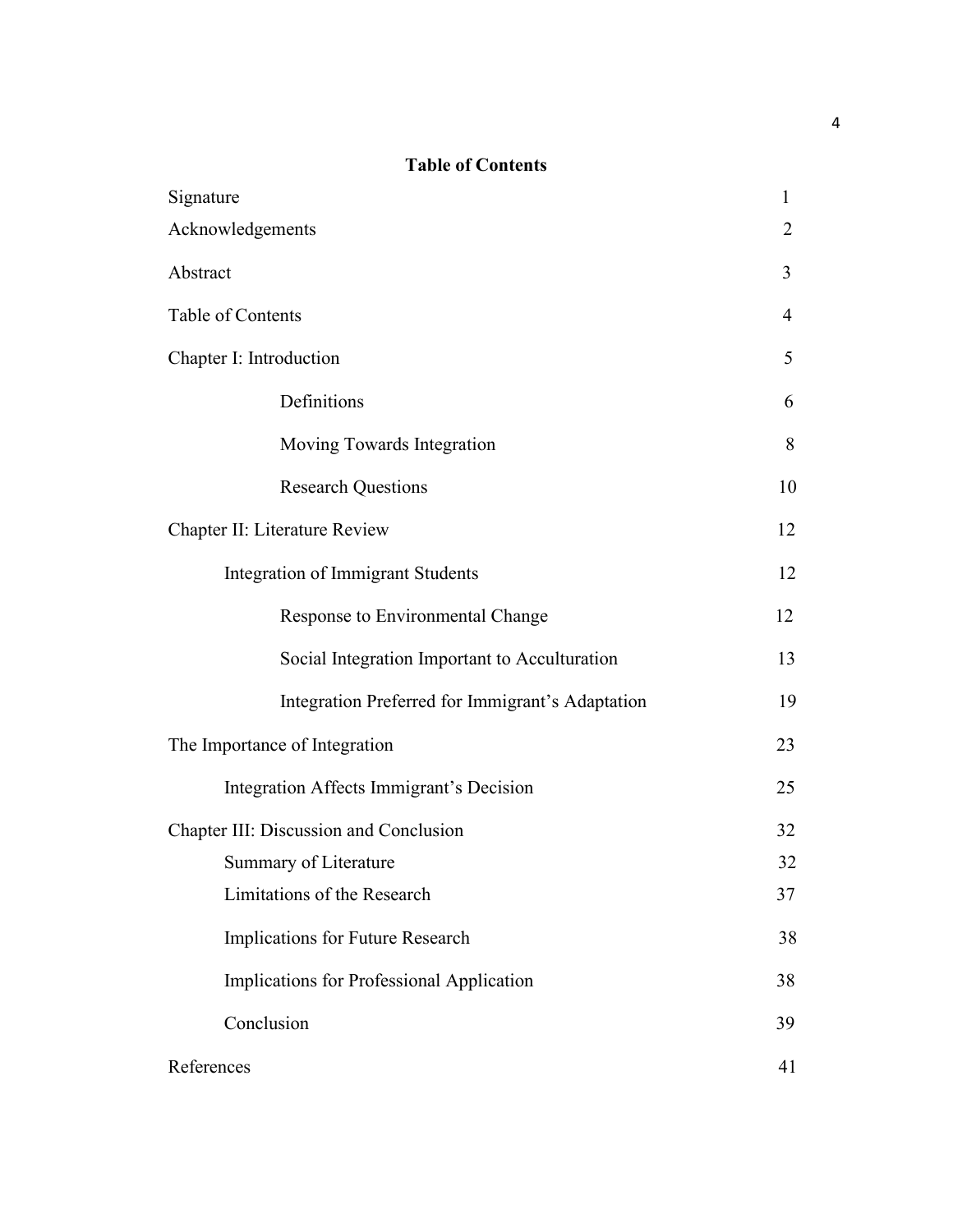#### **CHAPTER I: INTRODUCTION**

Immigration has resulted in a major shift in the demographic of American Schools across the United States. Though a growing discussion topic across the country. Border States at the center of the immigration discussion usually have a different approach to immigration. According to Filindra and Kovács (2012), states at the border have significantly different approach to immigration policy and to the immigrants themselves. They add that hostility in the manner in which words are used to talk about immigrants does change over time and across space, such as the way different states interact with the Federal Government and what they expect from Congress. The socio-economic effect differs from State to State. It is evident that many states with growing immigrant populations seek to strike a balance to accommodate these new members of their communities.

Developed nations have seen a wave of migration over the last couple of years. Economic challenges in most third-world countries and growing crisis around the world have given rise to immigration through asylum, resettlement, and other legal means of relocation. The rise in immigration is having an impact on schools and communities in the developed countries. Stelzer (2000) asserts that the populations of the world are on the move and the move is propelled by oppression and poverty in some countries. America has had a historically long culture of immigration. Interestingly, the trends of immigration over the last decade have made it a national debate. The fact remains that immigrants of all ages continue to come to the U.S; it is projected that one out of four children within the United States is most likely an immigrant, a refugee or a child who is U.S citizen born of immigrant parents (Rubinstein-Avila, 2017).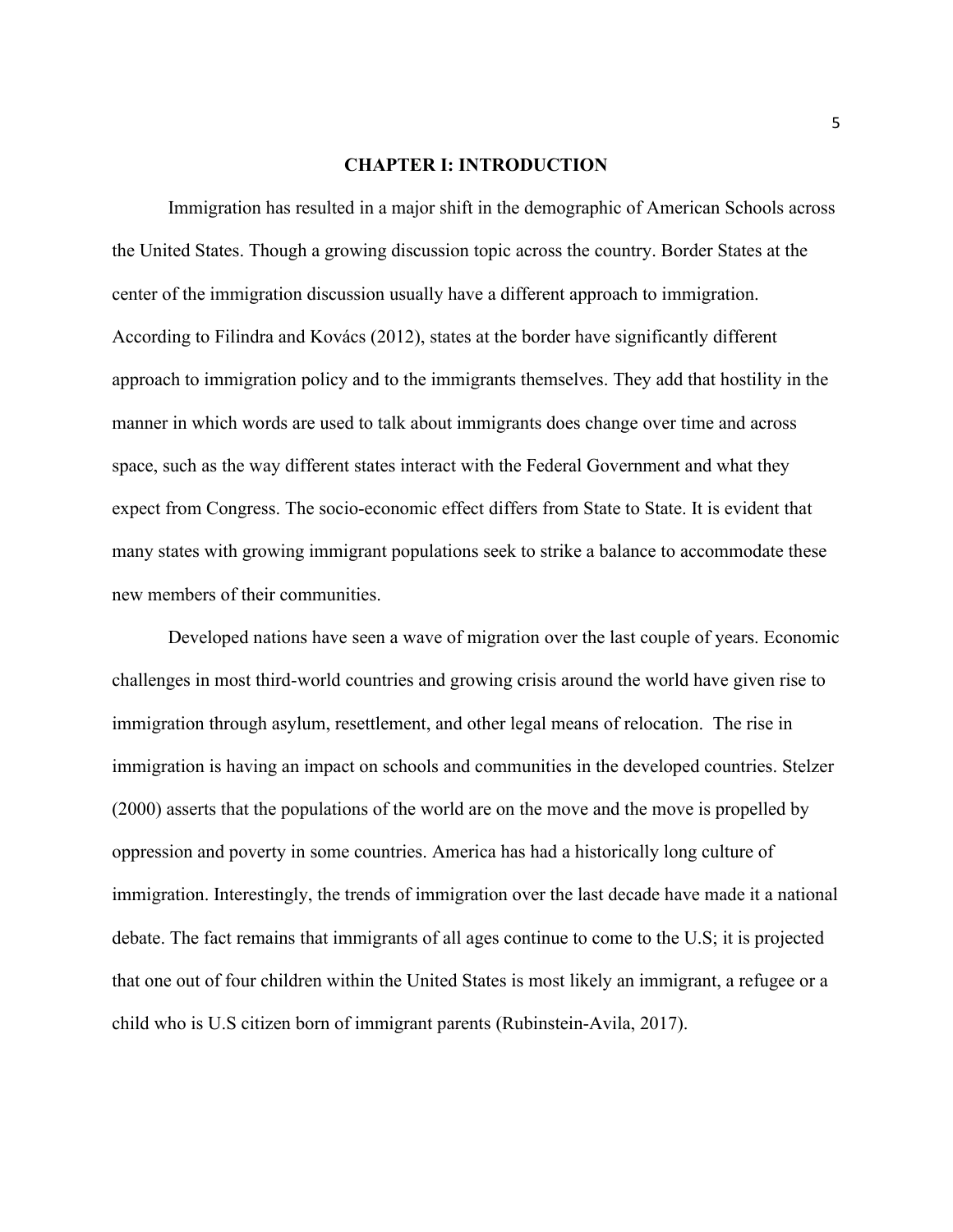Educational communities experiencing the growing diversity as a result of immigration are often challenged with this phenomenon. A key concept to be reminded of is that the number of students who hare immigrants and refugee will most likely continue to grow. Teachers at all levels in education need to be aware of the intersection of immigration and education and the impact the immigration process has on students across various ethnic and racial backgrounds, social economic classes and genders (Rubinstein-Avila, 2017). Against this backdrop, this review intends to probe, identify and address the issue of caculturation of immigrant children into U.S schools to ensure the success of immigrant children.

## **Definitions**

**Acculturation** as defined by the Meriam Webster Dictionary is a cultural modification of an individual, group, or people by adapting to or borrowing traits from another culture (merriamwebster.com). This idea of acculturation is now used on a broader perspective to talk about the changes that people groups and individuals usually undergo when they come into contact with a new or another culture (Williams & Berry, 1991). Because two or more are involved, acculturation becomes the result of contact that occurs between two or more cultural groups (Cao, Zhu & Meng, 2017). The underlining approach o acculturation focuses on multiple aspects one such important aspect is the acculturation strategy. "'Acculturation strategies' refer to the different ways in which acculturating individuals live with the two cultures that they are in contact with and reflect the extent to which they absorb a local mainstream culture and maintain their cultural heritage" (Berry & Sabatier 2008, p. 6). Acculturation in this study focuses on the system and process modifying the behavior of the immigrant student and creating a path to academic and socio-economic success.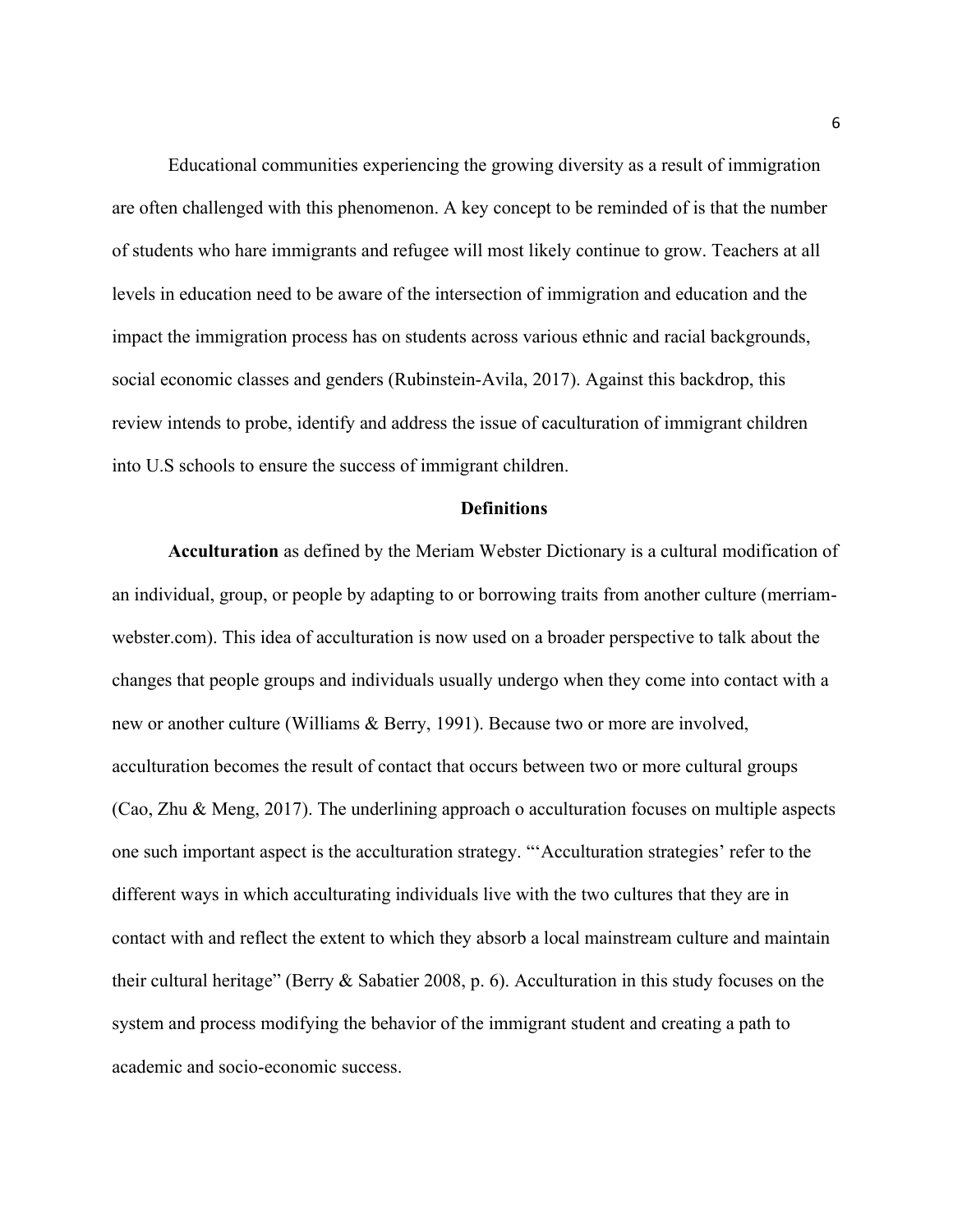**Integration** is another important factor in this study. It is noted that in recent past, the notion of integration was a key principle used to designate the interaction of different ethnic groups within the same nation (Pellegrini, 2010). It cannot be ignored that the acculturation process of immigrant students must draw on integration aspects and that cultural identity will remain the central focus. Integration, the means through which an individual can maintain his/her cultural heritage at the same time absorb the host culture (Cao, Zhu & Meng, 2017).

Integration as defined by the Merriam Webster Diction is any process of incorporating as equals into a society or organization people of different groups, mainly races. For the purpose of this study integration is viewed as immigrants identifying both with their culture and the host country's culture. Integration is often contrasted with assimilation and is a more "flexible" dimension of the new accuturation model. If assimilation is viewed as a one-way street where immigrants adopt the dominant, majority culture, integration gives immigrants' rights to maintain their culture without expecting them to give up their social practices. Moreover, integration is an ever-changing process and the makeup and results are mostly determined by the nature and level of the interaction between those who are the newcomers and the members of the host society (Kazemipur & Nakhaie, 2013, p. 95). As a two-way process, it requires that both (minority) immigrants and the dominant population change to accommodate one another (see (22). Successful integration means that newcomers are entitled to be different (65) and to experience their "authentic" culture (p. 63). Integration is a process of recognition and acceptance of, and participation in, both cultural domains. It entails affective, cognitive, and behavioral attachment to one's own group and adherence to the core values consistent with the host society's culture (see p. 28).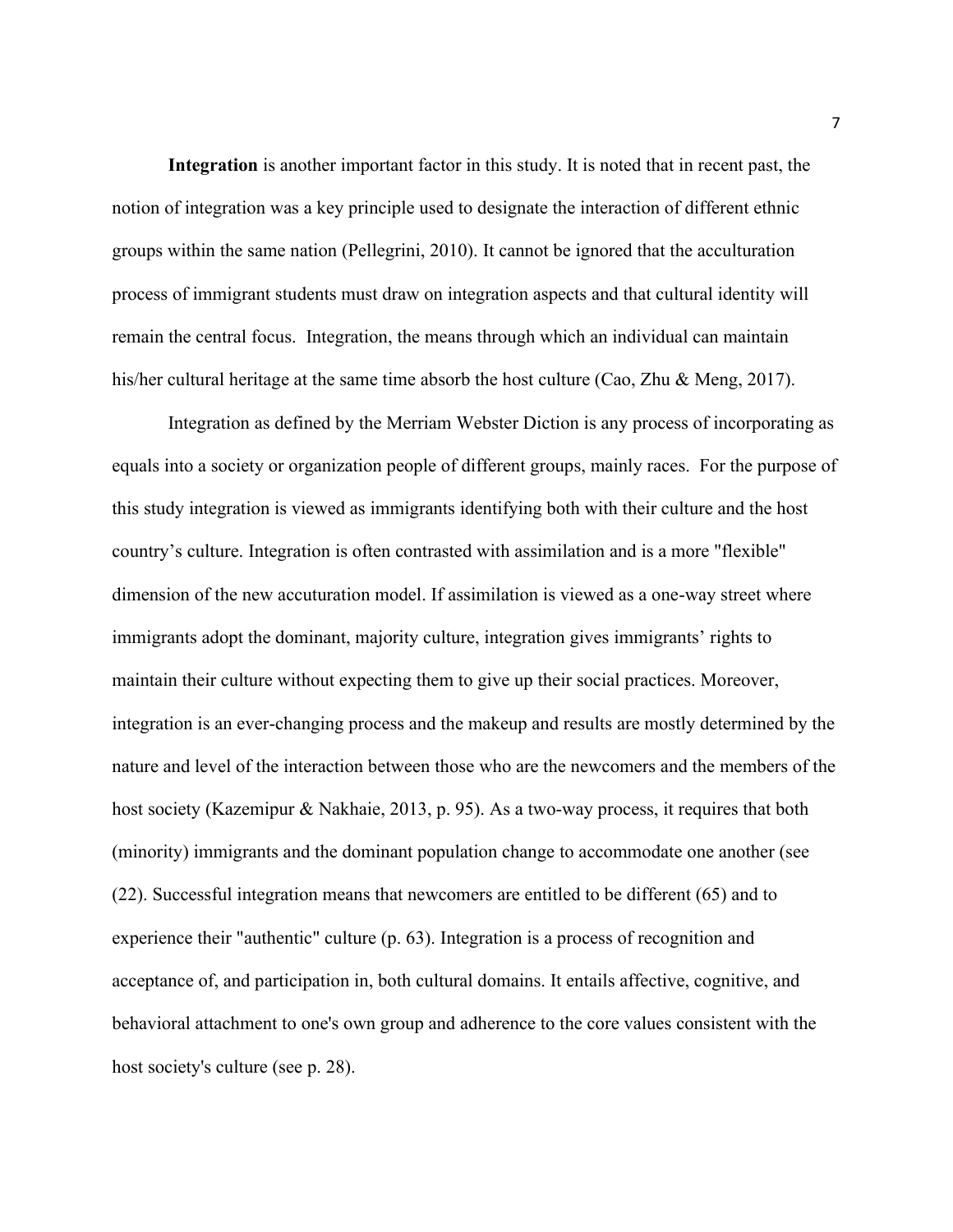**Assimilation** occurs when the newcomer places a very high value on the host culture and gradually moved away from their heritage culture (Cao, Zhu & Meng 2017). Nakhaie (2018) suggests that integration is often contrasted with assimilation and is a more "flexible" dimension of the new assimilation model. Assimilation discussion is in reference to an immigrant's adaptation to the new culture.

#### **Moving Towards Integration**

It takes great courage and commitment on the part of school administrators and teachers to work with immigrant students and parents and it takes great courage and commitment for the immigrant students to acquire the academic skills they need to succeed in their host country. Immigrant families struggle with a new language, a new economic system, and new cultural values that impact their understanding and interaction in the new society. To support immigrants to succeed in their host country, school administrators and teachers should be aware of the process of acculturation. The acculturation process is either by integration or assimilation.

Assimilation is the process in which an immigrant identifies with the host country's culture and neglects his or her heritage culture, while integration is the process of identifying both with the immigrant's culture and the host country's culture. Nakhaie (2018) suggests that integration is often contrasted with assimilation and is a more "flexible" dimension of the new assimilation model. If assimilation is viewed as a one-way street where immigrants adopt the dominant, majority culture, then, integration gives immigrants' rights to maintain their culture without expecting them to give up their social practices. Fostering the cultural identity and maintaining such is a unique component of acculturation. In their study, Schachner, Noack, Van de Vijiver, and Eckstein, (2016) found that integration has led to good sociocultural outcomes.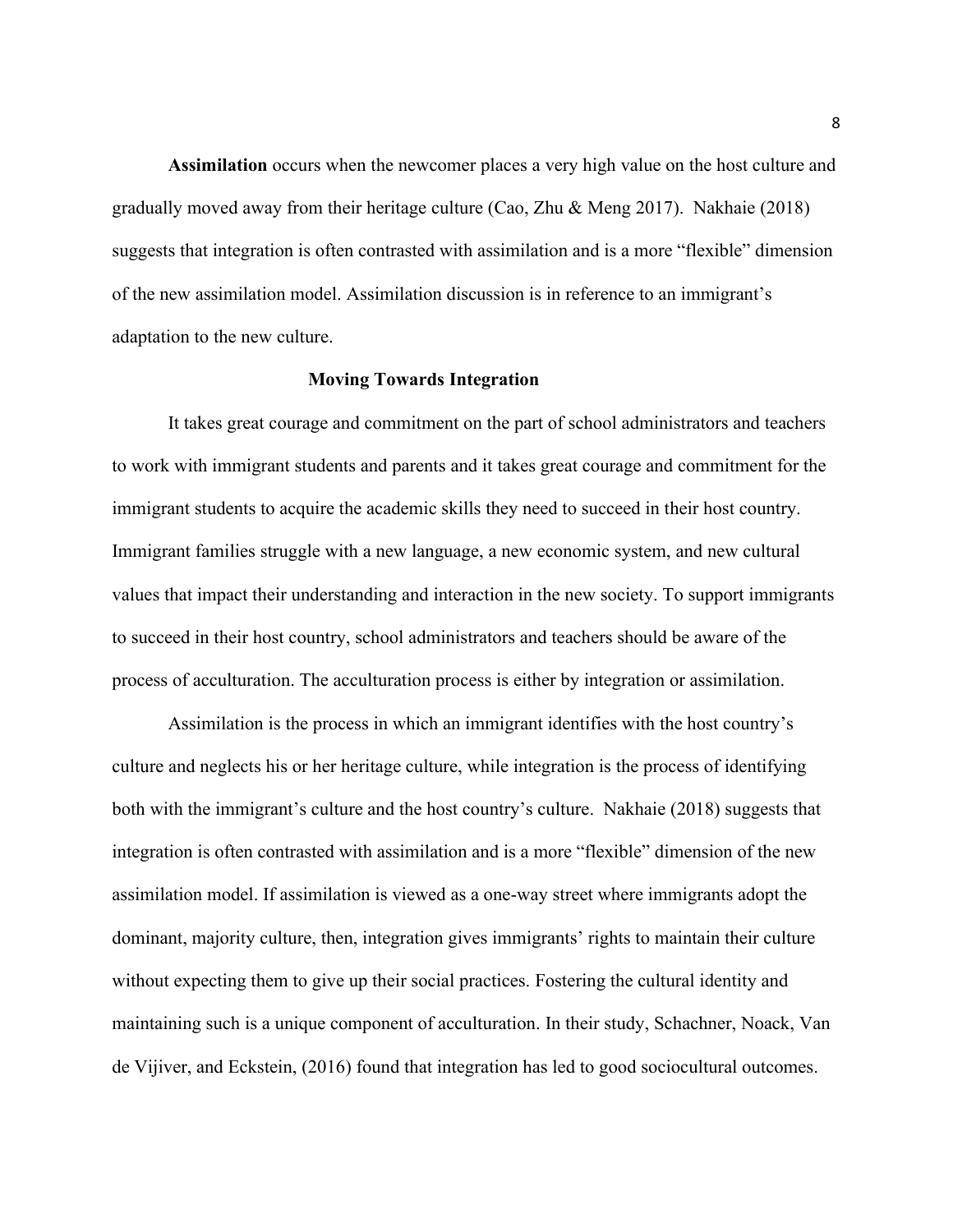The challenge is for school administrators and teachers to create an environmental framework that fosters social and cultural interaction for immigrant's students.

Acculturation, as discussed in this study, is in reference to an immigrant's adaptation to the new/host culture, which eventually sails into assimilation of the new culture for the good of the immigrant. The Meriam Webster Dictionary defines acculturation as a "cultural modification of an individual, group, or people by adapting to or borrowing traits from another culture" (merriam-webster.com). According to Moretti (2015), "the extent of acculturation is determined by the strength of conformist biases and the number of demonstrators from whom individuals learn."

Making a home in a new society and culture can be very challenging; immigrants often tend to move away from their culture to the new, more dominant culture or their host's culture. According to Jasinskaja-Lahti, Horenczyk, and Kinunen, (2011), "the assimilation attitude is characterized by the desire of the immigrants to be in contact with members of the host society while rejecting their own cultural heritage; immigrants who endorse the separation attitude prefer to largely maintain features of their own cultural identity while rejecting significant contact with members of the majority host culture." Immigrants experience tensions between the cultural norms from their home country and the host country. They often find out that their traditional values and behaviors are threatened or are less effective within their host country. Children of immigrants tend to adopt new cultural norms, new language, and new values quicker than their parents. This quick adjustment in the child is always a source of confusion in immigrant families. The support of the host country can help these families resolve the clash in their values and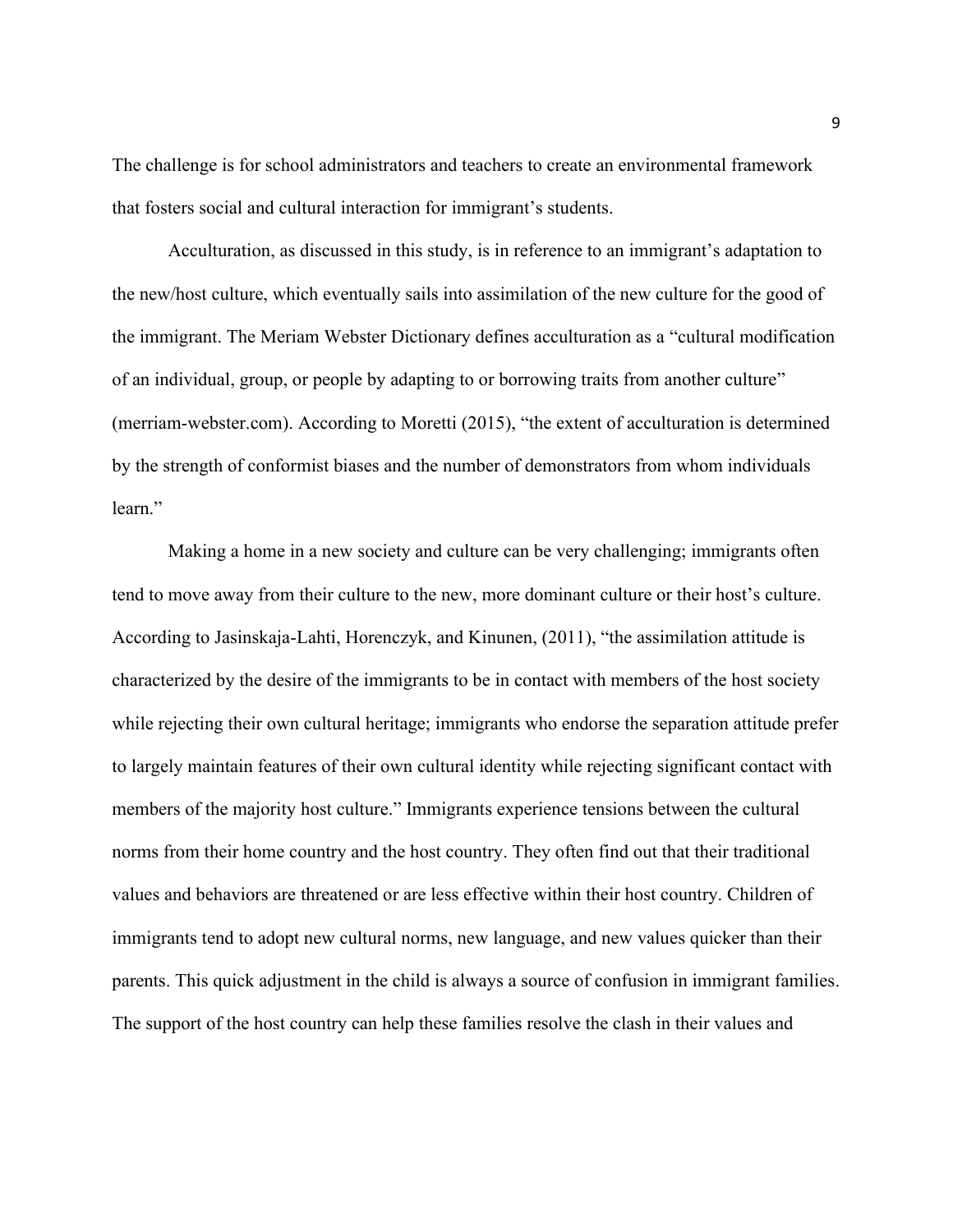culture. One means of supporting immigrants is for the host community to respect and even encourage the practice of the immigrant's cultural heritage Dyson, Qi, & Wang, (2013).

Successful integration of immigrant families to some extent is attributed to many different opportunities that become available to immigrants for realizing the potential in the two different societal contexts. Immigrant students will adapt to the dominant host culture's values, beliefs, and norms regardless of their gender, race, ethnicity, and generational status, and they will develop stronger social bonds with their school (Bondy, Peguero, & Johnson, 2019). In school, immigrants not only learn the values, beliefs and behaviors of their host country, but they also learn about their social and cultural roles within their host country's society. According to Moretti (2015), "one thing common to the different ideas was that public schools were often seen as the places to integrate immigrants into the fabric of the American society" (p.29).

The integration of migrant children into schools is often a primary concern of educators. Quite recently, the concept of integration was an important principle that was used to identify the interactions of different ethnic groups within the same nation (Pellegrini, 2010). It cannot be ignored that the acculturation process of immigrant students must draw on integration aspects and that cultural identity will remain the central focus.

#### **Research Questions**

This study seeks to answer the follow questions:

- 1. How does the presence of immigrant students impact the learning environment?
- 2. What factors drive the immigrant student to succeed in the host culture?

This study main focus is to address the issue of how Schools can address the issue of integration of immigrant students by promoting inter-cultural diversity. This includes having an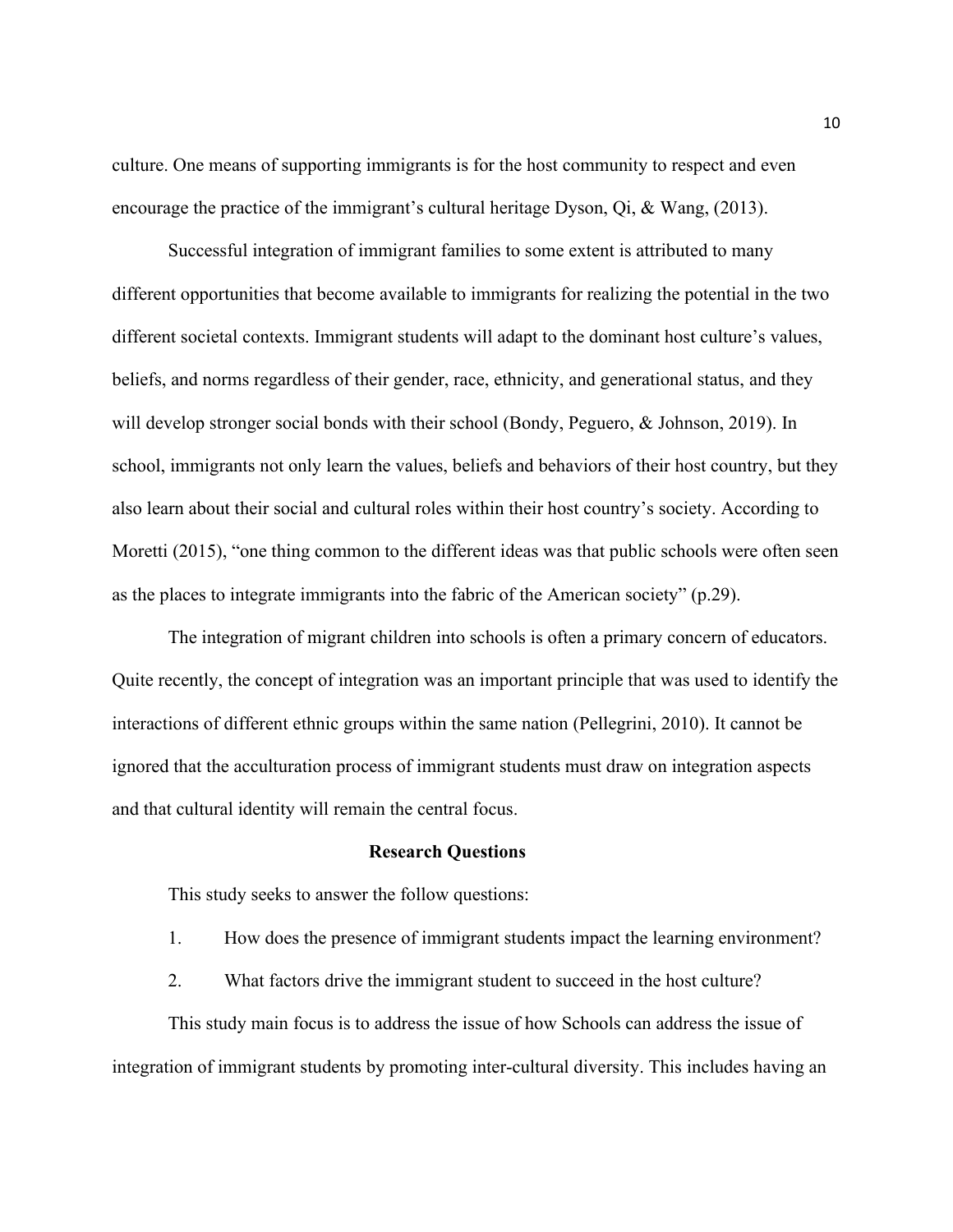inclusive atmosphere that accepts and encourages those immigrants of different cultures, language and race.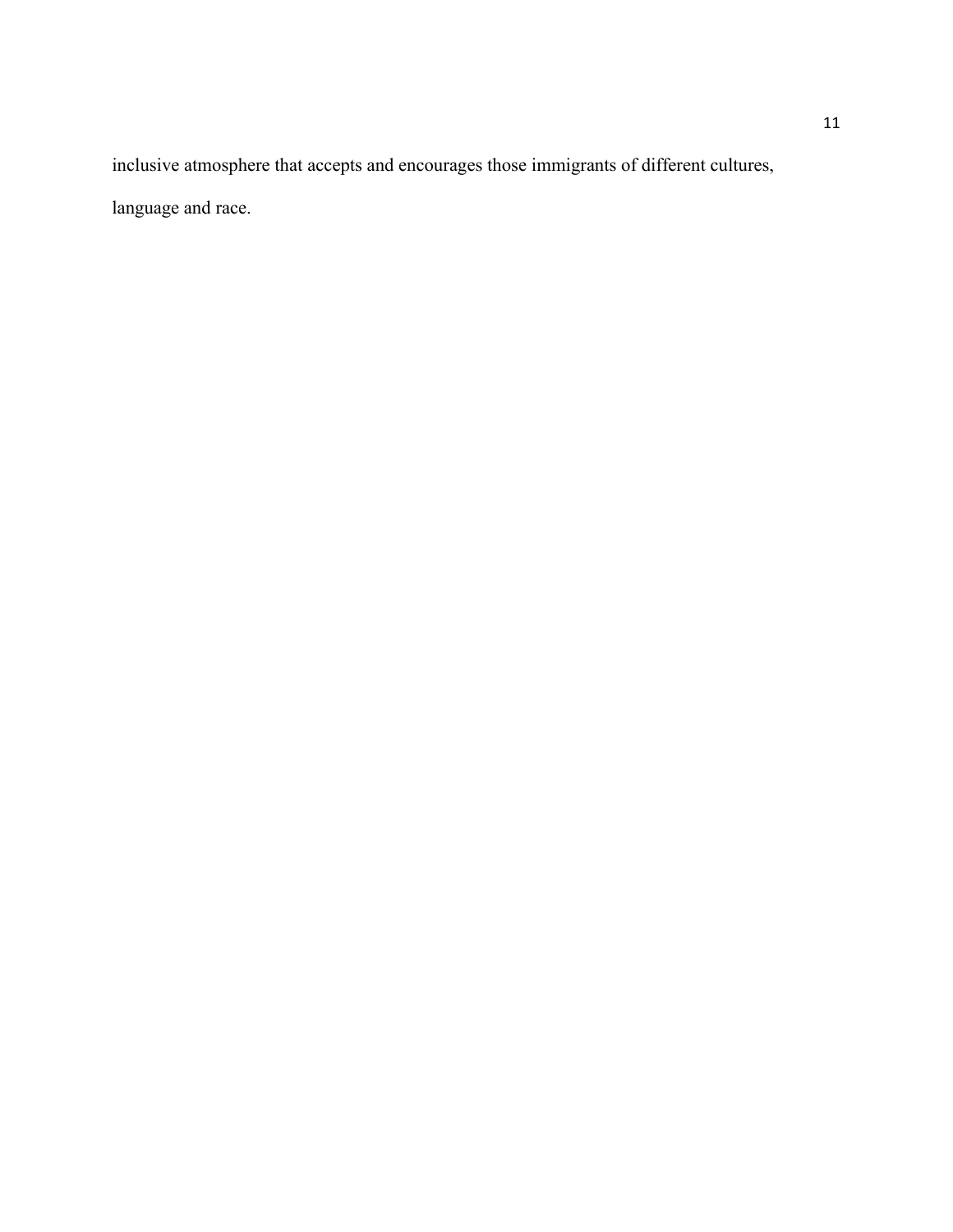#### **CHAPTER II: LITERATURE REVIEW**

In this chapter, I reviewed literature published between the years 2000 and 2019. These studies were retrieved from academic resource platforms such as the Academic Search Premier, EBSCO and ERIC. The literature reviewed looked at the roles teachers play in the integration of immigrant students and examined the approach and programs necessary for successful integration. The pieces literatures were searched using the following words and/or phrases "immigration", "school", "education", "immigrant students", and "immigrant children integration". Beyond these specifications, the search process also incorporated literature referenced within the reviewed literature.

#### **Integration of Immigrant Students**

The success of a child's learning is dependent on the educational environment and the psychological impact the learning environment will have on the child. The child's mental stability drives their school performance and social interactions. Mental states such as fear, comfort, acceptance and response impact the child's ability to learn as well as facilitate their involvement in capacity building activities.

#### **Response to Environmental Change**

Immigrant integration is a very complicated process that involves a multitude of aspects such as religion, language, education, employment, accommodation, legal recognition and many others. Mohsin and Kaplan (2011) conducted a study to learn the status of immigrant's children and identify factors that are responsible for learning difficulties which occurs among immigrants'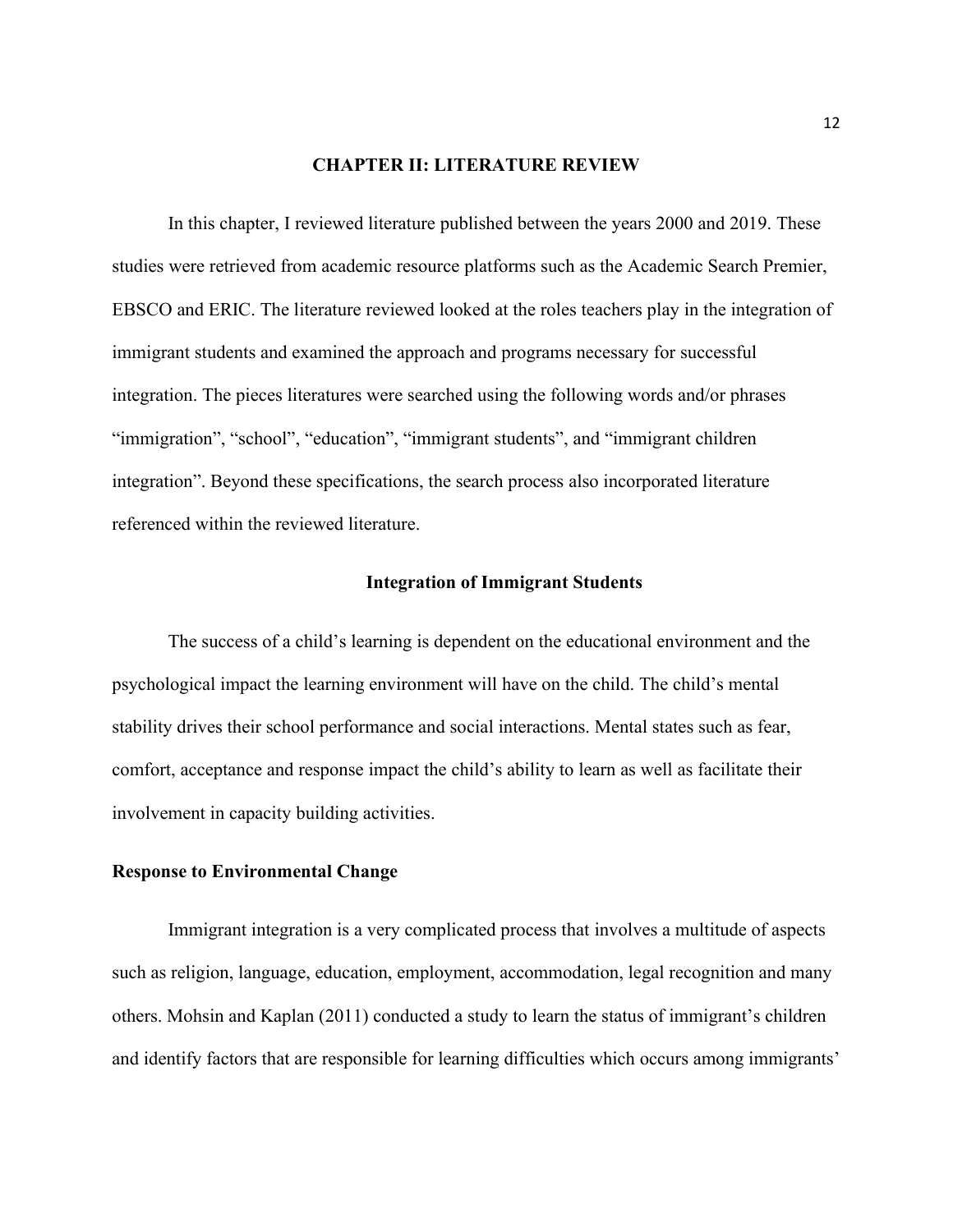children as well as the relative importance of parent's involvement for the education of their children. In this study, eighty-one (81) children of immigrants with learning difficulties were identified in detail. Amongst the 81 immigrant children who has learning difficulties, 55 were male and 26 were female. The age range of the children was from 6 to 15 years. Ten teachers (eight female and two male), already involved with the education of children learning difficulties were the part of the study. The study found out that the pupils from immigrant families performed relatively poorly in the field of literacy because of their language barrier.

In another study, Green, Chesla, Beyene and Kools (2018) sought to explore the perceptions, beliefs, and attitudes of youth toward factors that impact their adjustment and development. The youth who participated in the study all recognized how certain rhetoric, language, and narratives were dominate in the way Africans and Africa were represented or perceived by the West. The study outlined how the media portrayed all of Africa through a lens of hardship and suffering with undeveloped countries, poverty-stricken, and communities ravaged by war and conflict; usually with a typical representations to include young men holding AK47s, bare-breasted tribal women, and naked dead bodies. The participants mentioned how their peers—school-aged youth would asked if they lived in huts or if they have seen lions walking down the streets (p. 56).

### **Social Integration Important to Acculturation**.

A student does not fully assimilate and acculturate into a new environment without fully integrating socially. This starts with the student's perception towards the school and how a bond can be created between the student and teacher(s) and the other students. Bondy, Peguero and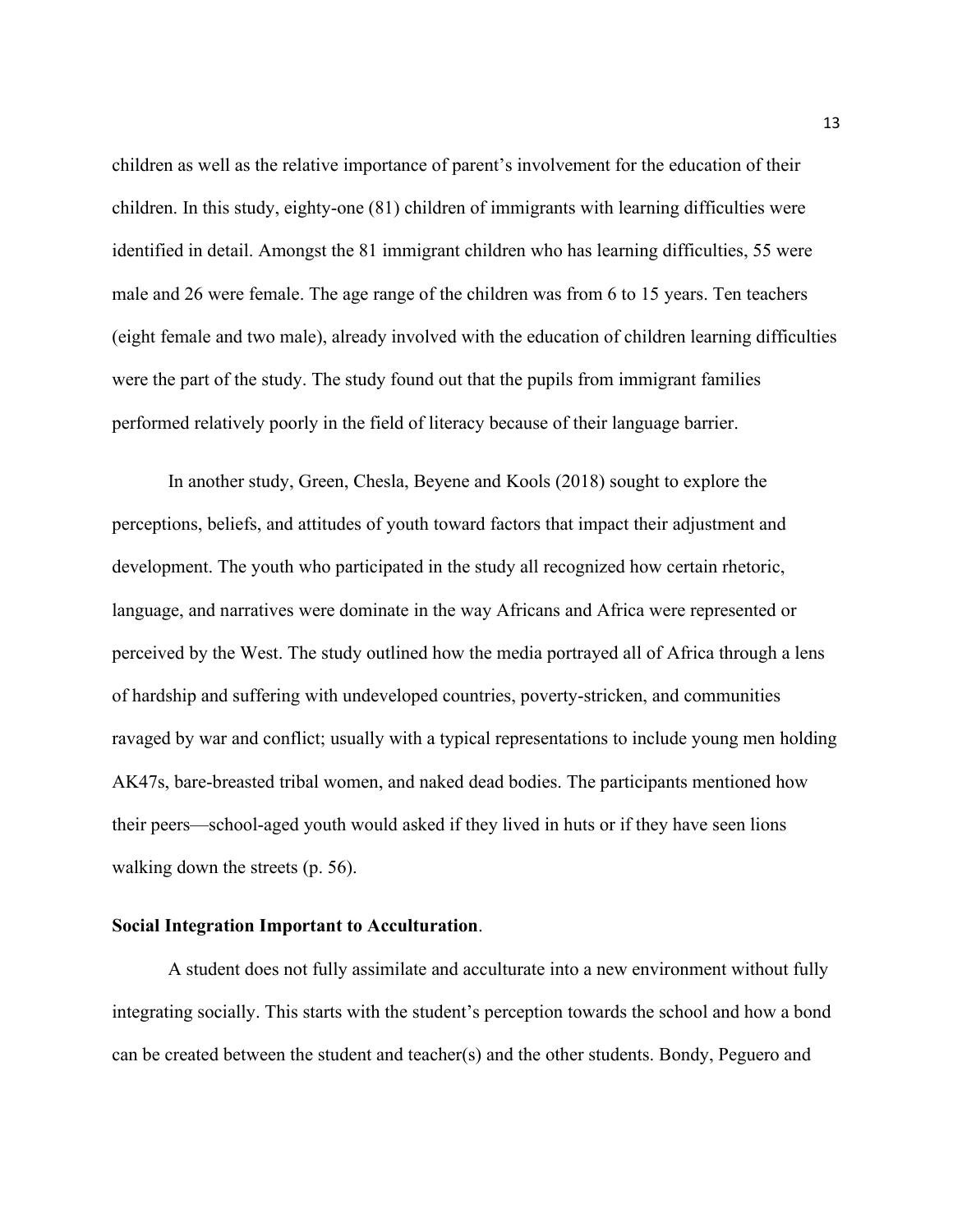Johnson (2019) subsequently exerted that a student's bond to a particular school does influence the student's overall pro-social behavior; as well as the student's psychological well-being, healthy interpersonal relationships, and their educational progress and success. They point to the need to facilitate and promote educational success for immigrant students who are the fastest growing segment of the U.S. school population.

In a study by Bondy-et al. (2019), the researchers looked at the theoretical frameworks and narrowed the 2002 Education Longitudinal Study (ELS) and a Common Core of Data (CCD) in order to examine the bonding to school for immigrant students. ELS is a longitudinal survey administered by the Research Triangle Institute (RTI) for the National Centered for Education Statistics (NCS 2002b) of the U.S Department of Education's primary database on elementary and secondary education. In their study, the researchers sought to establish that a student's bond, to a school influences their overall pro-social behavior, psychological well-being, healthy interpersonal relationships, and educational progress and success. Their deductions were based on the studies mentioned above.

The study conducted by Bondy et al. (2019) drew on and from a population of students who are part of an immigrant generation; they mainly focused on students of distinct identity described as Black/African American, Latina/o American, Asian American, and White American female and male students in public schools. They collected data from students. There was also an abbreviated survey from which they excluded data from that survey because the parent's birthplace was missing and this was considered to be an important piece of information that was used to measure the student's generational status. Accordingly, students who reported being Native American, multiple races and ethnicities, and/or no race and ethnicity were excluded from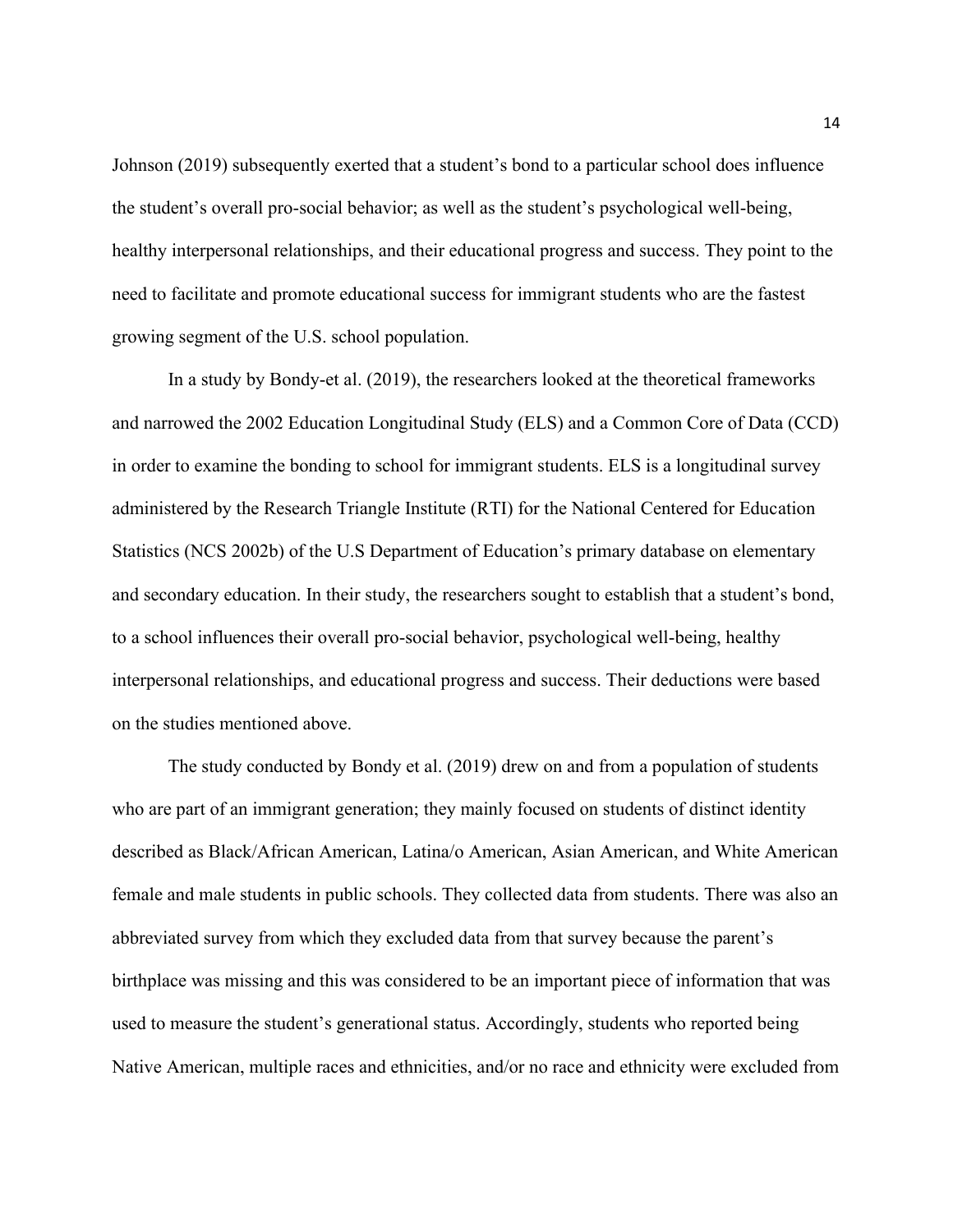the sample. They drew a sample of 9,870 first, second and third generation immigrant students from 580 public schools. Their aim was to investigate social bonding as part of the socialization through assimilation immigrant children experience in Americans public schools.

Bondy et al. (2019) examined the student's attachment, commitment, involvement, and beliefs on a scale level within schools. In the study, the student's commitments measured was at a level 4.58 on a 6-point scale and student attachment level was 6.23 on an 8-point scale, belief was 3.35 on a 5-point scale, while student involvement was 1.43 on a 4-point scale. This statistical finding projected a decreased level in immigrant students' social bonds to schools, since school is the institution for socialization. The low involvement of students was brought into focus as a very important aspect of student social bonding to school, especially immigrant children in their host country. In addition, the study uncovered that setting high performance expectation for immigrant students causes harm to their involvement and commitment to school, sometimes leading them away from school.

The study concluded that the efforts that are made to understand the assimilation of immigrant children into American culture does acknowledge that it is a social process and that the process occurs through a variety of institutions which include the schools. The researchers add that issues that matter in all aspects of the education of immigrant children includes socialization, Americanization, gender, race, ethnicity, and generational status. In order to develop stronger social bonds to school, immigrant children need to fully integrate through assimilation and acculturation.

Social integration of immigrant students is an elemental factor of expanding the concept of diversity that immediately improve student's outcome of comprehensive learning cultural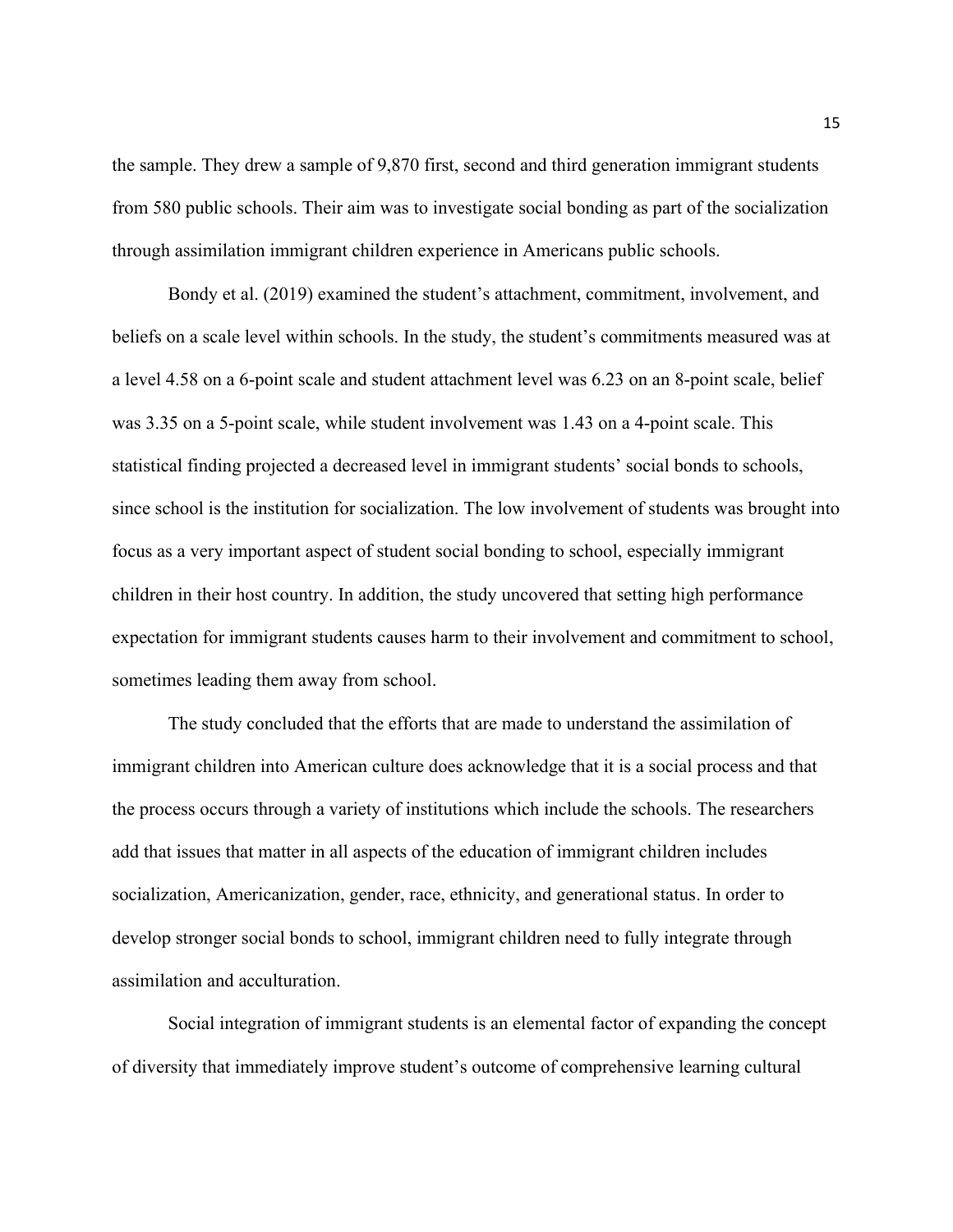awareness, and long-term benefit for the individual. Spencer-Oatey, Dauber, Jing, and Lifei, (2017) mainly focused on the level of satisfaction of Chinese students with regards to their social integration into the university community and they are perceived in becoming more socially integrated. A total of 2031 undergraduate and post graduate students completed the survey. The survey was done in the United Kingdom and they worked with the British Higher Education Institute.

Chinese students expressed dissatisfaction with their range of friendship and they found it more challenging to socialize with other students from United Kingdom than other nationalities did. Their level of social integration was low because they found it difficult to communicate with local students of the English language. They Chinese student's world stick together to avoid the hassle of communication in English.

Due to the low level of Chinese students' social integration in their university's community in the United Kingdom, their academic performance fell significantly below other nationalities in that same university. The study therefore suggested that schools or universities need to take a holistic approach to education that includes social integration and cultural factors that help academic performance.

Bagci, Turnuklu, and Bekmezci, (2018) aimed to reveal the role of cross-group friendship on the psychological well-being among physical minority disabled adults in Turkey. The study focused and was concentrated mainly on individuals with disabilities who faced severe devaluation and discredit by non-disabled people. Minority disabled people constituted a critically disadvantage group in Turkey's society, they often experience pervasive discrimination, avoidance and anxiety in their interactions with non-disabled people. The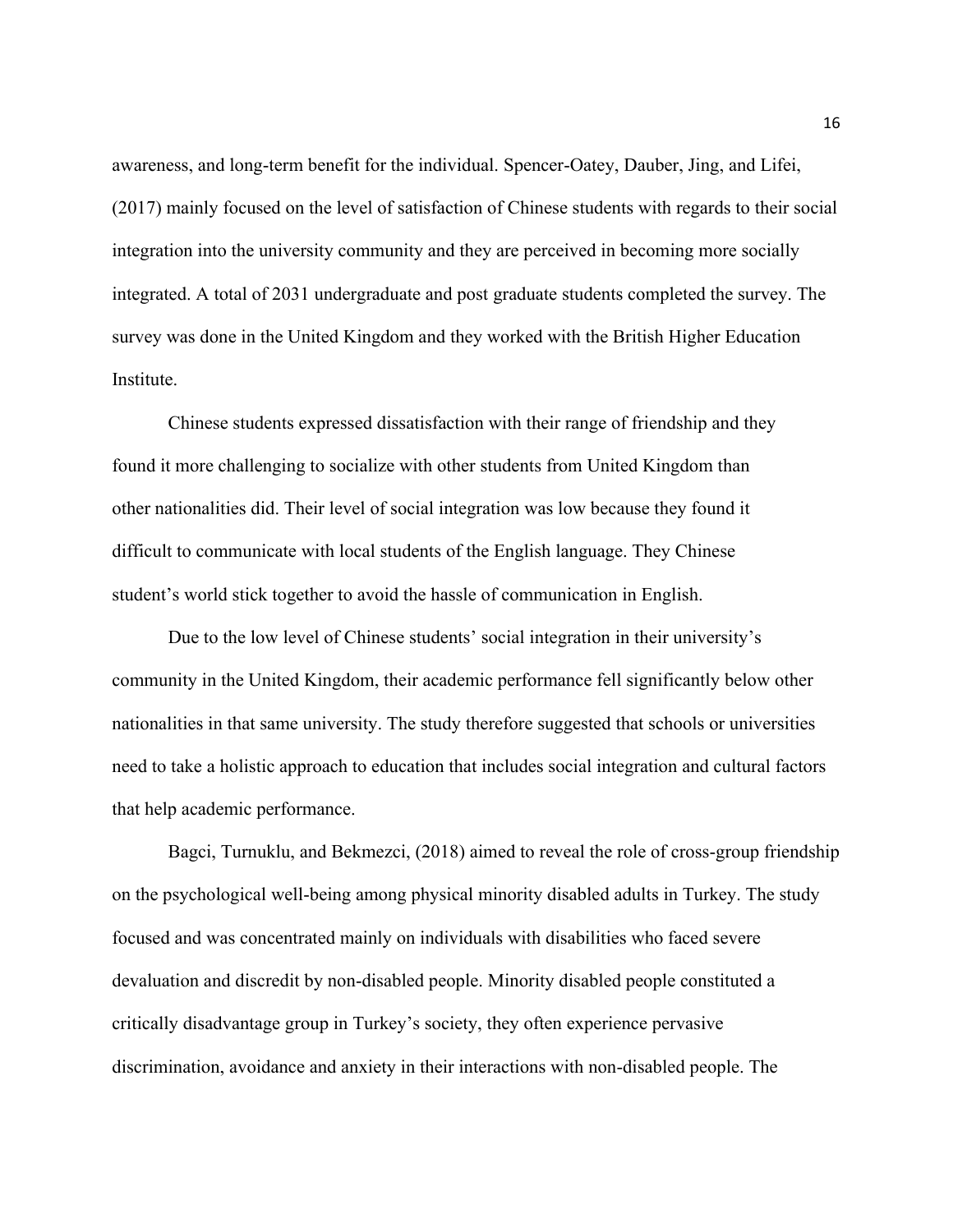negative experience from non-disabled individuals led many disabled people to feel powerless and frustrated and increased negative expectation in cross-group interaction.

The quality of disabled and nondisabled people friendship would be directly and indirectly positively associated with psychological well-being and the effects mediated by two pathways. The two pathways are creating the sense of social integration and providing the sense of empowering. Creating the sense of social integration will promote positive interactions that support cross-group friendship and psychological well-being among this commonly stigmatized group. Social integration provides positive attitudes that create collective self-esteem that makes disabled people feel respected and socially accepted. Empowerment provide minority disabled group member with essential motivation to act collectively and feel accepted. The greatest of the two is social integration; it gives way to empowerment.

According to the researchers, a total of 269 disabled adults participated in this study. They completed the questionnaires on their quality of friendship with non-disabled people, perceived majority group attitudes towards the minority group, collective self-esteem and psychological well-being. The study was done and completed in Izmir, Turkey in 2017 (Bagci, Turnuklu, & Bekmezci, 2018).

Ramirez, (2007) investigated the degree of acculturation and the extent of social integration of Mexican American and Non-Mexican American Whites. The study focuses on possible association between social integration and acculturation in intimate partner violence among Mexican American and non-Mexican Americans.

Many Mexican Americans are involved with both their ethnic culture and the culture of their host country. This process provides support and resources that could prevent or discourage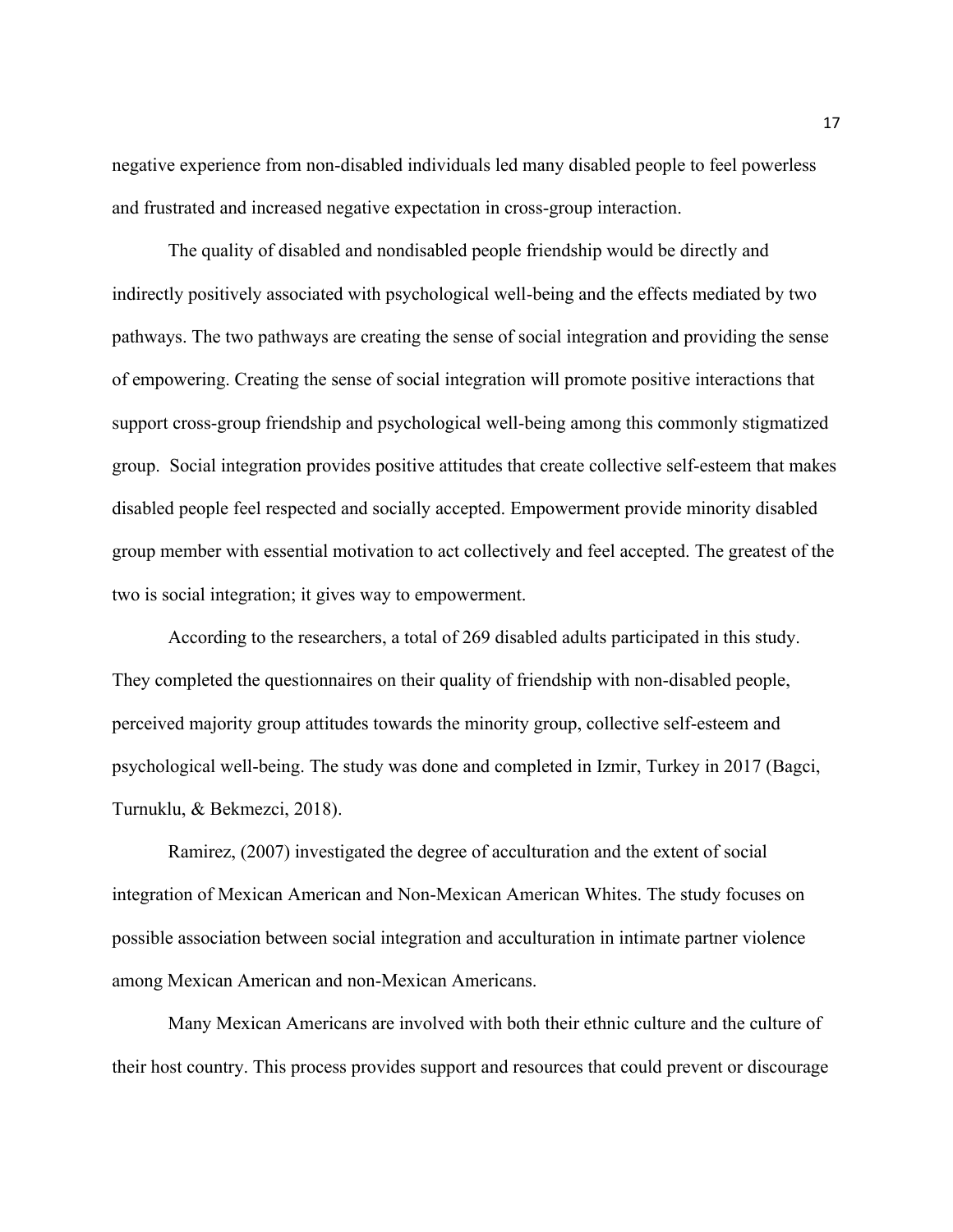intimate partner violence. They are highly social integrated than the Non-Mexican American whites and the African American. The more socially integrated an individual is, the lower the probability of hitting or assaulting a partner. The study also concluded that, the higher the Mexican American acculturation into American society the higher the probability of assaulting a partner (Ramirez 2007).

The moment immigrants settle in a country, they acquire a place in that society, this is not only physical need such as housing but also in a social and culture sense. Immigrants gain a sense of belonging in their resettlement through social integration in their new communities. This social integration is fostered by literacy and language education within the host country. The following study explores how literacy and language education foster refugee women's social integration in the United Kingdom.

Klenk (2017) explored the link between the literacy of refugee women, their language practices and their empowerment process in the context of their social integration in the United Kingdom. The study employs the feminist theories that enable a broader scope and a deeper insight into how literacy and language education is linked to refugee women's empowerment and integration, not only as an isolated relationship, but an issue that affects their spaces and sites of positive interaction. The literacy and language education (English for speakers of other language) in the United Kingdom acts as the motivator of social integration that offers individual further opportunities to succeed in the host country.

The study draws on a wide set of qualities data collected from September 26 to October 20, 2016, at a community centers in South London, that offers literacy and language education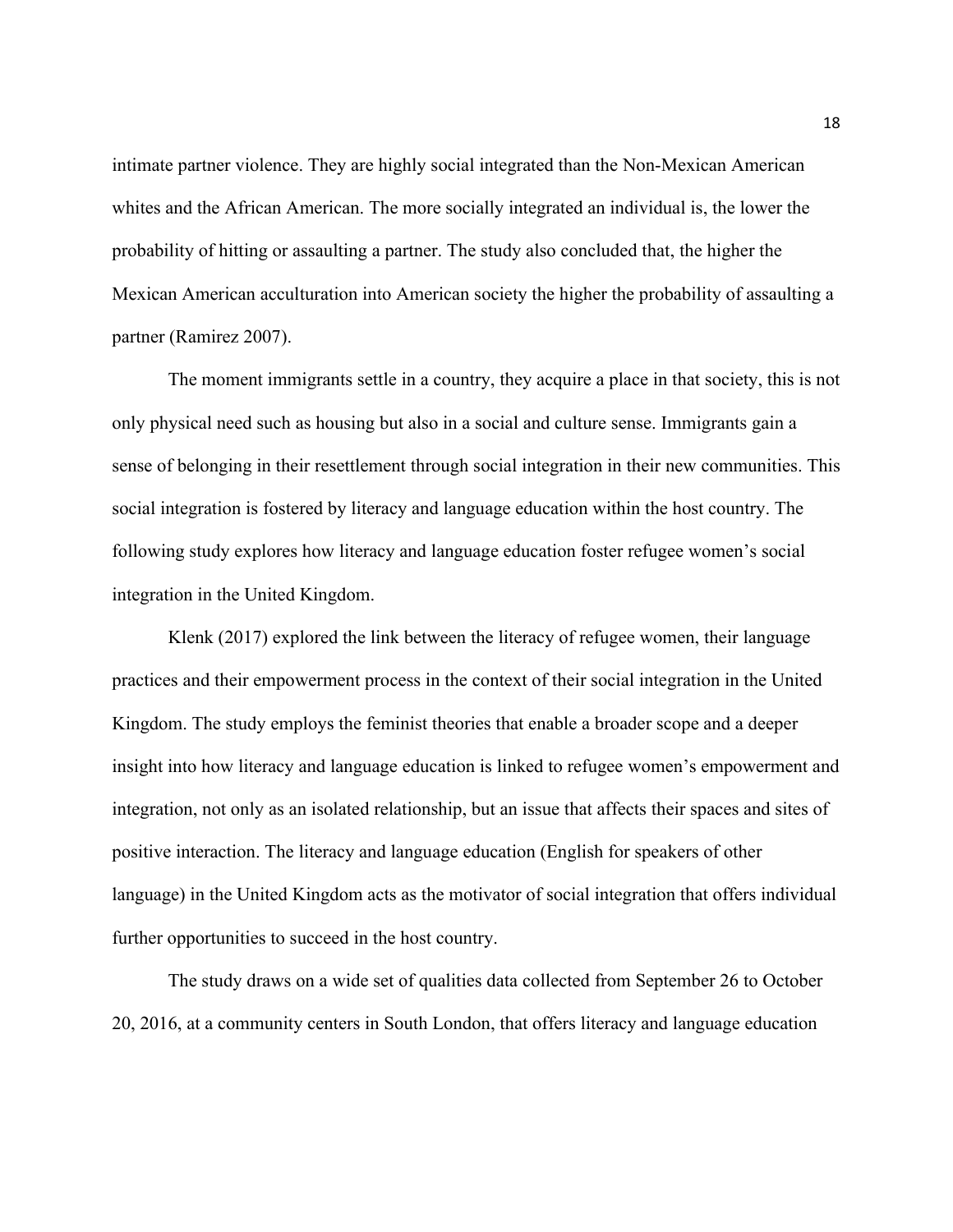courses for refugees, migrants asylum seekers. The participants were five refugee Women from Somalia, Syria and Iraq (Klenk, 2017).

As the women talked about their improvements in their lives in terms of linguistic ability, self-esteem and stability, they praised the learning center's Administration and Teachers for enabling them to engage in the literacy and language learning at the center. The center prioritized education as a vehicle to social integration. At the center, the women experienced social interaction with their Teachers and Administrators which help them to be comfortable and reduces a sense of isolation. This facilitates their empowering processes that enhance these women social integration.

#### **Integration Preferred for Immigrant's Adaptation**

Jasinskaja-Lahti, Horenczyk and Kinunen (2011) conducted a study to examine the time, context, and the outcome-specificity of the effects of acculturation attitudes on immigrant psychological and socio-economic adaptation. During this study they looked at 172 immigrants from Russia and the former Soviet Union who were residing in Finland and Israel and had lived in these locations for about six years. They brought into focus characteristics of acculturation they named as separation, assimilation and integration. In an effort to draw a parallel to the individual's assimilation and acculturation, the researchers argued that immigrant adaptation in their host country was not only determined by how much time they had been in the country, but by circumstances or the atmosphere they found themselves in. In other words, the assimilation of immigrant is in a way related to their psychological and socio-economic conditions. The study found that despite having straight immigration policies, Finland and Israel can be seen to support a so-called ethnic ideology. Their integration policies have evolved over different political,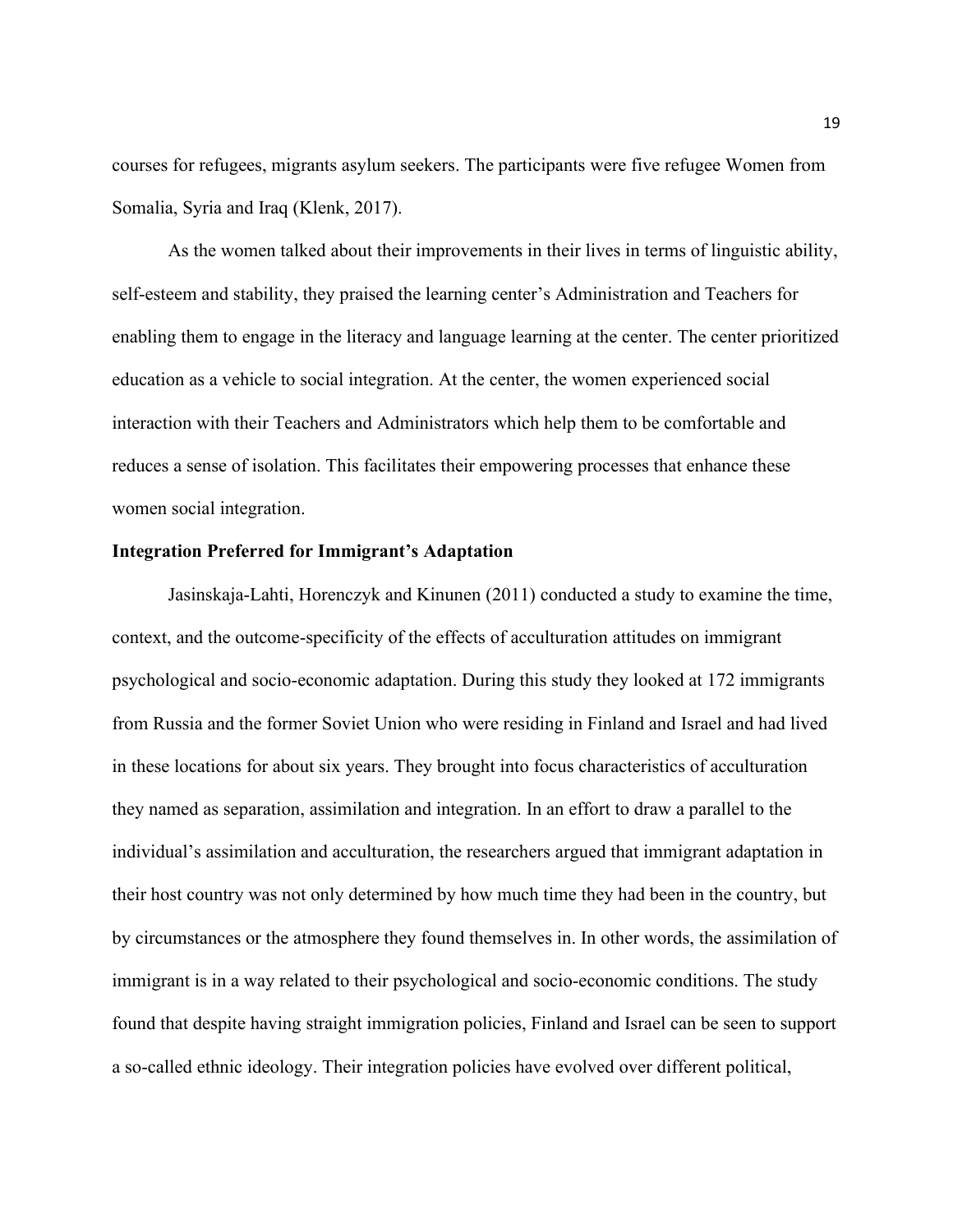social, and historical conditions; the result of this development has been pluralistic societies with different degrees of cultural diversity, as reflected in the two countries' immigrant population size, and degree of cultural fit between immigrants and hosts, immigrants' labor market position, and attitudes of hosts towards the immigrants (Jasinskaja-Lahti, Horenczyk & Kinunen, 2011).

Jasinskaja et al. (2011) considered a unique characteristic that they used to assess acculturation attitudes which they identified as sex, age, year of immigration, ethnic background, mother tongue, citizenship, marital status, and level of education. These characteristics were used to also assess the factors they described as acculturation attitudes among immigrants. They drew up specific sample items to assess the mentioned attitudes. These sample items were structured in a way which allowed the equivalence of their study to gain assurance by comparing the results of the factor analyses in both samples.

Jasinskaja-Lahti et al. (2011) pointed out that the integration process is correlated with satisfaction. They interpreted the results of the study to mean that an immigrant's level of satisfaction influenced the level at which the immigrant integrated. Subsequently, the study did not reveal any association between the length of time an immigrant had stayed in a country and acculturation attitudes or between the length of their stay and their life satisfaction. They found that the three acculturation attitudes did not affect each other; however, they predicted the immigrants' life satisfaction was an endorsement of the integration. They also found that the integration attitudes promote immigrant's socio-economic adaption. The assimilation and the separation attitudes prolong immigrant's success and satisfaction in the new environment.

Also, in another study, Kwong and Yu (2017) explored the attitudes, perceptions, and reactions of immigrants to the separation and reunification process in order to better understand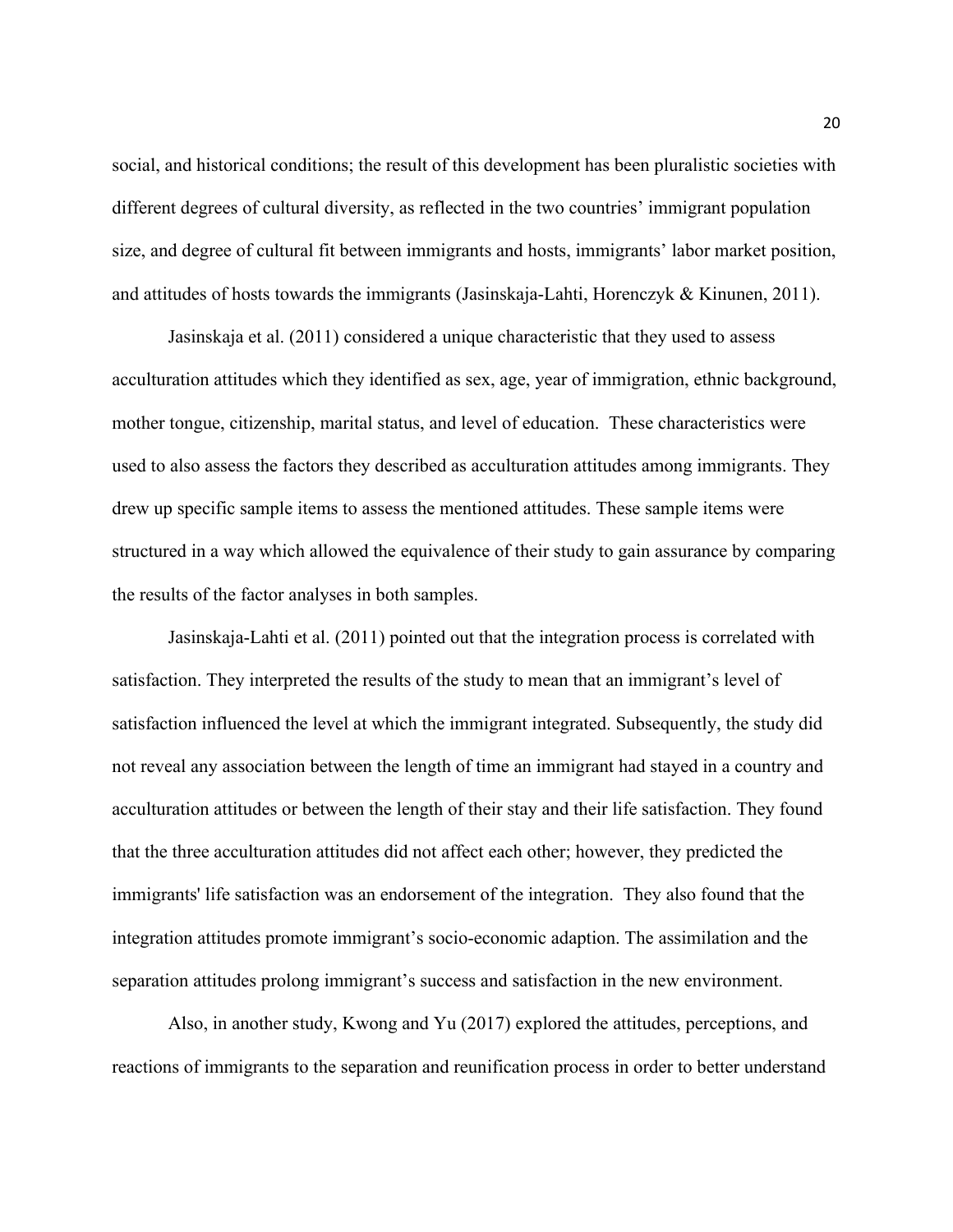of the way separation and reunification impacts a child's development and the family wellbeing. This study specifically focused on Chinese immigrant from the Fujianese immigrants, who had at some point sent their American-born children to China for rearing and who subsequently reunited with their children within years.

The study found that the children of Chinese immigrant families stood a high risk of a wide range of problem which included socio-emotional, learning, and behavioral. This was due to what the study described as "disruptive relocation circumstances, prolonged separation, and reunification". Accordingly, "many parents in this study reported that after reunification, their children experienced speech delays and difficulties with English pronunciation. Speaking little or no English, these children were saddled with a high level of anxiety while they struggled to communicate with their teachers and fellow" (Kwong & Yu, 2017, p.23).

There were 110 participants from the Chinese American population in New York, United States of America. The participants were asked questions considered semi-structured on their perception toward separation. The study was done and completed at the Hunter College in New York in 2017.

Challenges faced by immigrants after moving to a host country may have a detrimental or beneficial influence on their health or related behavior (Dahlan 2019). Immigrants faced a number of a challenges that negatively influence their life during acculturation. The challenges include, language and cultural barriers, employment problems, length of time stay in the host country and medical insurances. These challenges may influence their oral health such as decay teeth and periodontal diseases. Immigrants who had high status in acculturation show positive behavior and accessibility to oral health.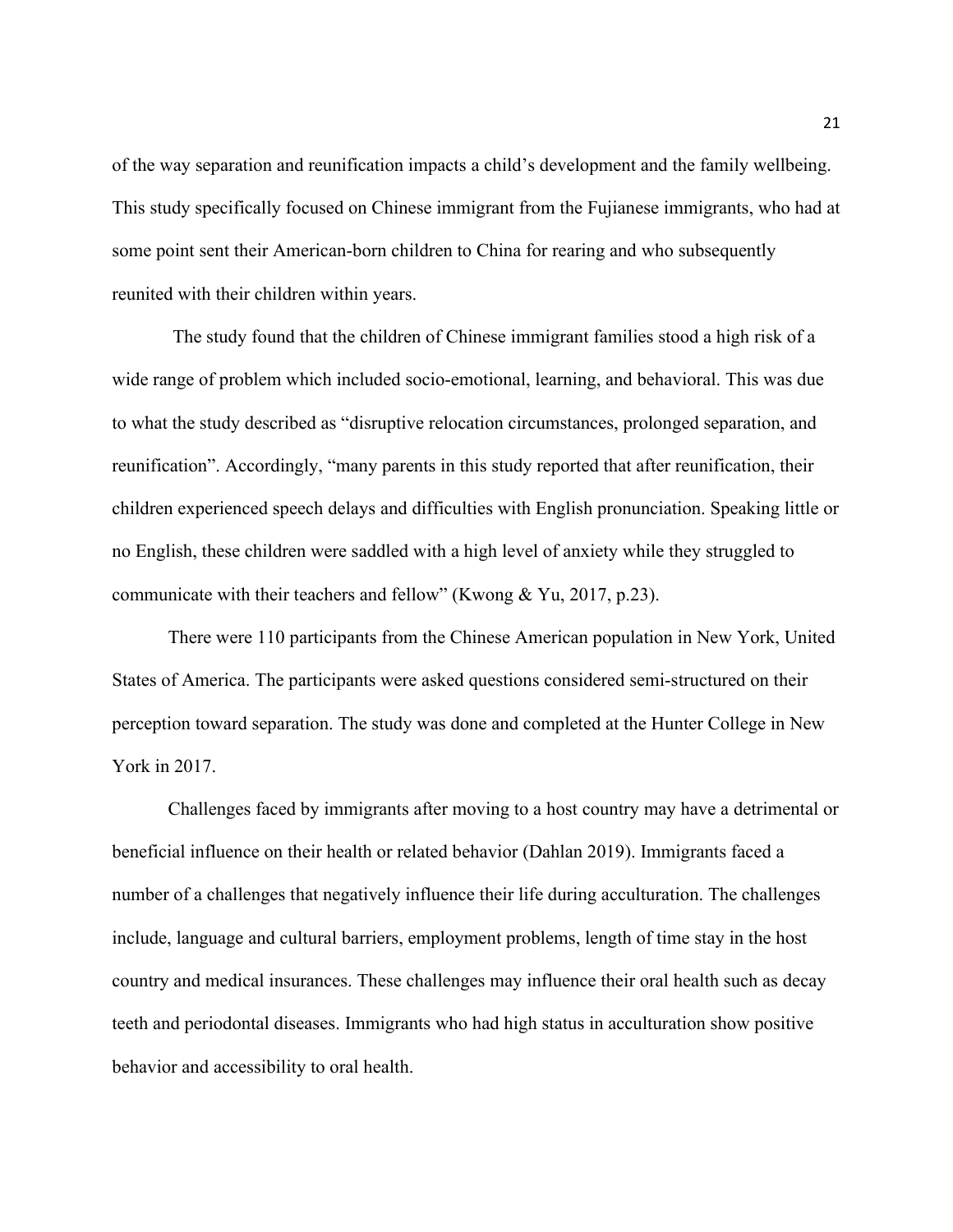Dahlan (2019) examine the impact of acculturation on immigrants and ethnic minorities oral health outcomes. Forty-two immigrants in Newcastle-Ottawa participated in this study. The behavioral and self-identification acculturation scale were used, and these participants were taken for their first dental appointments. Participants were given questionnaires on their country of origin, employment, Medical insurances and how long they have been in their host country.

According to the study, a positive effect of acculturation of oral health status and behavior was associated. The positive effect of oral health was found in those immigrants with high acculturation status. Those participants with high acculturation status were those immigrants who have live in their host country for over seven years. This study prove that acculturation cannot take place without integration. Integration works well with new and old immigrants, no matter the length of time they stay in the host country.

Val Colic-Peisker, and Iain Walker (2003) examined the processes of acculturation and identities among refugees from Bosnia and Herzegovina who settled in the Australian cities of Perth and Sydney in the 1990s. The interview method was used. The sample interviewed refugee consisted of people between the age 18 and 73 with 42 been the median age. The participants include 60 refugees who have live in Australia at least two years at the time of the interview.

Refugees lose aspects of the identities such as jobs, language, skills, and culture due to forceful migration from the former communities, (Val Colic-Peisker et al.,2003). In the new society, they seek to reconstruct their identities. The reconstruction of their identities cannot be done outside of acculturation. The acculturation processes are determined by the interaction of two sets of factors that include the characteristics of refugees and the responses of the host society. Every group of immigrants or refugees has its own distinct culture from the host society and the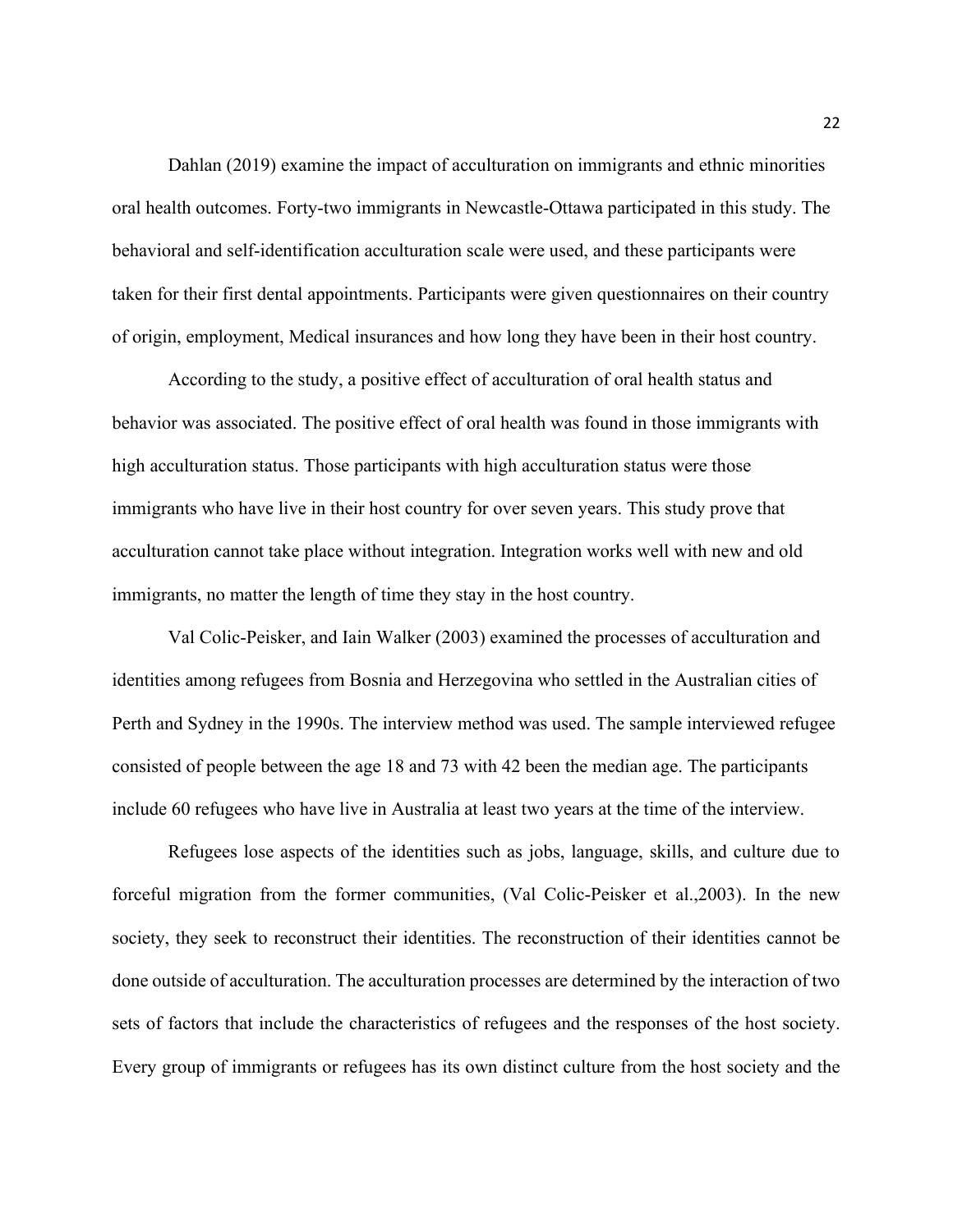host society has specific treatment of immigrants' policies. These two factors can create reinforcing actions that determine the shape and direction of acculturation and identities rebuilding, (Val Colic-Peisker et al.,2003).

Therefore, for immigrants to be successful in rebuilding their identities and have high acculturation status, they should adopt their host culture and retain their ethnic culture. The Val Colic-Peisker et al (2003) shows that these refugees and immigrants from Bosnia and Herzegovina cope in a highly urbanized Australian society shortly after their arrival because they took on the integration strategy of acculturation.

## **The Importance of Integration**

The integration of an immigrant is as solid as the platform on which the success of the immigrant is built. Integration for the immigrant encapsulates incorporating the immigrant into their host country's culture, thus maintaining aspects of their original Cultural Identity. The level of success of an immigrant depends on how well they are integrated into their host's culture.

Immigrant bicultural identity integration has been criticized and viewed as burdensome and sometimes results in stress. Yim (2019) seeks to find whether perceived stress and one's cortisol link are associated with bicultural identity integration. The researcher based his study on findings from previous study results, which showed that cultural harmony is associated with affective aspects of the acculturation experience and blendedness with learning and performancerelated aspects; they considered that cultural harmony would be associated with perceived stress and cortisol reactivity (Benet-Martínez & Haritatos, 2005).

The participants include  $127$ ,  $18 - 29$  year olds who were recruited at the University of California and University of Irvine. Saliva samples were collected to determine the participants'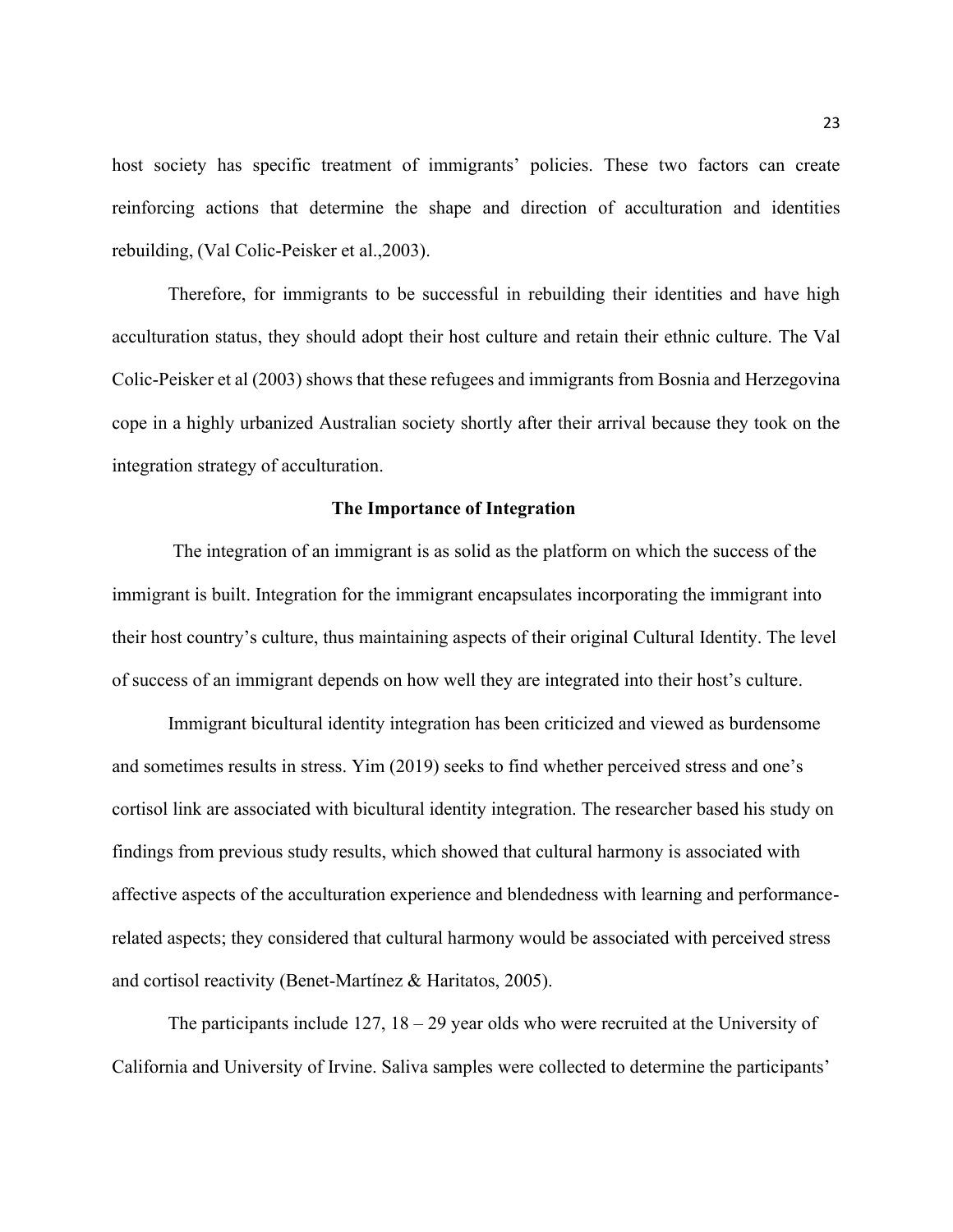cortisol level and self-reporting questionnaires were administered to assess U.S. acculturation, bicultural identity integration, and perceived stress. The researcher found that perceiving one's bicultural identity as harmonious (marked by two cultures that exist in an integrated fashion) was associated with lower perceived stress and lower salivary cortisol (Yim (2019).

Individuals with high in bicultural identity viewed their multiple cultures as compatible and complementary and easily integrated these cultures in daily lives. Therefore, individuals who were low in bicultural identity perceive their multiple cultures as distinct and contradictory. The stress level in an immigrant depends on whether they are able to integrate and feel good about both cultural identities as well as their development and performance within the host culture. "The extent to which immigrants are able to think of themselves as having cultural identities that are positively and smoothly integrated, and the extent to which the sending and receiving societies can facilitate feeling, bodes well for immigrant health," (Yim, 2019, p. 206).

Immigrants are likely to be viewed by themselves and others as "outsider" who is unfamiliar with the expectations and system that structure the day-to-day social interaction in the host country ( Bilodeau, 2016). Bilodeau (2016) investigated generalized trust among immigrants and native-born Canadians and how it promotes social interaction that may well be a crucial component for immigrants' integration. Generalized trust allows people to engage in social, economic, political exchanges with the belief that members of the society will treat them with respect and honesty. Trust is essential in developing and maintaining values and goals in our world. In the case of immigrants, trust is even more important in facilitating their integration (Bilodeau, 2016).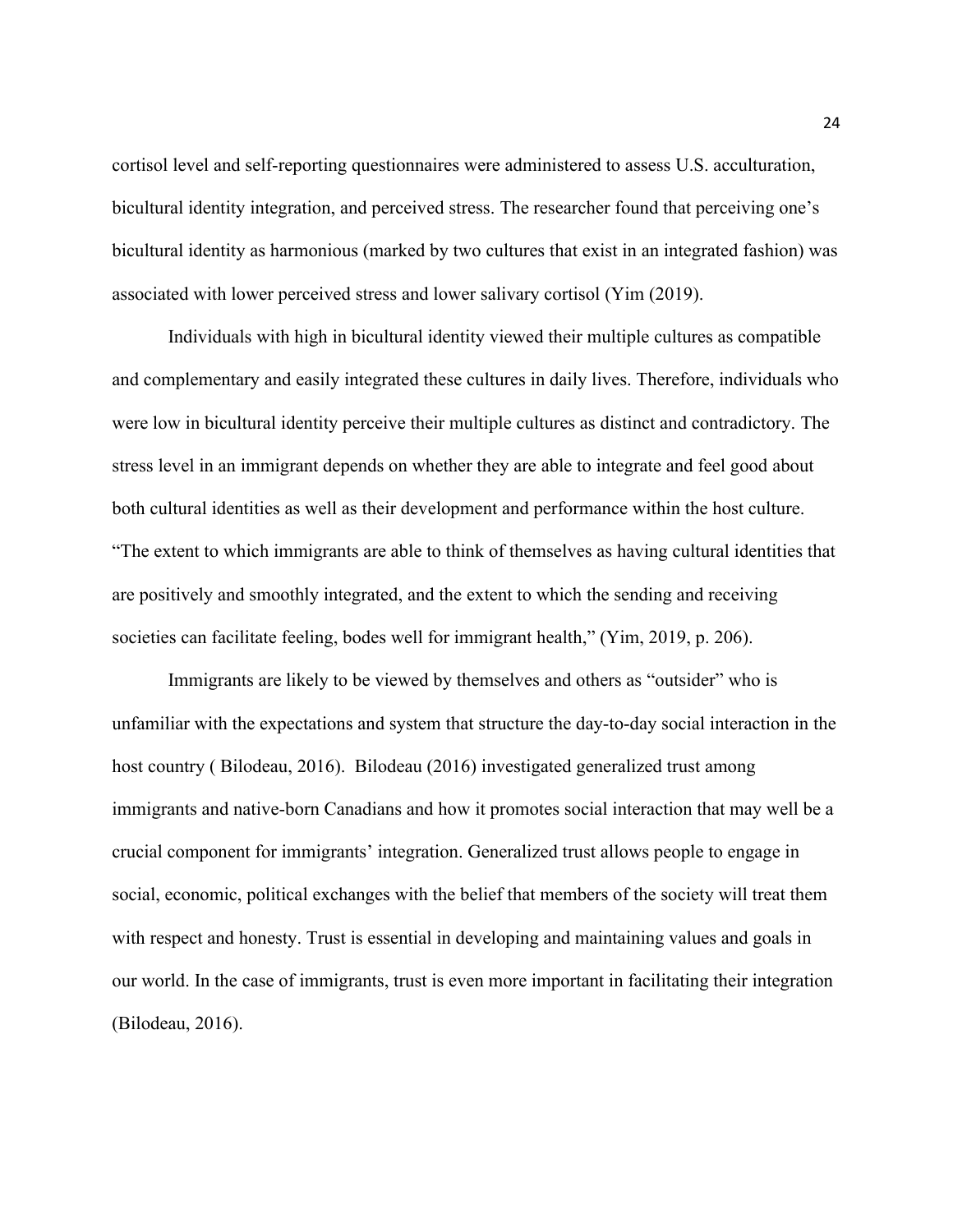The 'outsider' status has negative impact on immigrants generalized trust and, consequently affects their overall integration in their host country. Generalized trust is related to individual perceived states of health and overall life satisfaction. There should be no reason to think that immigrants are different from the general population of their host country. In addition, general trust is not only the key element of immigrants' integration there is also the potential element of their resilience in the face of cultural, social and economic challenges associated with migration (Bilodeau, 2016).

The study discloses that immigrants who are high in integration express stronger trust in native born Canadians and the society of their host country than those immigrants who are low in integration. The study draws its data from combination of three sources derived from the World Values Surveys: the 2000 and 2006 Canadian Component, the special sub sample of recent Canadian immigrants in 2000 and 2006, and the component for immigrants' countries of origin (Bilodeau, 2016).

#### **Integration Affects Immigrant's Decision Positively**

Every human being needs to be comfortable to be successful. When immigrant students are comfortable in the host culture, they will have the confidence to succeed at what they do. The integration process helps immigrant students become comfortable with their school environment which ultimately leads them to succeed in school.

According to Wachter and Fleischmann (2018), the immigrant quest to succeed in their host country depends on the process of integration shortly after their arrival; immediate integration will help them dive into the culture and social life of the host country. The researchers added that the settlement and success of immigrants can be associated with success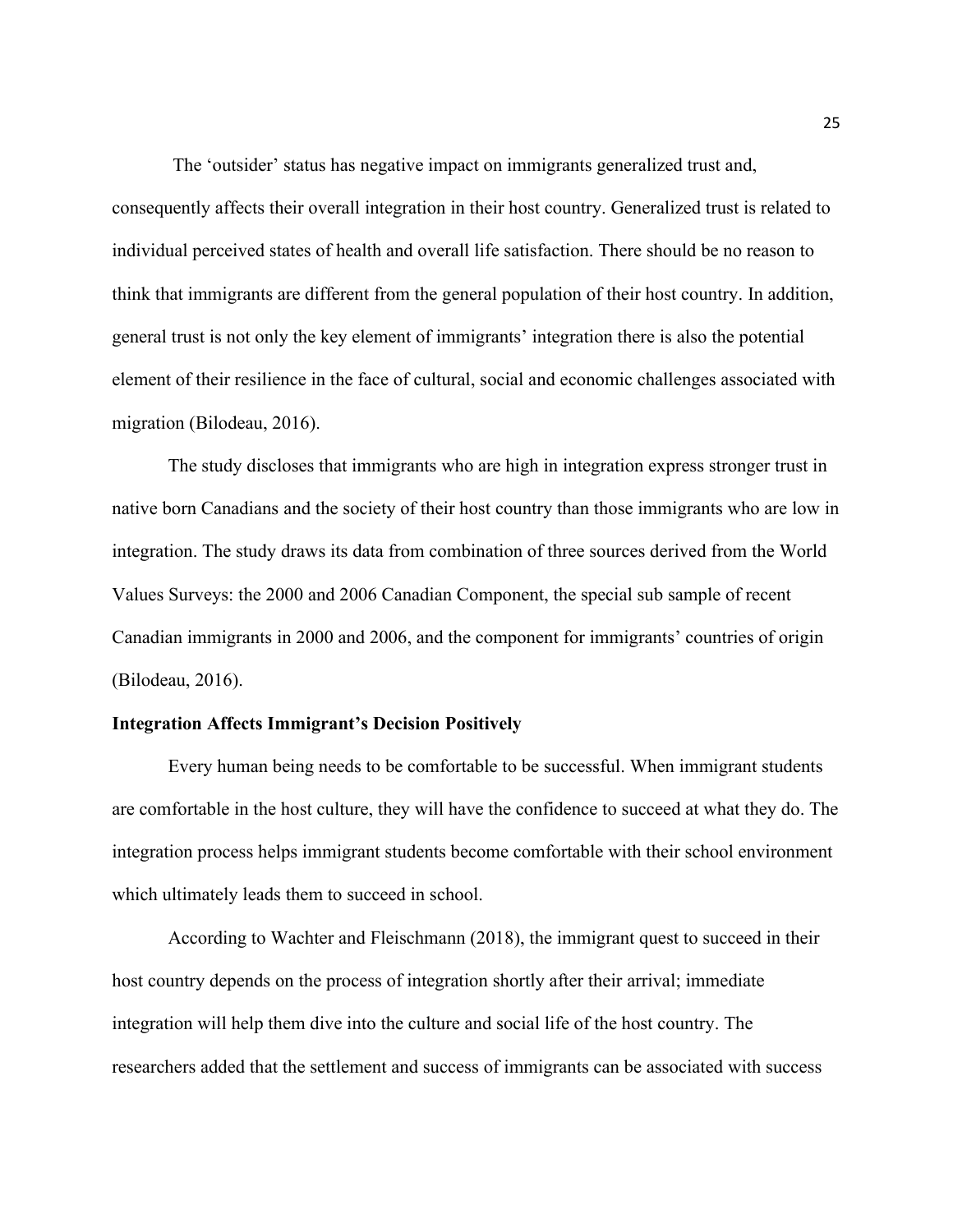in school, employments, and interaction with the native people of the host country as well as being proficient in the host country's language.

Wachter and Fleischmannn (2018) aimed to examine the effectiveness of immigrant settlement and the success of the newly arrived immigrants in the Netherlands. They conducted a survey of 4,808 immigrants from Bulgaria, Poland, Spain and Turkey. They translated the questionnaires into the participants native language. The questions covered structure integration which they associate with employment and educational systems. The researchers found that early integration can influence the immigrant's settlement intentions and positive decisions. Immigrants oftentimes wonder how to integrate into the host country's culture. The integration process for immigrants occurs at different levels and times. Some immigrants integrate over a short time span while others integrate over a longer period. It cannot be overstated that socialeconomic and education of the immigrant is highly tied to the level at which they integrate into their host country.

Ryabichenko (2016) compared the similarities and differences between assimilation and integration attitudes and found that integration is preferred by immigrants. His goal was to test the different cultural relations in the Russian majority and the Central Asian minority. The study was completed at the Central District of Russia. The researcher surveys 326 people—158 ethnic Russians and 168 Central Asians who were given self-report questionnaires that asked about demographics and their development in the intercultural relations of society. He found that the integration strategy was the preferred method of interaction among the two groups; integration accompanies more positive psychological outcomes that create life satisfaction and self-esteem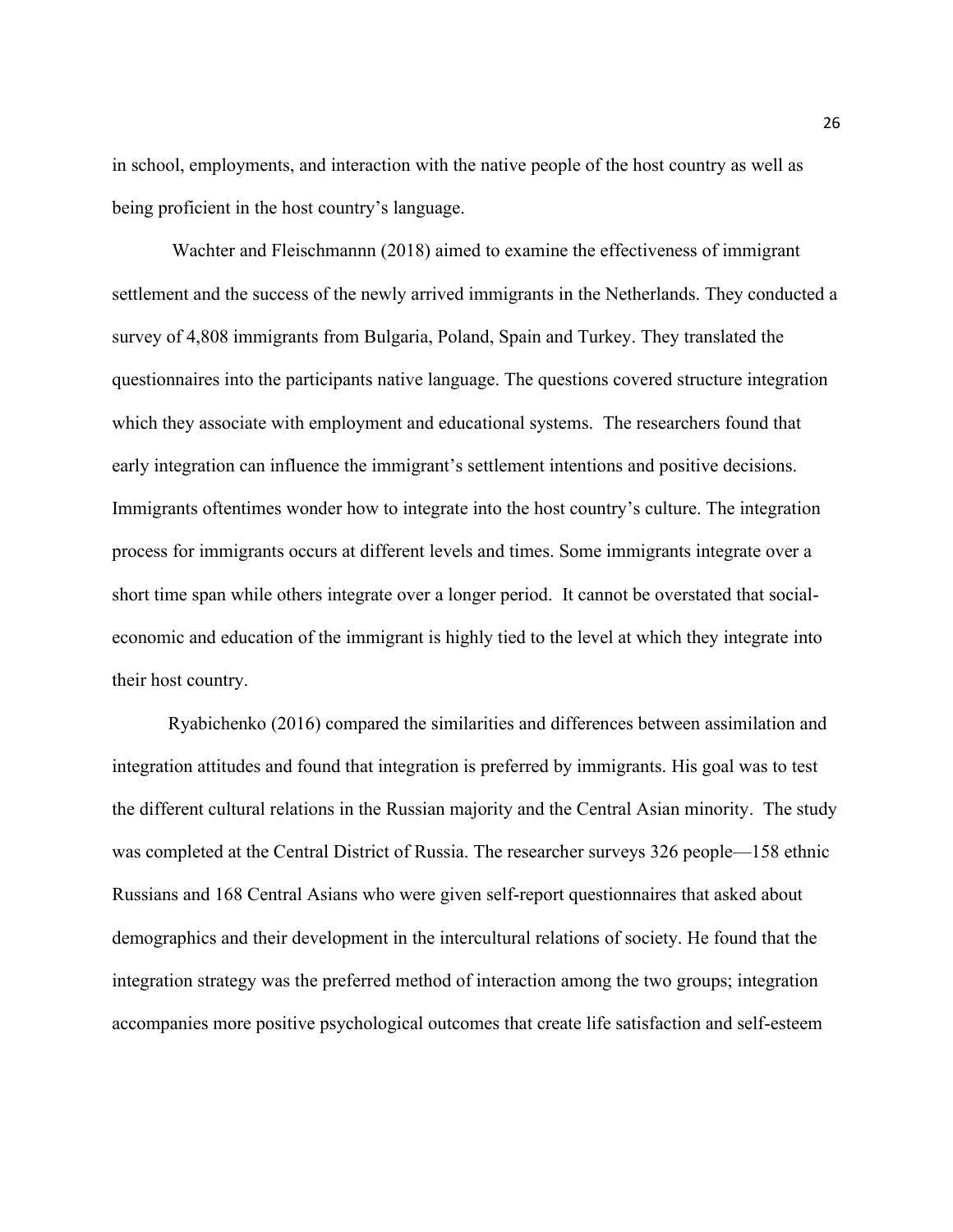in immigrants than any other acculturation strategy. He advised that assimilation may work in host countries with few immigrants.

Acevedo-Polakovich (2014) conducted a study to measure ethnic identity and cultural involvement in order to determine the impact of Latino student in the US. In the study, he examined the prospect of incorporating a "multidimensional" perspective to measure the relationship between cultural adaptation and academic attitudes. During the study Acevedo-Polakovich (2014) compared the relationship between cultural adaptation and academic attitudes and found that acculturation attitudes had effects on academic attitudes and this effect varied across cultural adaptation dimensions (Acevedo-Polakovich, 2014).

Individuals with a high level of bicultural involvement demonstrated greater psychological health. The study showed that individual differences in bicultural identity affected how social situations were interpreted and had effect on perceived self-efficacy. Therefore, immigrants who were high in bicultural/integration adapted faster and succeeded in academic performance (Acevedo-Polakovich, 2014).

Buddington (2002) aim was to expand on acculturation and its impact on Jamaican immigrants and how they function mentally when it comes to their academic journey. His study was completed at Howard University in Washington, DC. The 150 Jamaican immigrant students were selected by the snowball sampling techniques. None of the 150 participants had a record of substance abuse or psychiatric problems and each of the participant was born in Jamaica.

Buddington (2002) observed that cultural identity and ethnic loyalty seemed to influence Jamaican immigrant student's performance at the university level. Those students who identified with their Jamaican counterparts and frequently communicated with their relatives back in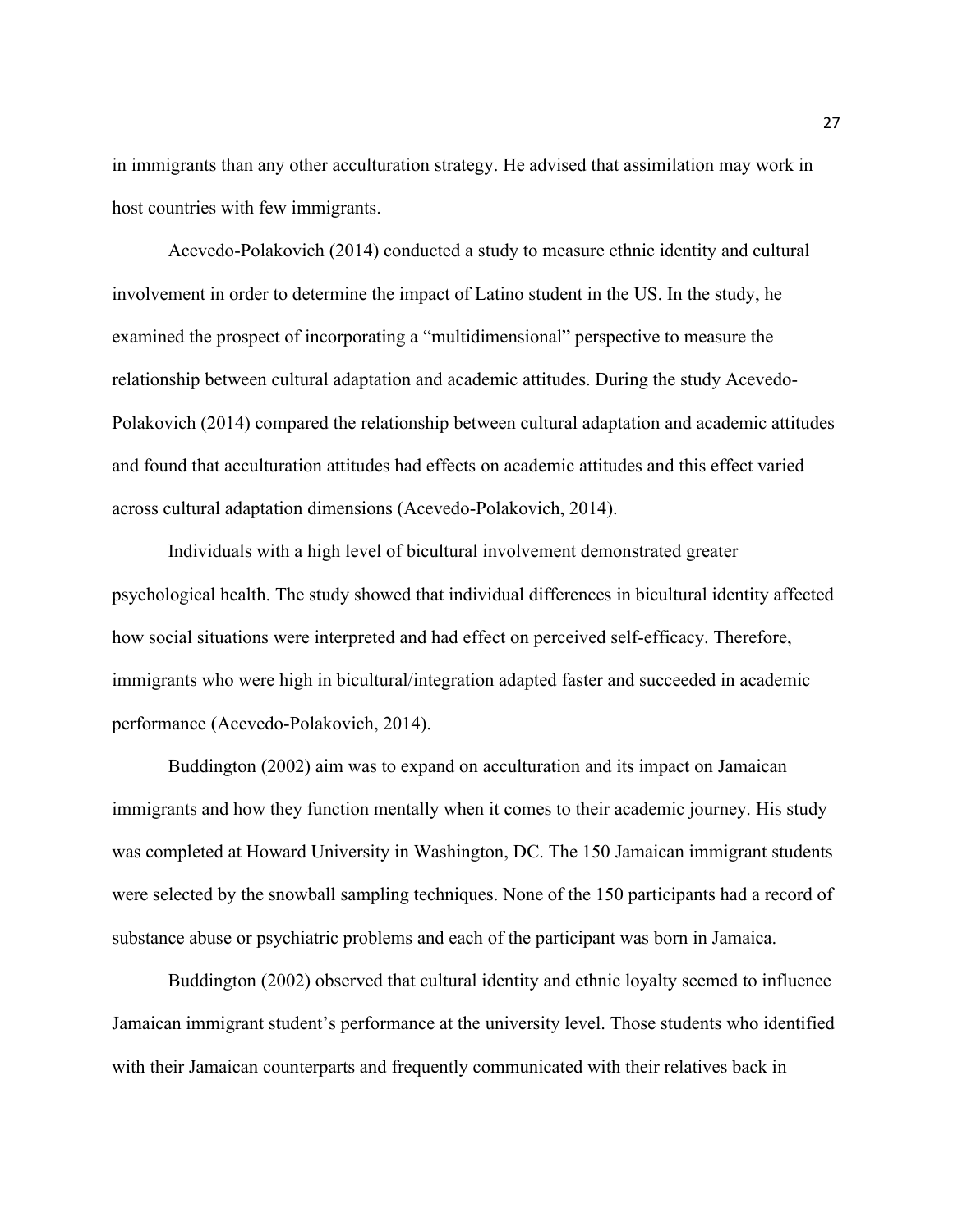Jamaica had higher grade points than those students who did not identify with their Jamaican culture. In addition, those Jamaican students maintained their motivation for achievement by continuous communication with relatives in Jamaica, visiting Jamaica and identifying with their culture, though they experienced discrimination from people of the host country (Buddington, 2002).

The researcher also discovered that those Jamaican students who tended to forget their culture and had nothing to do with their relatives in Jamaica, experienced increased levels of stress and had low-level self-esteem which resulted in low grades. They were also oppressed, though they identify as Americans. In this study, the researcher wanted to assess the level of cultural impact on Jamaican immigrants living here in the US, (Buddington 2002).

Nakhaie (2018) addressed the anxiety of Muslims immigrants as they integrated into their new culture in Canada. Some schools, policyholders and the public did not want Muslim immigrants to be integrated into the Canadian culture. The Majority of the Muslim immigrants were from the Middle East (Asian), because of this, the Canadians feared these immigrants as violent extremists that would not have respect for the Canadians democracy which would in turn, cause weakness in the Canadian democracy. The Canadians prefer assimilation for these Muslim immigrants which will allow them to support freedom, tolerance and equality. Through assimilation and integration, both strategies support democracy equally but assimilation will allow the Muslims to not identify with their culture heritage.

Nakhaie (2018) used the General Social Survey Circle 27 (2013) to collect data for this research. He focused his survey on the social network of these immigrants and their involvements in Canada by asking questions that had to do with belonging, pride, shared values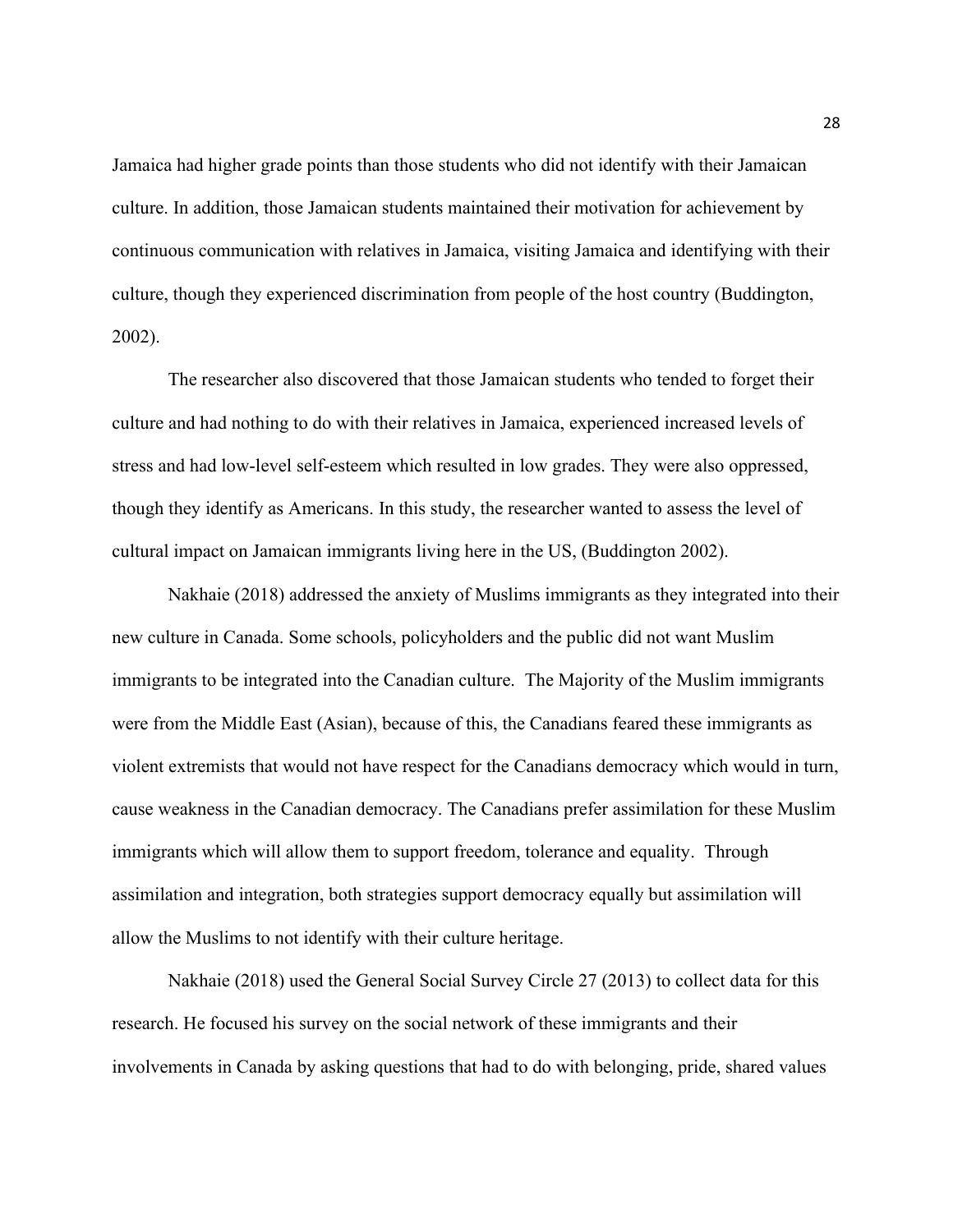in the Canadian democracy. He surveyed 27,534 respondents and the total of 8,798 completed every part of the survey.

The study revealed that there were more integrated Muslims immigrants in Canada than other religions. The Muslims immigrants expressed a great sense of belonging and value to both the Canadian and their ethnic cultures. Muslims immigrants and other immigrants who identified with both their culture and the Canadian culture were proud of their rights, responsibilities and interaction in the Canadian democracy. The researcher discovered that immigrant's integration actually promoted respect and positive and social interaction for the Canadian democracy.

As the number of immigrants grows worldwide, it is of a major public concern to identify factors that promote a successful adaptation of immigrants and their children to the new environment. Studies on school's achievement show that students with immigrant background are mostly under achieved than their peers from native-born of that country. Schotte, Stanat, and Edele (2018) conducted a study to examine the role of cultural identity in the adaptation of immigrant's students in Germany and how well integration helped them to achieve in their new environments. They used data from the National Educational Panel Study (NEPS) in Germany by Blossfeld, Roßbach, and Von Maurice, (Eds.). (2011). Their sample includes 16,425 nine grades students including 3,894 immigrant students from 512 schools. The standardized test scores and grades for these students indicated their level of academic achievements. The first indicator was the reading comprehension test which is based on the concept of literacy which provides the broad understanding of language proficiency of these students. The Mathematics test was the second indicator that was based on literacy in mathematics which shows how well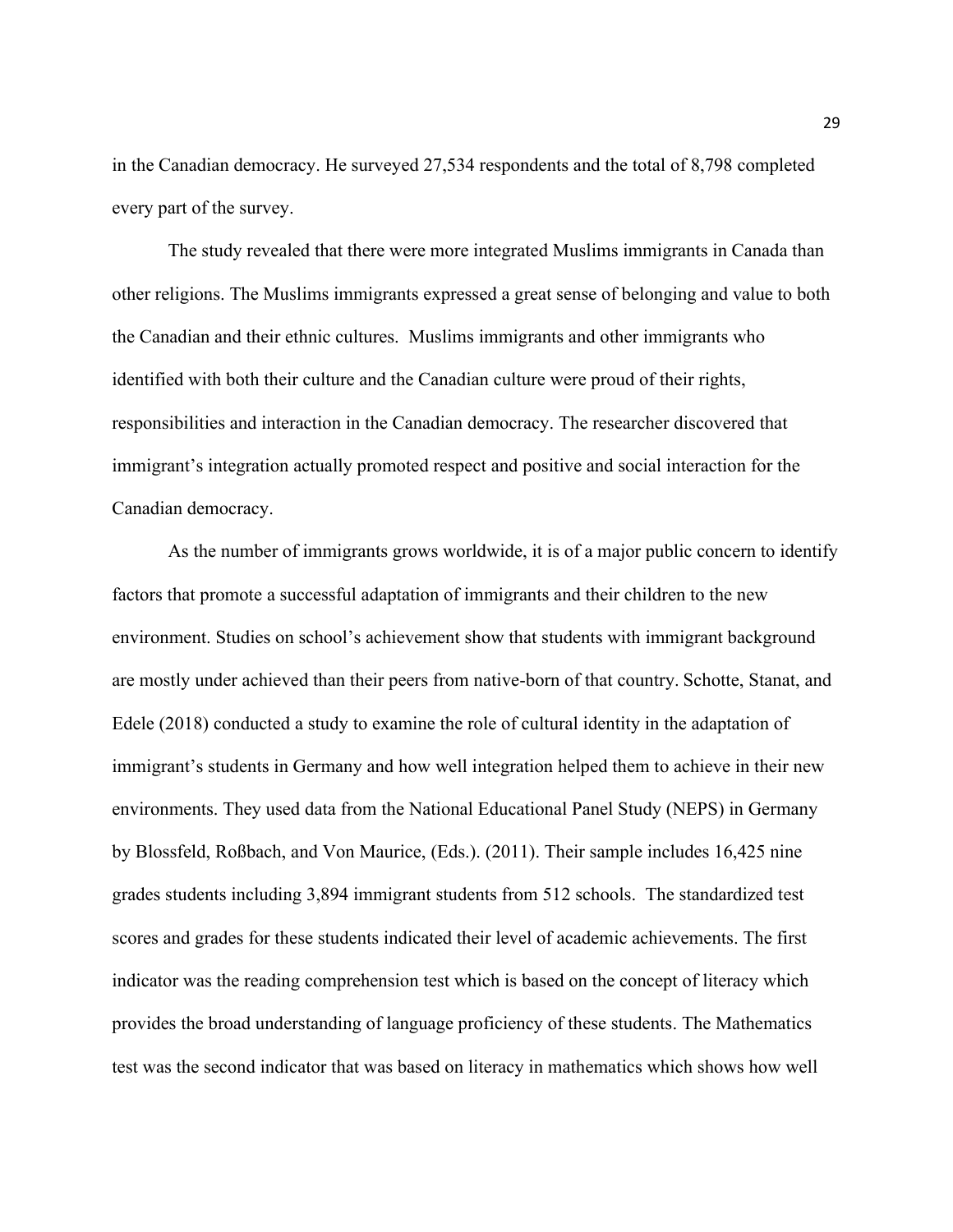these students understand and follow the schools' curriculum. The scores from these standardize test show that the immigrant student performed under average and did not meet the minimum score. Based on the scores, the immigrant's students involve were asked to participate in a survey that would assess their cultural identity and what effect their it had on academic achievement. The questionnaires on cultural identity captured students' psychological adaptation.

The results of the study demonstrated that immigrants who identify with their host country culture and their ethnicity tend to adopt faster than their peers who only identify with the host country culture. The reason is both cultural identities seems to be beneficial to psychological adaption. Psychological adaption supports life satisfaction that leads to successful academic achievement.

In a longitudinal field study, Weber, Kronberger and Appel, (2018) investigate the influence of stereotypes at school and how adolescent immigrants' cultural identity and stereotypes effect their education achievements. Their intention was to identify factors interfering with adolescent immigrants' education achievement based on acculturation and stereotypes. In the course of one year, they track down the academic performance and grade points of immigrant and non-immigrant students. They also focused on individual differences and ethnic cultural identity and residence cultural identity, (Weber et al., 2018).

The participants were recruited in the first year of Austrian high school and they were from four different high schools. Participants were randomly assigned to one out of two experimental conditions. Participants were asked open questions that indicated which ethnic group they considered themselves to be apart. The ones who self-identified with an ethnic group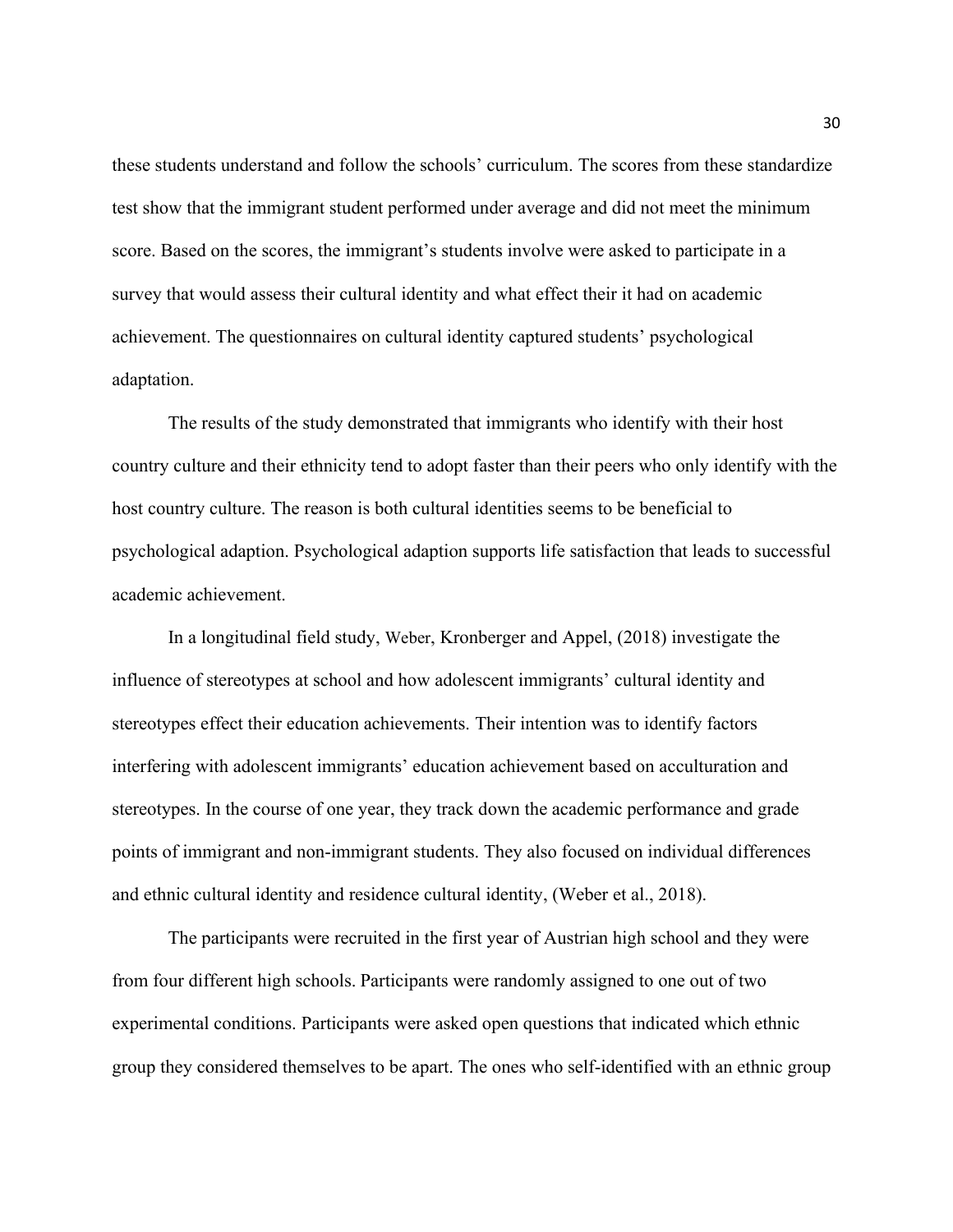or nationality other than Austria were assigned immigrants' status. They were also asked to selfreport their sense of belonging. There were 505 participants (Weber et al., 2018).

The researchers discovered that immigrant students who started with higher levels of academic belonging and domain identification, dropped below their non-immigrant peers over the course of one year. This supports the assumption that chronic experiences of stereotypes can lead to low academic achievements among immigrant students. Immigrant students who experience higher levels of stereotypes were those students who identified with the culture of their residence culture. Immigrant students who were integrated (identified with both cultures) and maintained higher grade points and higher academic achievements (Weber et al., 2018).

To aim at strengthening a non-negatively stereotyped cultural identity in school and avoid low academic achievements among immigrant students, the study suggested the integration approach. The integration approach helps immigrant students to feel included and it increases their identification with school, sense of belonging and cause higher academic achievements (Weber et al., 2018).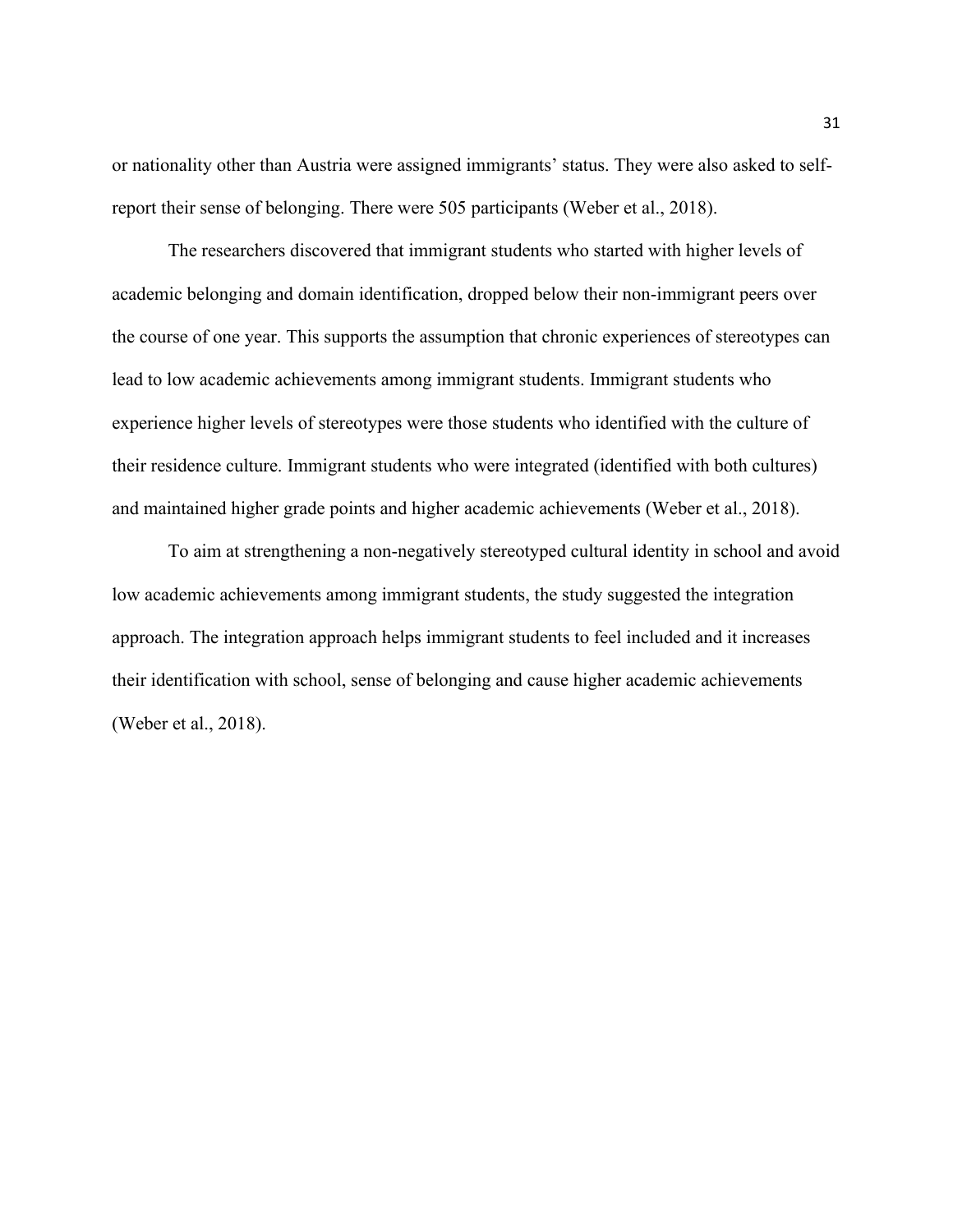#### **CHAPTER III: DISCUSSION AND CONCLUSION**

#### **Summary of Literature**

The literature reviewed in this study focused on acculturation, integration and assimilation of immigrant into a new society. The literature also examined the role teachers play in the integration of immigrant students and examined the approach and programs necessary for successful integration. The literature was drawn from multiple sources and from studies that were created by professionals from multiple disciplinary backgrounds. The studies revealed that pupils from immigrant families often perform relatively poorly in the field of literacy because of their language barrier (Mohsin & Kaplan, 2011); and thus there is need to facilitate and promote educational success for students in immigrant families who are the fastest growing segment of the U.S. school population. Consequently, that socialization, Americanization, gender, race, ethnicity, and generational status indeed matter in all aspects of education for the children of immigrants, many of whom are marginalized within the U.S. school system (Bondy et al., 2019). In order to develop stronger social bonds to school, immigrant children need to fully integrate through acculturation.

Jasinskaja-Lahti et al. (2011) conducted a study to examine the time, context, and the outcome-specificity of the effects of acculturation attitudes on immigrant psychological and socio-economic adaptation. They found that the three acculturation attitudes did not affect each other; however, they predicted the immigrants' life satisfaction was an endorsement of the integration. They also found that the integration attitudes promote immigrant's socio-economic adaption. The assimilation and the separation attitudes prolong immigrant's success and satisfaction in the new environment.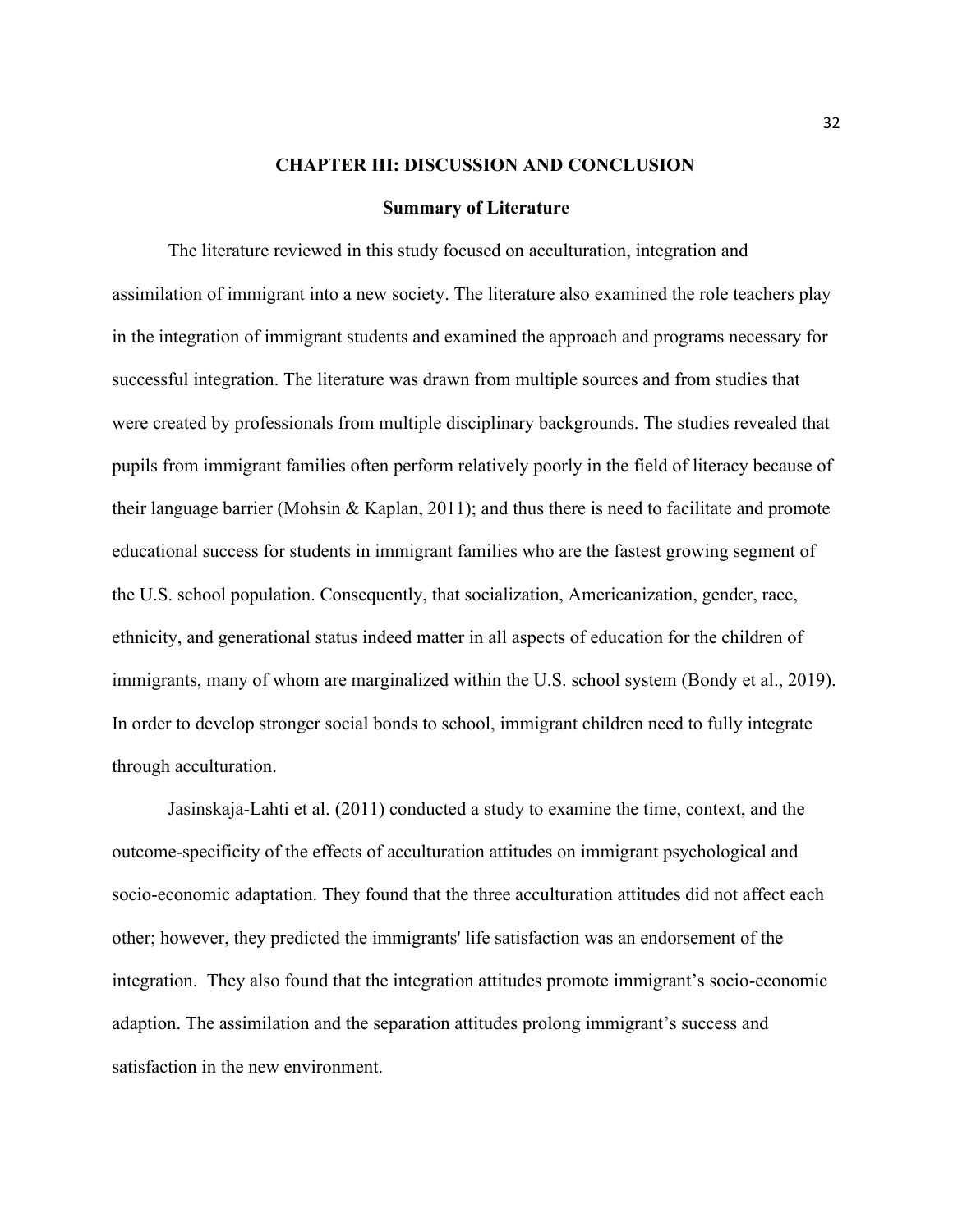Mohsin and Kaplan (2011) found out that the pupils from immigrant families performed relatively poorly in the field of literacy because of their language barrier. Green et al. (2018) outlined how the media portrayed all of Africa through a lens of hardship and suffering with undeveloped countries, poverty-stricken, and communities ravaged by war and conflict; usually with a typical representations to include young men holding AK47s, bare-breasted tribal women, and naked dead bodies; thus creating some barrier to integration.

Bondy et al. (2019) pointed out the need to facilitate and promote educational success for immigrant students who are the fastest growing segment of the U.S. school population. They sought to establish that a student's bond to a school influences their overall pro-social behavior, psychological well-being, healthy interpersonal relationships, and educational progress and success. The study uncovered that setting high performance expectation for immigrant students causes harm to their involvement and commitment to school, sometimes leading them away from school. The study concluded that the efforts that are made to understand the assimilation of immigrant children into American culture does acknowledge that it is a social process and that the process occurs through a variety of institutions which include the schools. The researchers add that issues that matter in all aspects of the education of immigrant children include socialization, Americanization, gender, race, ethnicity, and generational status. In order to develop stronger social bonds to school, immigrant children need to fully integrate through assimilation and acculturation.

Spencer-Oatey et al. (2017) suggested that schools or universities need to take a holistic approach to education that includes social integration and cultural factors that help academics. Bagci et al. (2018) found the negative experience from non-disabled individuals lead many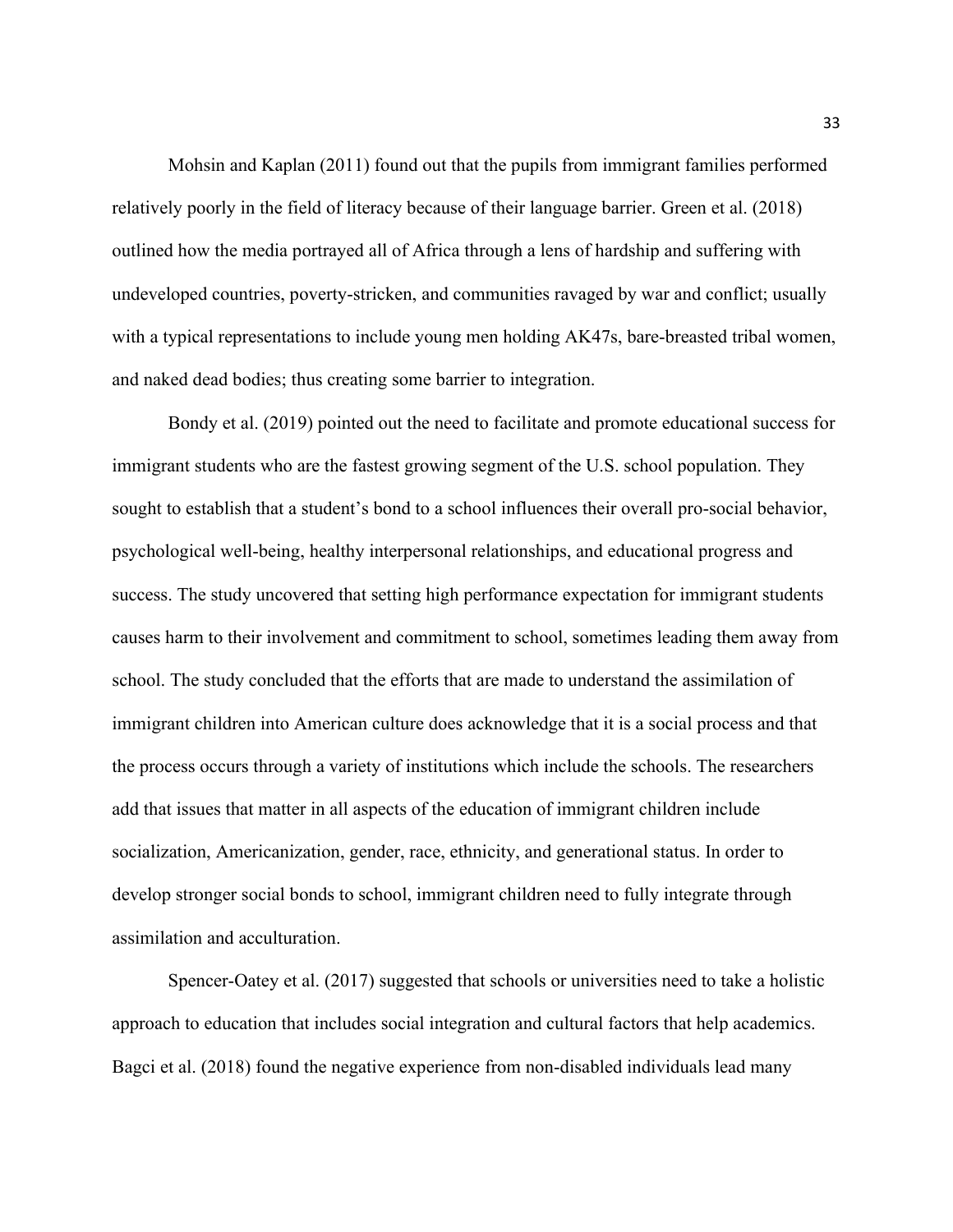disabled people to feel powerless and frustrated and can increase negative expectation in crossgroup interaction. That found that people perceived majority group attitudes towards the minority group with collective self-esteem and psychological well-being. Ramirez (2007) investigated the degree of acculturation and the extent of social integration of Mexican American and Non-Mexican American Whites. The study found that the more socially integrated an individual is the lower the probability of them physical assaulting a partner. The study also concluded that the higher the Mexican American acculturation into American society the higher the probability of assaulting a partner.

Klenk (2017) explored the link between the literacy of refugee women, their language practices, and their empowerment process in the context of their social integration in the United Kingdom. The study found that literacy and language education (English for speakers of other language) in the United Kingdom acts as the motivator of social integration that offers individuals further opportunities to succeed in the host country. Kwong and Yu (2017) explored the attitudes, perceptions, and reactions of immigrants to the separation and reunification process in order to better understand of the way separation and reunification impacts a child's development and the family wellbeing. The study found that the children of Chinese immigrant families stood a high risk of a wide range of problems which included socio-emotional, learning, and behavioral.

Bilodeau (2016) investigated generalized trust among immigrants and native born Canadian and how it promotes social interaction that may well be a crucial component for immigrants' integration. The study discloses that immigrants who were integrated express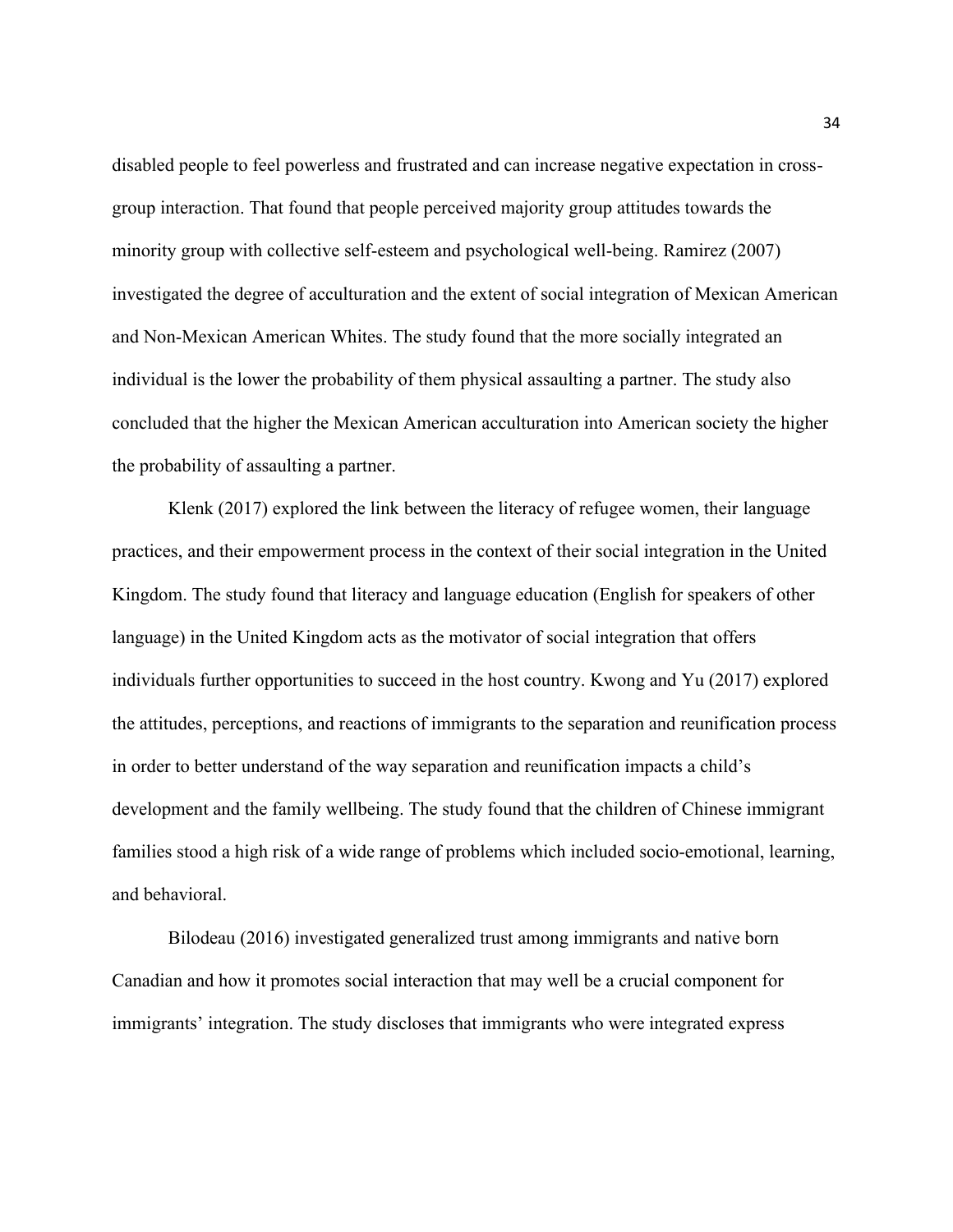stronger trust in native born Canadian and the society of their host country than those immigrants who were not integrated.

Wachter and Fleischmannn (2018) examined the effectiveness of immigrant settlements and the success of the newly arrived immigrants in the Netherlands. They found that early integration can influence the immigrant's settlement intentions and positive decisions. Ryabichenko (2016) compared the similarities and differences between assimilation and integration attitudes and found that integration is preferred by immigrants. He found that the integration strategy was the preferred method of interaction among the two groups; integration accompanies more positive psychological outcomes that create life satisfaction and self-esteem in immigrants than any other acculturation strategy.

Dahlan (2019) examine the impact of acculturation on immigrants and ethnic minorities oral health outcomes. This study proved that acculturation cannot take place without integration. Integration works well with new and old immigrants, no matter the length of time they stay in the host country. Colic-Peisker and Walker (2003) examined the processes of acculturation and identities among refugees from Bosnia and Herzegovina who settled in the Australian cities of Perth and Sydney in the 1990s. They suggested that immigrants who were successful in rebuilding their identities and had high acculturation status, could adopt their host culture and retain their ethnic culture. The study shows that these refugees and immigrants from Bosnia and Herzegovina cope in a highly urbanized Australian society shortly after their arrival because they took on the integration strategy of acculturation.

Nakhaie (2018) addressed the anxiety of Muslims immigrants as they integrated into their new culture in Canada. The study revealed that there were more integrated Muslims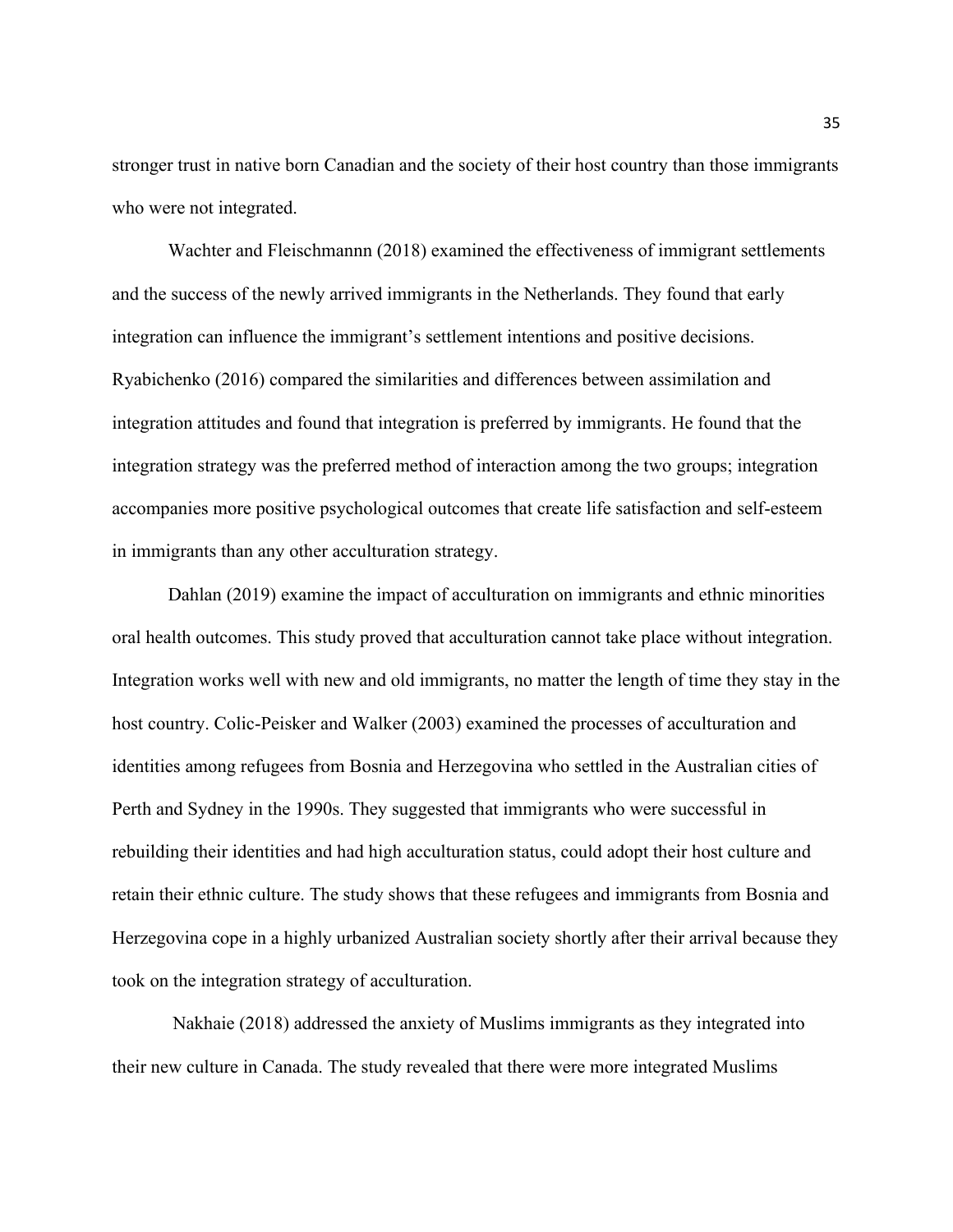immigrants in Canada than other religions. The Muslims immigrants expressed a great sense of belonging and value to both the Canadian and their ethnic cultures. Muslims immigrants and other immigrants who identify with both their culture and the Canadian culture are proud of their rights, responsibilities and interaction in the Canadian democracy. Schotte et al. (2018) conducted a study to examine the role of cultural identity in the adaptation of immigrant students in Germany and how well integration helped them to achieve in their new environments. The results of the study demonstrated that immigrants who identify with their host country culture and their ethnic group tend to adopt faster than their peers who only identify with the host country culture.

Weber et al. (2018) investigated the influence of stereotypes at school and how adolescent immigrants' cultural identity and stereotypes affected their educational achievements. They discovered that immigrant students who started with higher levels of academic belonging and domain identification, dropped below their non-immigrant peers over the course of one year. This supports the assumption that chronic experiences of stereotypes can lead to low academic achievements among immigrant students.

Yim (2019) sought to find whether perceived stress and one's cortisol link are associated with bicultural identity integration. He found that perceiving one's bicultural identity as harmonious (marked by two cultures that exist in an integrated fashion) was associated with lower perceived stress and lower salivary cortisol. "The extent to which immigrants are able to think of themselves as having cultural identities that are positively and smoothly integrated and the extent to which the sending and receiving societies can facilitate feeling, bodes well for immigrant health," (Yim 2019, p. 206).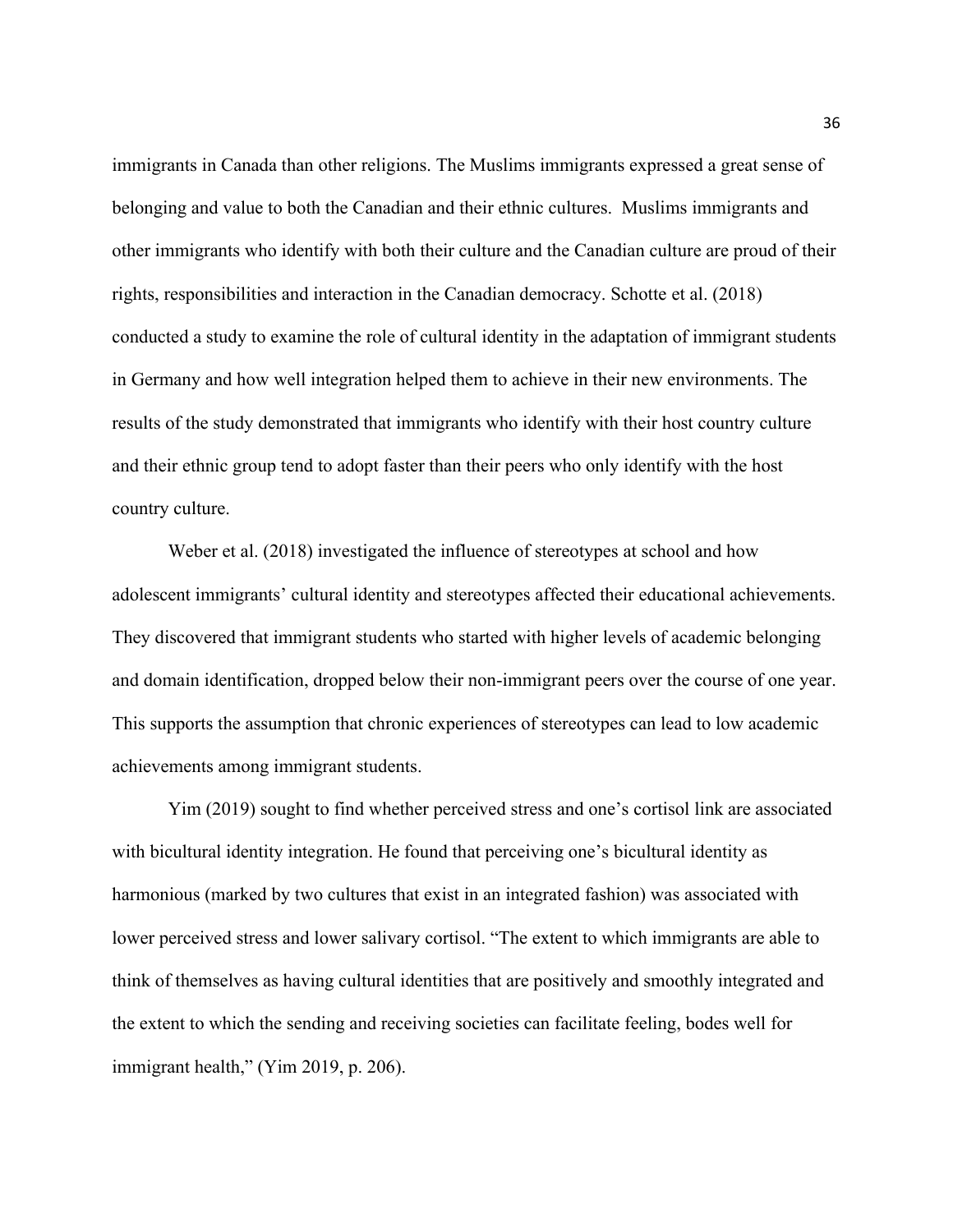Acevedo-Polakovich (2014) conducted a study to measure ethnic identity and cultural involvement in order to determine the impact of Latino student in the US. The study showed that individual differences in bicultural identity affect how social situations are interpreted and can have an effect on perceived self-efficacy. Buddington's (2002) aim was to expand on acculturation and its impact on Jamaican immigrants and how they function mentally when it comes to their academic journey. He discovered that those Jamaican students who tended to forget their culture and had nothing to do with their relatives in Jamaica, experienced increased level of stress and had a low-level self-esteem which resulted in low grades. They were also oppressed, though they identify as Americans.

#### **Limitations of the Research**

During the course of this study, I sought to narrow the focus of the study to the concept of the success of immigrant students. I limited the scope of the research to literature that answered the research questions as set forth in the opening chapter. I limited the scope of the research to scholarly journals and published research.

The research process could only be affixed to the address the questions in the study. The study relied on published research. Assimilation, integration acculturation where the main terminologies used in connection to immigration and immigrants.

This study was also limited in the terms of examining the broader effect across culture. The literature did not dive into issues that would have potentially addressed effect of immigration on the host culture and mechanism through which host cultures could be receptive to immigrants.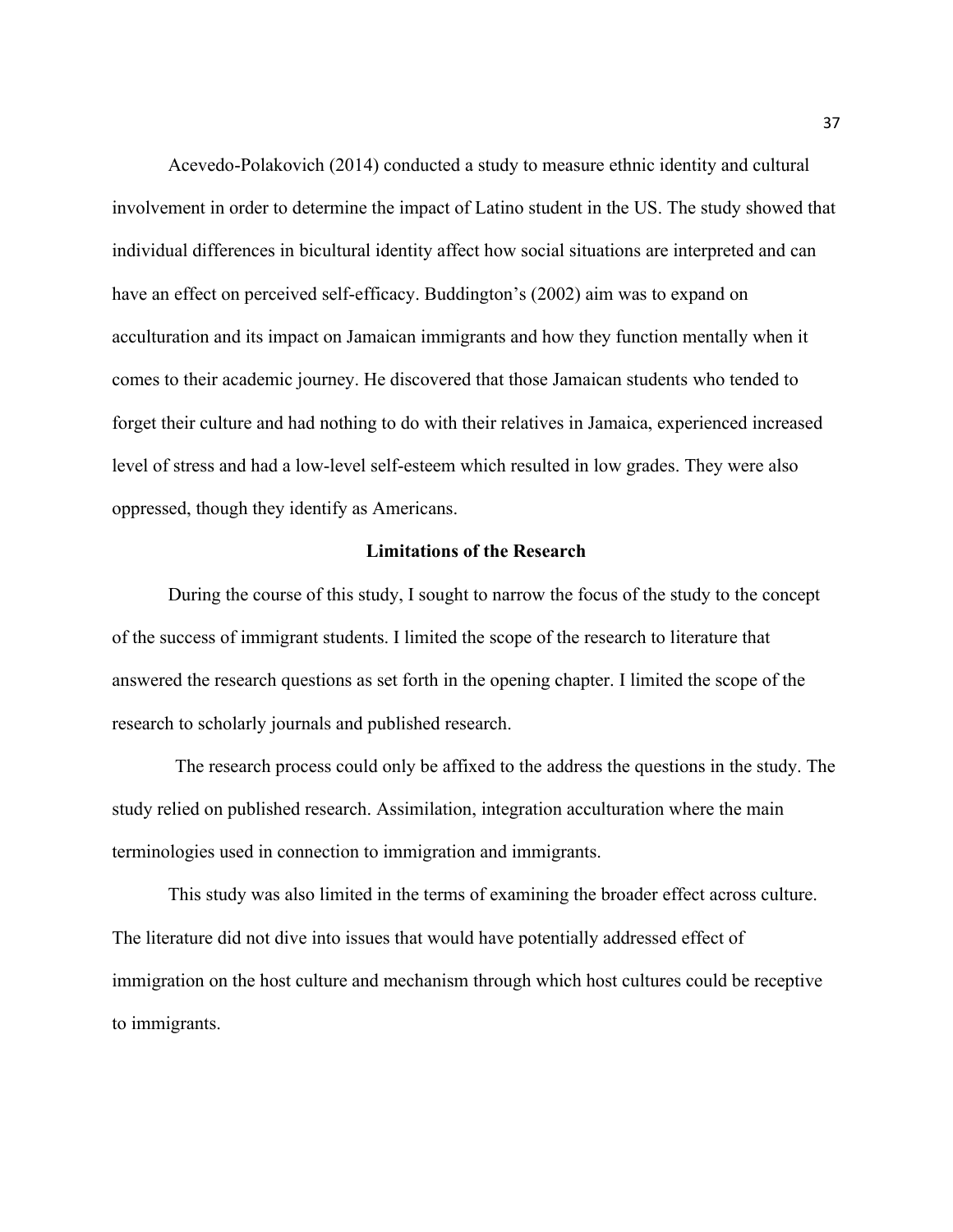#### **Implications for Future Research**

The issue of immigration has an effect across a broad spectrum. Immigration has effects on the immigrants and their host in a proportionate manner however, the focus is often placed on the immigrant. There is opportunity to build on this study and answer or address the broader question of the challenges faced by the citizen, host community or host-pupils when an immigrant child/student is introduced to their learning community. There is opportunity for future research on how immigrants can conduct themselves to positively impact the host community during the immigration process.

It is important that the effect of immigration be scrutinized from a holistic approach in order to give the educator the adequate tool and approach mechanism to integration process. Educators need to know and see the effect immigration had from both perspective and seek to nature the behaviors that will both sides of the spectrum.

#### **Implications For Professional Application**

As an immigrant, this study and the literature reviewed within this study has given me a greater insight into factors that lead immigrants to succeed in a host culture. As a person moves into a new society and culture there are many factors that bear on both sides that could lead to success or failure. Many immigrants often fall victims to the ills of the new culture they migrate to simply because all factors of the integration process were not utilized. Many immigrant families from my background have had difficulty settling in their new society because their notion of the new culture was misconstrued and as a result, they were impacted in ways unimaginable.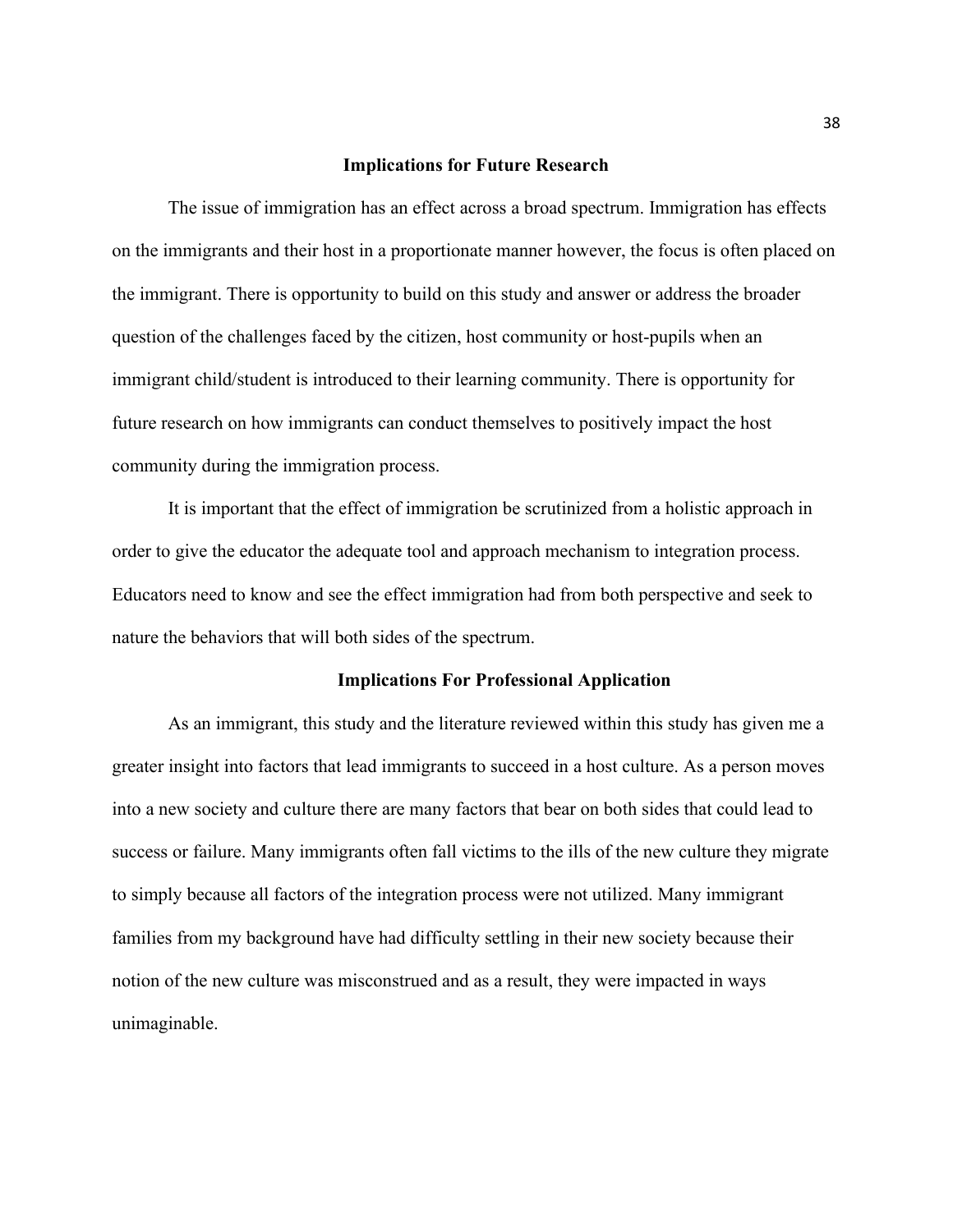The literature reviewed uncovered many important factors in the immigration process. The immigrant child is easily socialized and thus integrate at a faster pace through assimilation and acculturation. Immigrants who speed up through the socialization aspect of integration succeed in their education journey. The social integration of the immigrant child is sped up when the immigrant child becomes literate and learns the new culture language. Integration is important to any immigrant who desires to succeed in their new culture. The immigrant cannot continue as a stranger in their host country.

Acculturation cannot be over emphasized in the immigration process. The process of acculturation is relatively simple for the child immigrant. The child easily adopts to the host culture and eventually to some extent forgets the ethnic culture of their parents. The focus of this study has been on the effect of integration of the immigrant child and the need to ensure their success in the new environment. The immigrant child stands greater chance to succeed when their support mechanism is balanced on both front—at home and at school.

I strongly agree with Wachter and Fleischmann (2018) when they state that the immigrant quest to succeed in their host country depends on the process of integration shortly after their arrival. It often takes many years for some immigrants to learn the cultural make-up of their host country. The longer it takes for the immigrant to learn the cultural make of their host country the higher the odds stack against them.

#### **Conclusion**

Though immigration continues as a hot political debate, the lingering fact is that immigrant families continues to cross the border into the United States as projected by Rubinstein-Avila (2017). One-in-four children in the United States is either an immigrant, a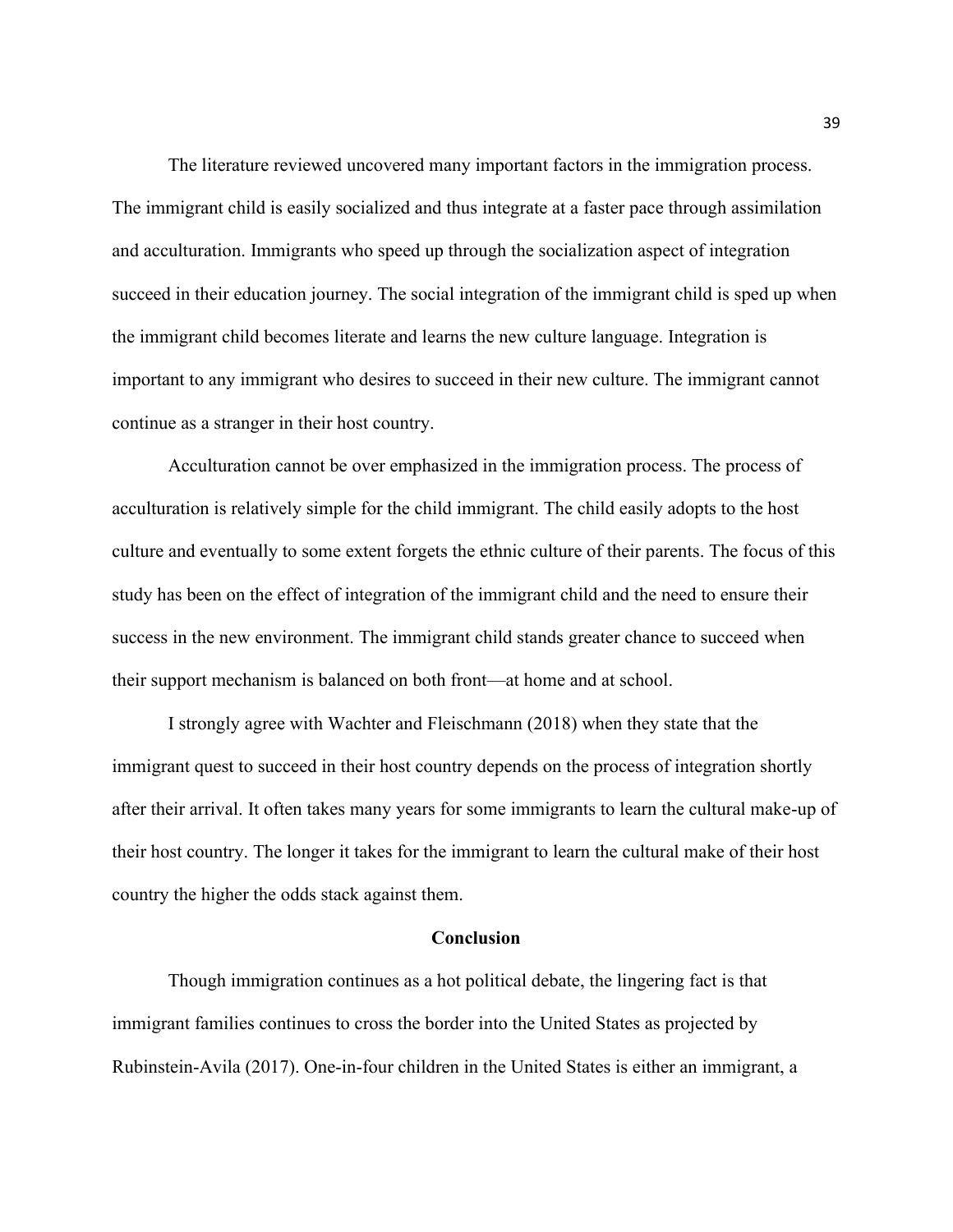refugee or U.S born child of immigrants. Immigrant children are entering schools across the United States; in some section at a low rate and in others at very high rate. The focus is drawn to the success of these new students while the educational structures—schools, continues to be competitive and vibrant with regards to standards. This draws the focus to the role educators plays in the lives of immigrant children with a reminder from Rubinstein-Avila (2017) that educators at all levels ought to become more aware about how immigration and education intersect and how the immigration process impacts students across different social economic classes, ethnic and racial backgrounds, and genders.

Successfully integrating and acculturating an immigrant student is dependent on all environmental factors. Bondy et al. (2019) stressed that integration of immigrant families can be attributed to different opportunities available to immigrants for realizing the potential in the two different societal contexts; immigrants bonding to school regardless of gender, race, ethnicity, and generational status, as immigrant students adapt to the dominant host culture's values, beliefs, and norms, they will develop stronger social bonds with their school. The bonds are fostered by inclusiveness and acceptance by everyone included in the process.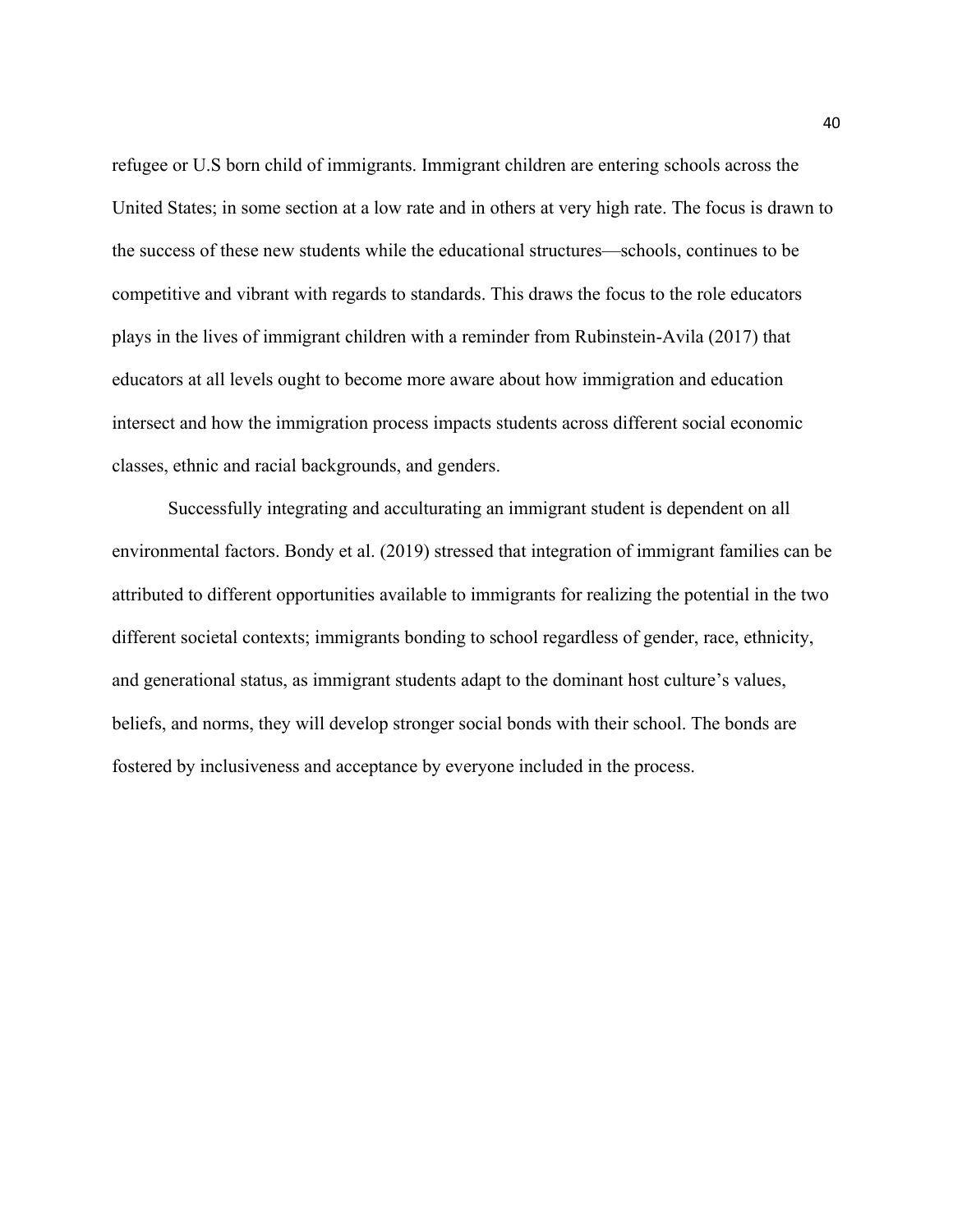#### **References**

- Acevedo-Polakovich, I. (2014). Acting bicultural versus feeling bicultural: Cultural adaptation and school-related attitudes among U.S. Latina/o youth. *Journal of Hispanic Higher Education., 13(1), 32.*
- Bagci, S. C., Turnuklu, A., & Bekmezci, E. (2018). Cross-group friendships and psychological well-being: A dual pathway through social integration and empowerment. *British Journal of Social Psychology, 57(4), 773–792.* [https://doi-](https://doi-org.ezproxy.bethel.edu/10.1111/bjso.12267)

[org.ezproxy.bethel.edu/10.1111/bjso.12267](https://doi-org.ezproxy.bethel.edu/10.1111/bjso.12267)

- Bilodeau, A. (2016). Trust among recent immigrants in Canada: Levels, roots and implications for immigrant integration. *Journal of Ethnic and Migration Studies., 42(8), 1317-1333.*
- *Blossfeld, H.-P., Roßbach, H.-G. & von Maurice, J. (Eds.). (2011).* Education as a lifelong process*: The German National Educational Panel Study (NEPS) [Special Issue]. Zeitschrift für Erziehungswissenschaft. Wiesbaden, Germany: VS Verlag 14.*
- Bondy, J. M., Peguero, A. A., & Johnson, B. E. (2019). The children of immigrants' bonding to school: Examining the roles of assimilation, gender, race, ethnicity, and social bonds. *Urban Education, 54(4), 592–622. https://doi.org[/10.1177/0042085916628609](https://doi-org.ezproxy.bethel.edu/10.1177/0042085916628609)*
- Buddington, S. (2002). Acculturation, psychological adjustment (stress, depression, self-esteem) and the academic achievement of Jamaican immigrant college students. *International Social Work., 45(4), 447.*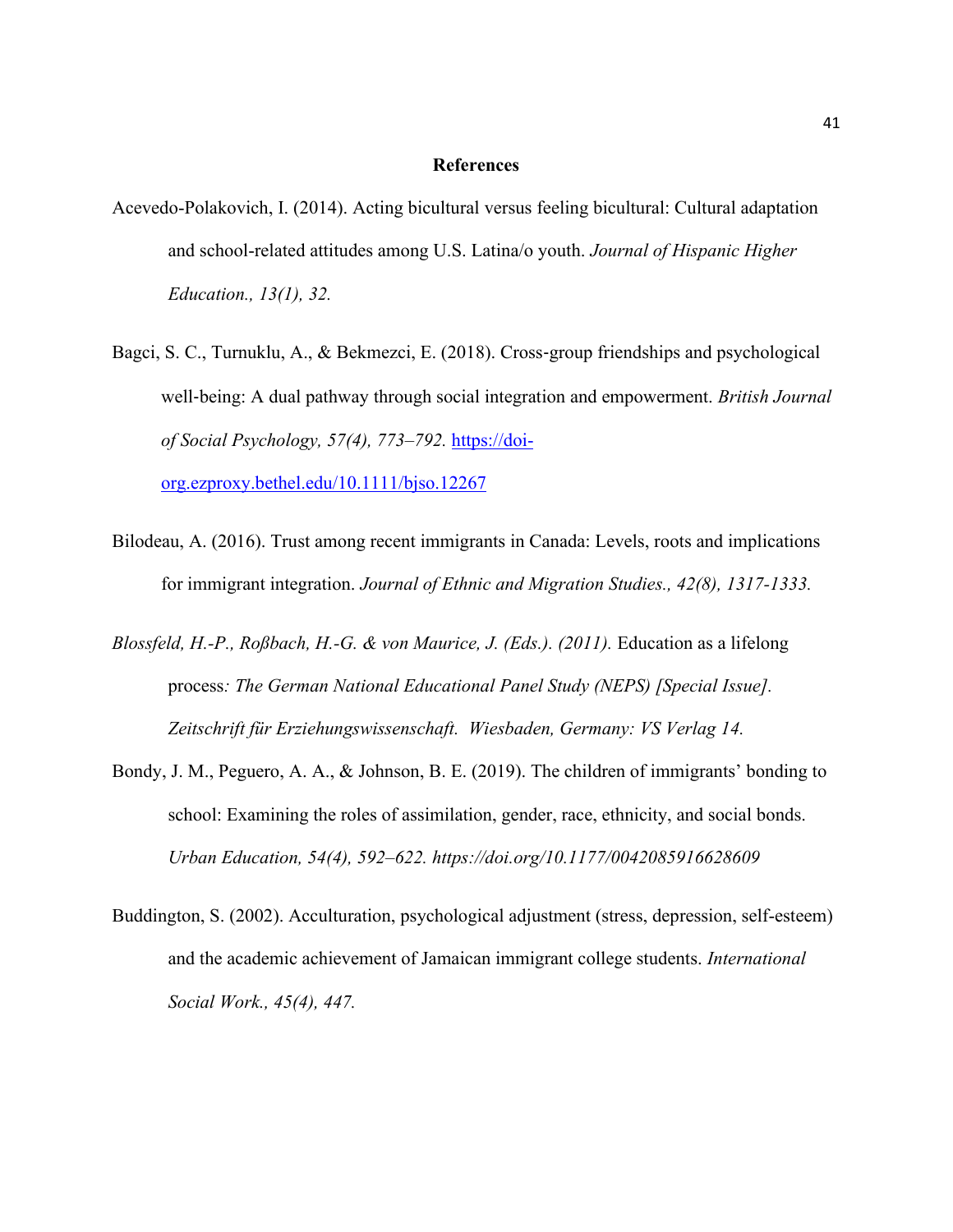- Cao, C., Zhu, C., & Meng, Q. (2017). Predicting Chinese international students' acculturation strategies from socio-demographic variables and social ties. *Asian Journal of Social Psychology, 20(2), 85–96.* <https://doi-org.ezproxy.bethel.edu/10.1111/ajsp.12171>
- Dahlan, R., Badri, P., Saltaji, H., & Amin, M. (2019). Impact of acculturation on oral health among immigrants and ethnic minorities: *A systematic review. PLoS ONE, 14(2), 1–22. https://doi-org.ezproxy.bethel.edu/10.1371/journal.pone.0212891*
- Dyson, L., Qi, J., & Wang, M. (2013). At the interface of ethnicity and recent immigration: Family functioning of Chinese with school-age children in Canada. *Journal of Child & Family Studies, 22(8), 1061–1073. [https://doi-org.ezproxy.bethel.edu/10.1007/s10826-](https://doi-org.ezproxy.bethel.edu/10.1007/s10826-012-9667-0) [012-9667-0](https://doi-org.ezproxy.bethel.edu/10.1007/s10826-012-9667-0)*
- Filindra, A., & Kovács, M. (2012). Analyzing US State legislative resolutions on immigrants and immigration: The role of immigration Federalism. *International Migration, 50(4), 33–50. <https://doi-org.ezproxy.bethel.edu/10.1111/j.1468-2435.2010.00658.x>*
- Green, E., Chesla, K., Beyene, Y., & Kools, S. (2018). Ecological Factors that Impact Adjustment Processes and Development of Ugandan Adolescent Immigrant Females. *Journal of Child & Family Studies, 27(1), 34–46. https://doiorg.ezproxy.bethel.edu/10.1007/s10826-017-0867-5*
- Jasinskaja-Lahti, I., Horenczyk, G., & Kinunen, T. (2011). Time and context in the relationship between acculturation attitudes and adaptation among Russian-speaking immigrants in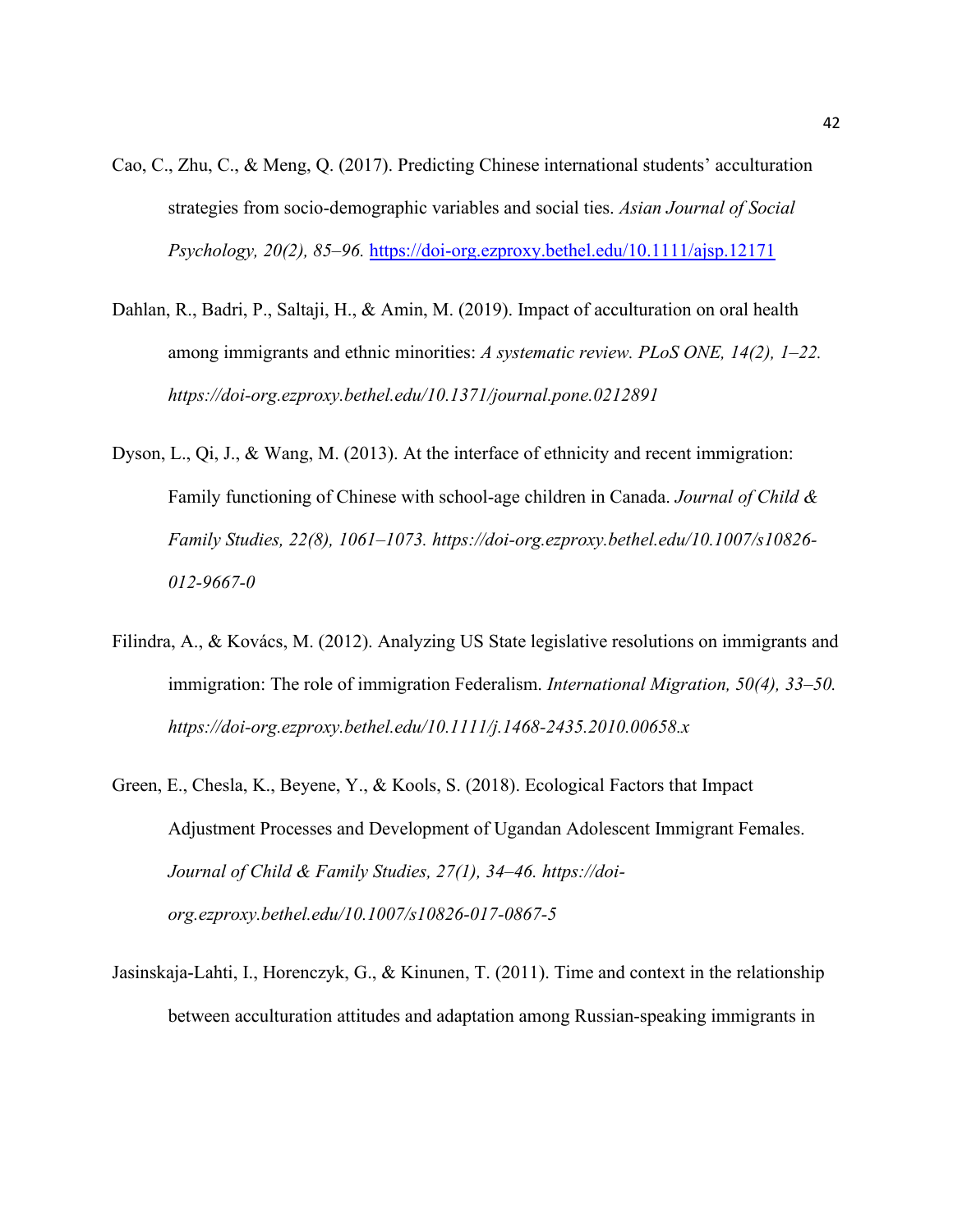Finland and Israel. *Journal of Ethnic & Migration Studies, 37(9), 1423–1440. [https://doi](https://doi-org.ezproxy.bethel.edu/10.1080/1369183X.2011.623617)[org.ezproxy.bethel.edu/10.1080/1369183X.2011.623617](https://doi-org.ezproxy.bethel.edu/10.1080/1369183X.2011.623617)*

- Klenk, H. (2017). An Alternative understanding of education and empowerment: Local-level perspectives of refugee social integration in the United Kingdom*. European Education, 49(2/3), 166–183. https://doi-org.ezproxy.bethel.edu/10.1080/10564934.2017.1341290*
- Kwong, K., & Yu, Q. (2017). Prolonged separation and reunification among Chinese immigrant children and families: An exploratory study. *Journal of Child & Family Studies, 26(9), 2426–2437. https://doi-org.ezproxy.bethel.edu/10.1007/s10826-017-0745-1*

Mesoudi, A. (2018). Migration, acculturation, and the maintenance of between-group cultural variation*. PLoS ONE, 13(10), 1–23. [https://doi](https://doi-org.ezproxy.bethel.edu/10.1371/journal.pone.0205573)[org.ezproxy.bethel.edu/10.1371/journal.pone.0205573](https://doi-org.ezproxy.bethel.edu/10.1371/journal.pone.0205573)*

MOHSİN, M. N., & KAPLAN, H. (2011). Examining the relationship between learning difficulties, religious affiliation and ethnic background: The case of Muslim immigrants' children in Vienna. *Ekev Academic Review, 15(48), 251–268. Retrieved from https://search-ebscohostcom.ezproxy.bethel.edu/login.aspx?direct=true&db=aph&AN=83445031&site=ehostlive&scope=site*

Moretti, E. (2015). Teaching to be American: the quest for integrating the Italian American child. *History of Education, 44(5), 651–666. [https://doi](https://doi-org.ezproxy.bethel.edu/10.1080/0046760X.2015.1063710)[org.ezproxy.bethel.edu/10.1080/0046760X.2015.1063710](https://doi-org.ezproxy.bethel.edu/10.1080/0046760X.2015.1063710)*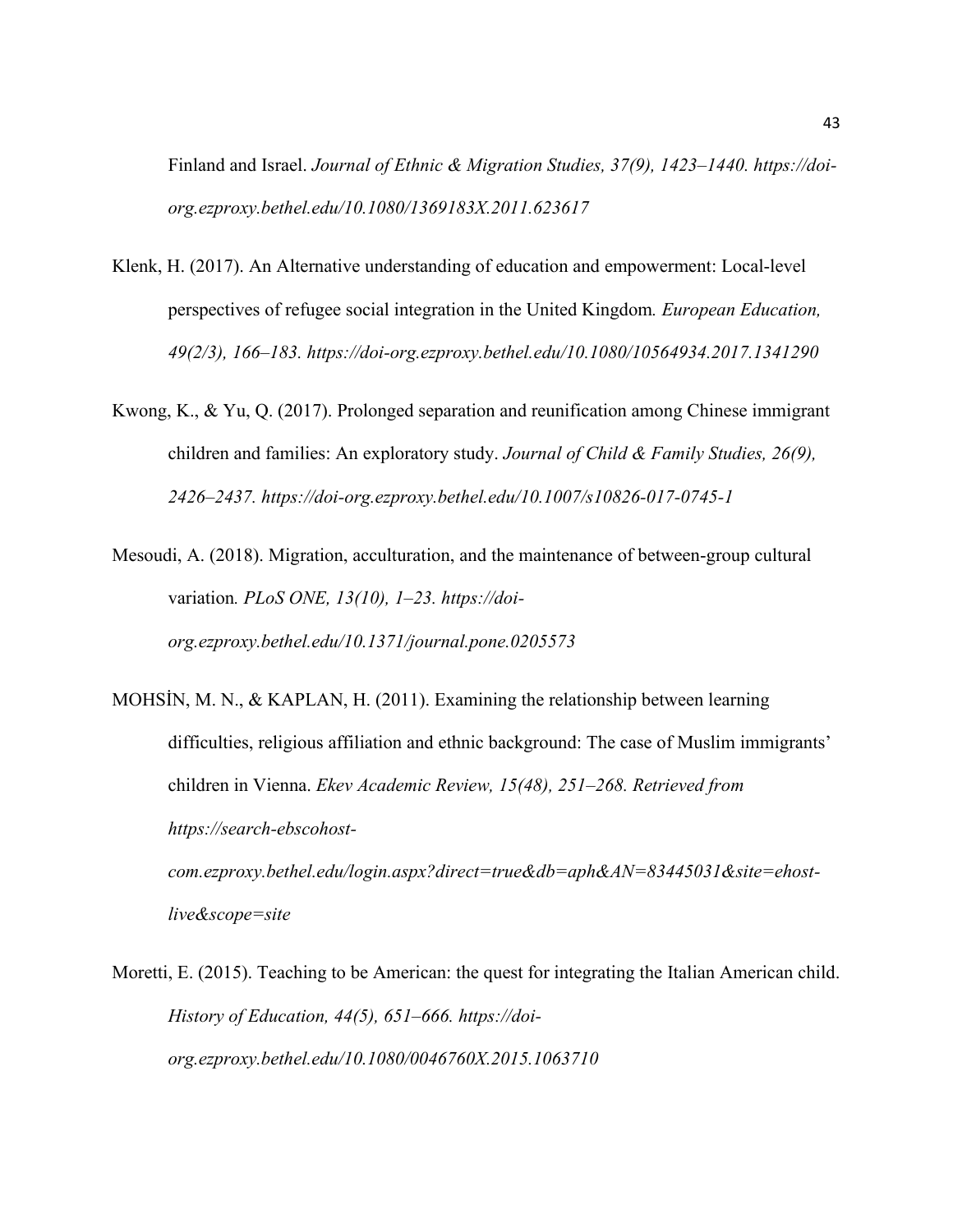Nakhaie, R. (2018). Muslims, socio-cultural integration, and pride in Canadian democracy. *Canadian ethnic studies, 50(3), 1–26. [https://doi](https://doi-org.ezproxy.bethel.edu/10.1353/ces.2018.0020)[org.ezproxy.bethel.edu/10.1353/ces.2018.0020](https://doi-org.ezproxy.bethel.edu/10.1353/ces.2018.0020)*

Pellegrini, L. (2010). Young children's perspectives on immigration within the Italian school context: an analysis of the identification level of integration. *European Journal of Teacher Education, 33(2), 113–125. [https://doi](https://doi-org.ezproxy.bethel.edu/10.1080/02619760903499638)[org.ezproxy.bethel.edu/10.1080/02619760903499638](https://doi-org.ezproxy.bethel.edu/10.1080/02619760903499638)*

- Ramirez, I. (2007). The relationship of acculturation and social integration to assaults on intimate Partners among Mexican American and Non-Mexican white students*. Journal of Family Violence., 22(7), 533-542*
- Rubinstein-Avila, E. (2017). Immigration and education: What should K-12 teachers, school administrators, and staff Know? *Clearing House, 90(1), 12–17. [https://doi](https://doi-org.ezproxy.bethel.edu/10.1080/00098655.2016.1234817)[org.ezproxy.bethel.edu/10.1080/00098655.2016.1234817](https://doi-org.ezproxy.bethel.edu/10.1080/00098655.2016.1234817)*
- Ryabichenko, T. (2016). Assimilation or integration: Similarities and differences between acculturation attitudes of migrants from central Asia and Russians in central Russia. *Psychology in Russia : State of the Art., 9(1), 98.*
- Sabatier, C., & Berry, J. (2008). The role of family acculturation, parental style, and perceived discrimination in the adaptation of second-generation immigrant youth in France and Canada. *European Journal of Developmental Psychology, 5(2), 159–185. https://doiorg.ezproxy.bethel.edu/10.1080/17405620701608739*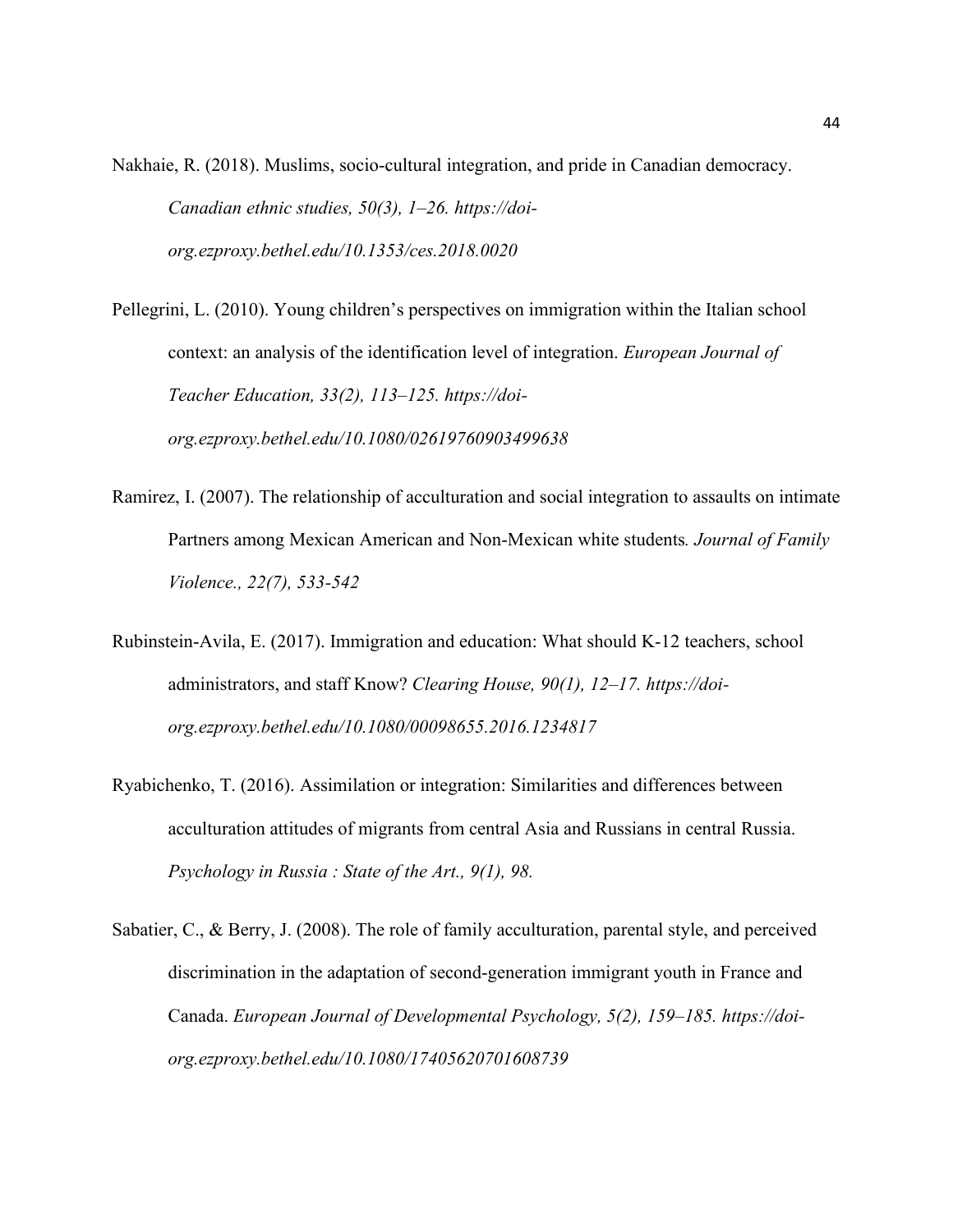- Schachner, M. K., Schwarzenthal, M., van de Vijver, F. J. R., & Noack, P. (2019). How all students can belong and achieve: effects of the cultural diversity climate amongst students of immigrant and nonimmigrant background in Germany. *Journal of Educational Psychology, 111(4), 703–716. https://doiorg.ezproxy.bethel.edu/10.1037/edu0000303*
- Schotte, K., Stanat, P., & Edele, A. (2018). Is integration always most adaptive? The role of cultural identity in academic achievement and in psychological adaptation of immigrant students in Germany. *Journal of Youth & Adolescence, 47(1), 16–37.* [https://doi](https://doi-org.ezproxy.bethel.edu/10.1007/s10964-017-0737-x)[org.ezproxy.bethel.edu/10.1007/s10964-017-0737-x](https://doi-org.ezproxy.bethel.edu/10.1007/s10964-017-0737-x)
- Spencer-Oatey, H., Dauber, D., Jing, J., & Lifei, W. (2017). Chinese students' social integration into the university community: hearing the students' voices. *Higher Education (00181560), 74(5), 739–756. https://doi-org.ezproxy.bethel.edu/10.1007/s10734-016- 0074-0*
- Stelzer, I. M. (2000). Immigration in the new economy. *Public Interest, (141), 5. Retrieved from [https://search-ebscohost](https://search-ebscohost-com.ezproxy.bethel.edu/login.aspx?direct=true&db=aph&AN=3566420&site=ehost-live&scope=site)[com.ezproxy.bethel.edu/login.aspx?direct=true&db=aph&AN=3566420&site=ehost](https://search-ebscohost-com.ezproxy.bethel.edu/login.aspx?direct=true&db=aph&AN=3566420&site=ehost-live&scope=site)[live&scope=site](https://search-ebscohost-com.ezproxy.bethel.edu/login.aspx?direct=true&db=aph&AN=3566420&site=ehost-live&scope=site).*
- Acculturation 2019. In Merriam-Webster.com. Retrieved July 16, 2019, *[https://www.merriam](https://www.merriam-/)webster.com/dictionary/acculturation*